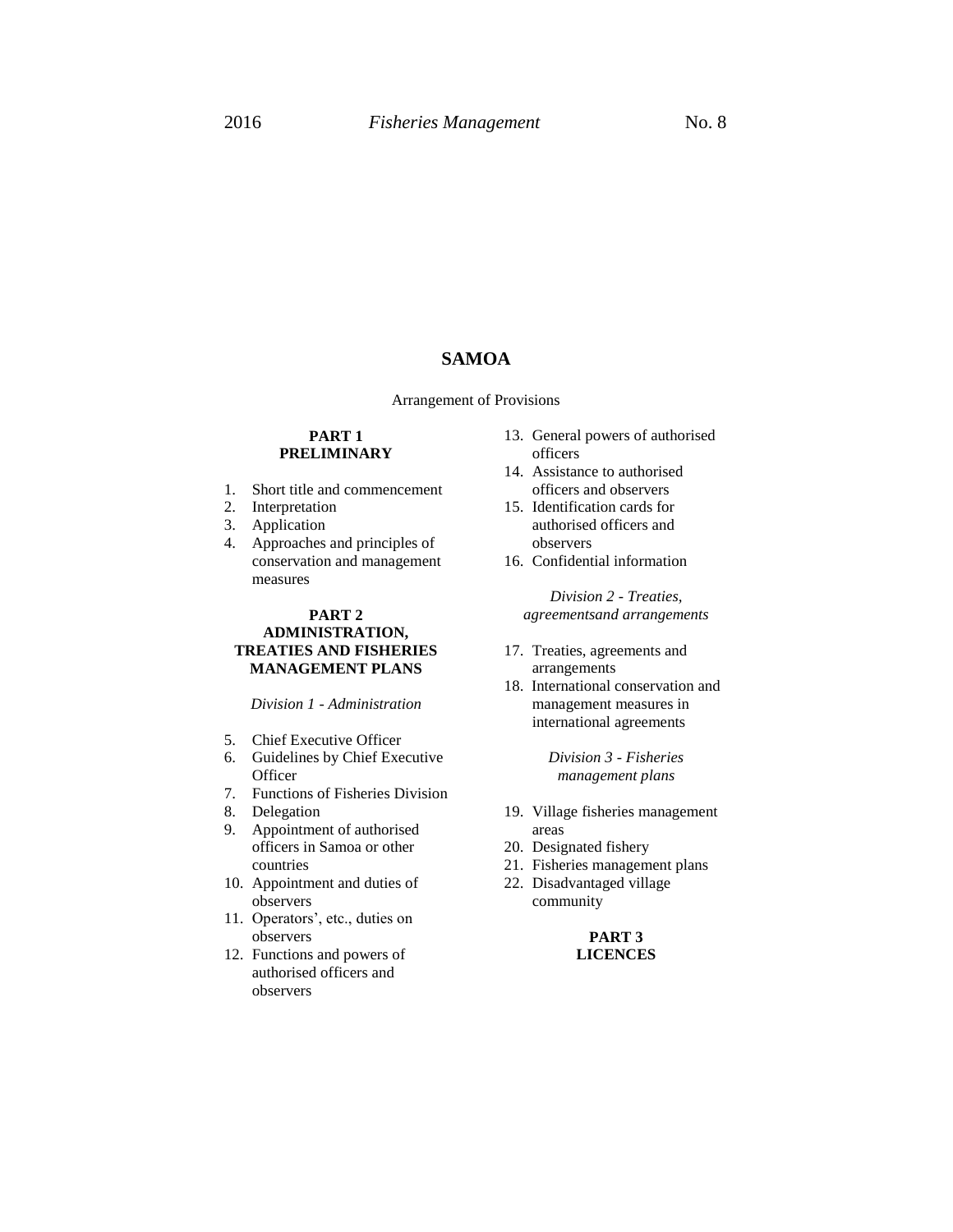*Division 1 - Licensing of vessels and marine scientific research*

- 23. Samoan fishing vessels in fishery waters
- 24. Samoan fishing vessels outside the fishery waters
- 25. Use of vessels of other Flag State by Samoans on the high seas
- 26. Foreign fishing vessels in fishery waters
- 27. Marine scientific research

*Division 2 - Licensing procedures and other matters*

- 28. Issue of licences
- 29. Refusal of licences
- 30. Conditions for licences
- 31. Period of licences
- 32. Compliance with other laws by foreign vessels
- 33. Register of vessels and exchange of information
- 34. Suspension and cancellation of licences
- 35. Judicial review of decisions

### **PART 4 FISHING ACTIVITIES**

*Division 1 - General fishing activities*

- 36. Fishery allocation
- 37. Fishing rights
- 38. Exploratory or test fishing

*Division 2 - Aquaculture*

- 39. Aquaculture operations outside village fisheries management areas
- 40. Aquaculture farming management

41. Aquaculture operations within village fisheries management areas

> *Division 3 - Prohibited fishing methods*

- 42. Fishing with explosives or poisons
- 43. Driftnet fishing activities

*Division 4 - Transhipment and port measures*

44. Transhipment

45. Port measures regulations

### **PART 5 PROCESSING, TRADING AND MARKETING OF FISH AND FISH PRODUCTS**

- 46. Processing, trading and marketing of fish and fish products
- 47. Regulations for processing, etc., of fish and fish products

### **PART 6 ENFORCEMENT**

*Division 1 - Mobile Transceiver Units and vehicle monitoring systems information*

- 48. Mobile Transceiver Units
- 49. Information or data under MTUs
- 50. Vessel monitoring system information

*Division 2 - Entry, search and seizure*

- 51. Entry and search
- 52. Arrest
- 53. Directions to masters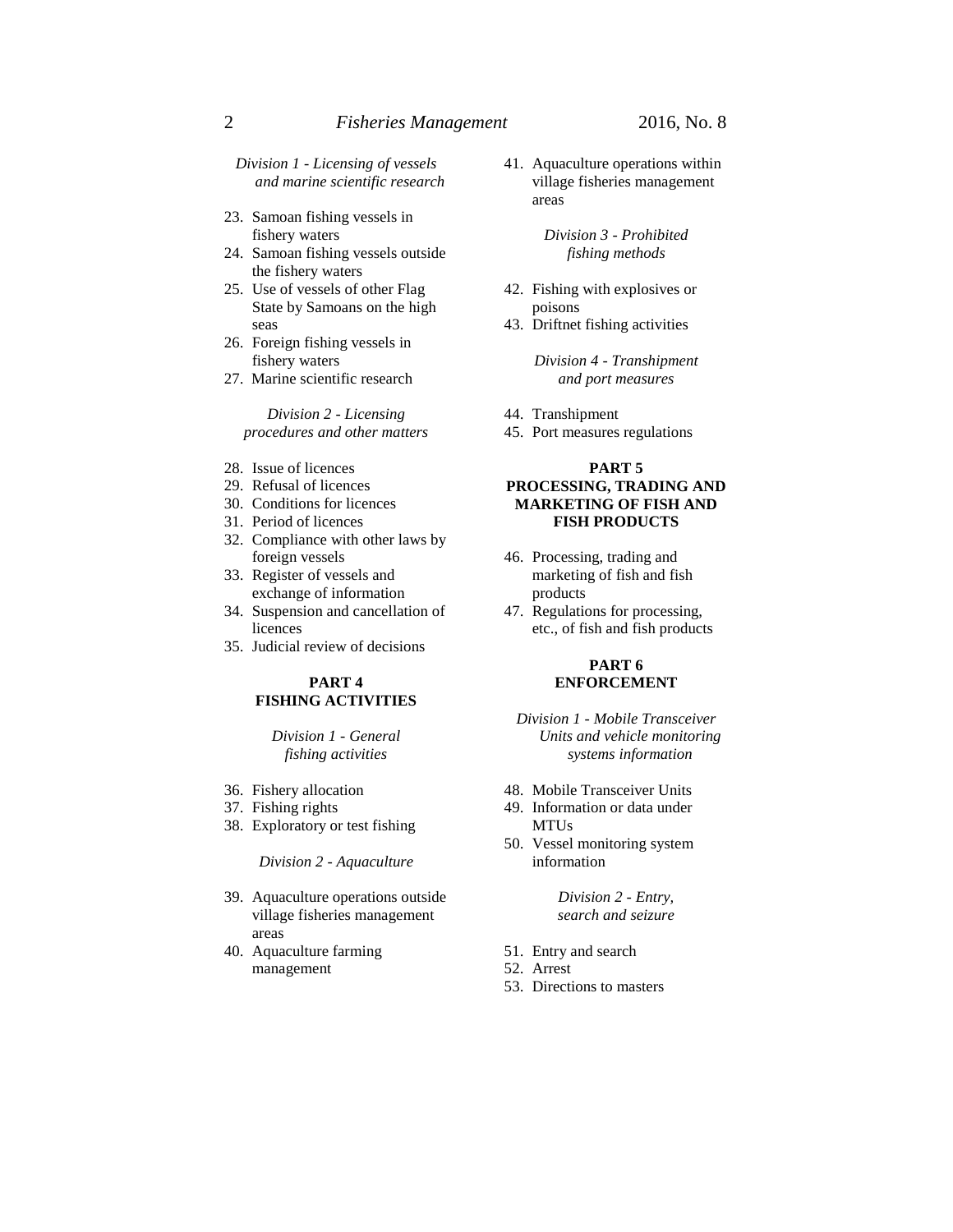- 54. Reasonable force and copies of documents
- 55. Seizure
- 56. Measures by regional fisheries management organisation
- 57. Release of seized property
- 58. Disposal of seized property
- 59. Charges and liabilities
- 60. Removal of parts from a seized craft

*Division 3 - Forfeitures*

- 61. Forfeiture of property on conviction
- 62. Application of bond or security
- 63. Removal of seized property
- 64. Disposal of forfeited property
- 65. Liability for loss, damage or deterioration of property in custody
- 66. Removal of craft or property in custody

# **PART 7**

### **EVIDENCE, LIABILITIES AND OFFENCES**

*Division 1 - Evidence*

- 67. Certificate evidence
- 68. Certificate as to location of vessel
- 69. Validity and procedures for certificates
- 70. General presumption
- 71. Presumption on photographs
- 72. Presumptions as to authority

*Division 2 - Liabilities*

- 73. Liability for non-payment of penalties
- 74. Liability for loss, damage or costs incurred
- 75. Strict liability and defence
- 76. Liability of directors and managers
- 77. Liability of principal for actions of agent in relation to records and returns
- 78. Liability of companies and persons for actions of officers and employees
- 79. Liability of master

*Division 3 - Offences, penalties and other orders*

- 80. General offences and penalties
- 81. Offence of tampering evidence
- 82. Serious violation
- 83. Limitation for prosecution
- 84. Forfeiture and suspension of fishing rights, licences or authorisation
- 85. Prohibition orders

### **PART 8 VILLAGE FISHERIES BYLAWS**

- 86. Making of fisheries bylaws
- 87. Monitoring bylaws
- 88. Breach of bylaws
- 89. Suspension and revocation of bylaws

#### **PART 9 MISCELLANEOUS**

- 90. Activities contrary to laws of another country
- 91. Protection from personal liability
- 92. Regulations and approved forms
- 93. Acts repealed

\_\_\_\_\_\_\_\_\_\_

94. Savings and transitional provisions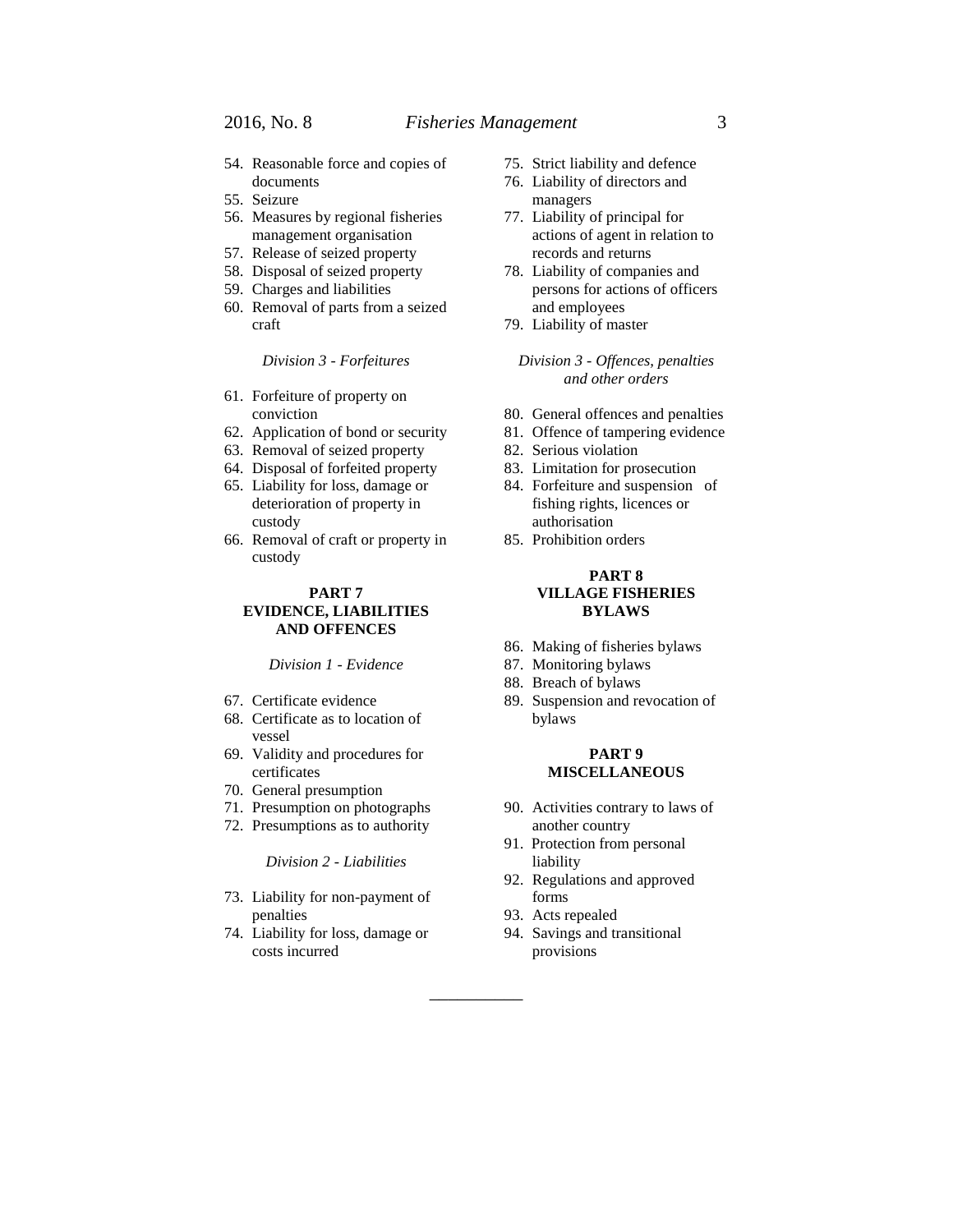# **2016, No. 8**

**AN ACT to regulate and control the conservation, management or development of fisheries and the licensing of Samoan fishing vessels and foreign fishing vessels and for related purposes.** *[09th February 2016]*

**BE IT ENACTED** by the Legislative Assembly of Samoa in Parliament assembled as follows:

# **PART 1 PRELIMINARY**

**1. Short title and commencement**-(1) This Act may be cited as the Fisheries Management Act 2016.

(2) This Act commences on a date to be nominated by the Minister.

**2. Interpretation**-(1) In this Act, unless the context otherwise requires:

"access agreement" means any bi-lateral or multi-lateral agreement or any other agreement or arrangement entered into under section 17(1);

"act" includes an omission to do the act;

"aircraft" has the meaning in the Civil Aviation Act 1998;

"approved form" means a form approved under section 92(4); "aquaculture":

- (a) means an activity designed to cultivate or farm fish and other living aquatic resources; and
- (b) includes the cultivation, propagation or farming of aquatic organisms from eggs, spawn, spat or seed or by rearing fish or aquatic plant lawfully taken from the wild or lawfully imported into Samoa, or by other similar process.
- "aquaculture authorisation" means an authorisation issued under section 39 or 41;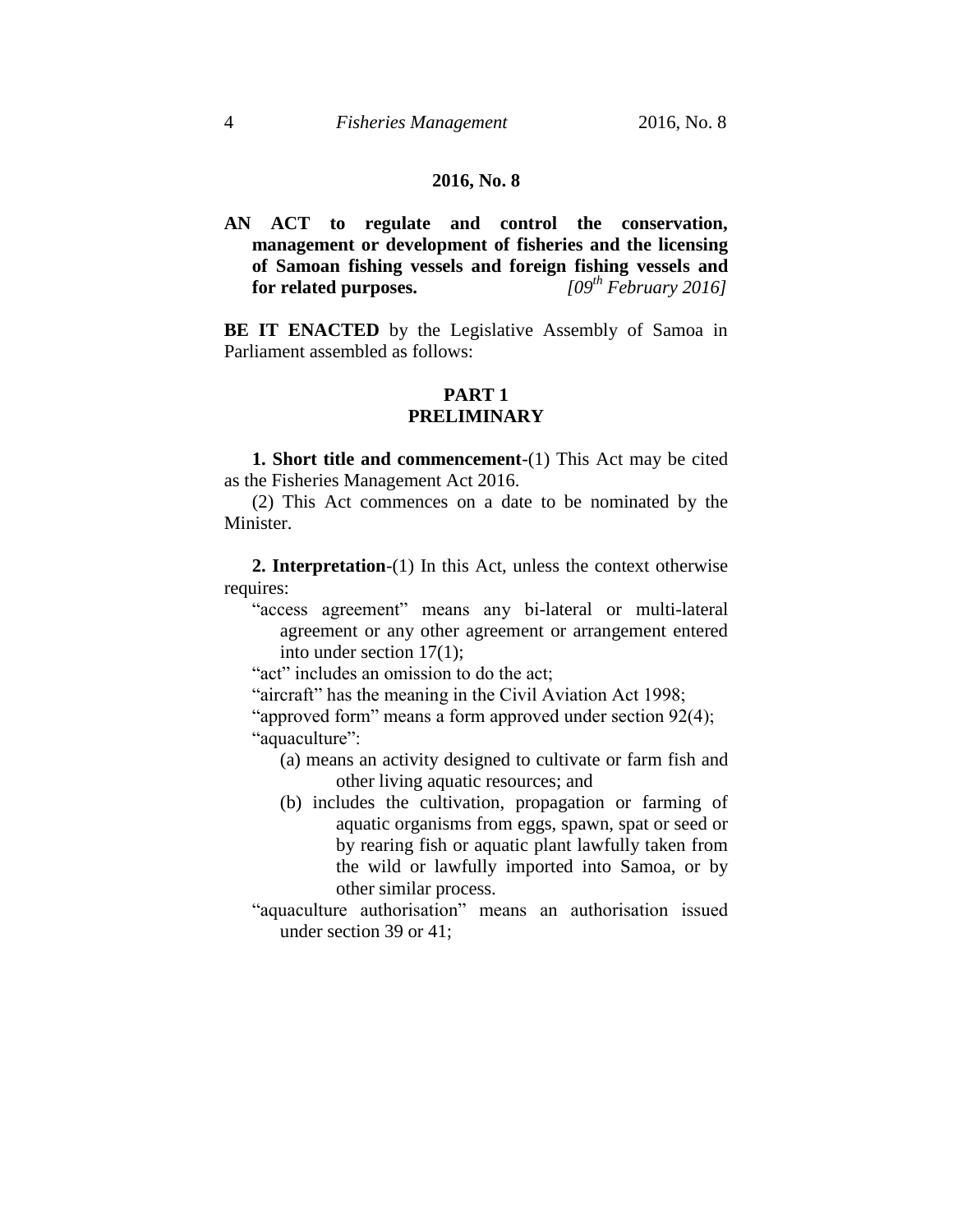"authorisation" means any of the following:

- (a) a high seas authorisation issued under section 24(2);
- (b) a Flag State authorisation specified under section 25;
- (c) research authorisation issued under section 27;
- (d) an aquaculture authorisation issued under section 39 or 41;
- (e) transhipment authorisation issued under section 44.

"authorised officer" means a person or category of persons designated or appointed as such under section 9;

"buy" includes:

- (a) barter or attempt to barter;
- (b) purchase or attempt to purchase;
- (c) receive on account or consignment;
- (d) purchase or barter for future goods or for any consideration or value; or
- (e) purchase or barter as an agent for another person.
- "Chief Executive Officer" means the Chief Executive Officer of the Ministry responsible for fisheries;
- "coastal fisheries" means fisheries within coastal waters;
- "coastal waters" means the area of fisheries waters within the limits of territorial sea and internal waters specified by the Maritime Zones Act 1999;
- "Compliance Agreement" means the 1993 Food Agriculture Organisation Compliance Agreement 1993 to Promote Compliance with International Conservation and Management Measures by Fishing Vessels on the High Seas;
- "Court" means the District Court or the Supreme Court;
- "craft" means a vessel, aircraft or vehicle;
- "designated fishery" means an area within fisheries waters designated as such under section 20;
- "driftnet" means a gillnet or other net which is more than 2.5 kilometres in length used to enmesh, entrap or entangle fish;
- "driftnet fishing activity" includes a fishing activity using a driftnet and any related activity, including transporting, transhipping and processing a driftnet catch, and provision of food, fuel and other supplies for the vessel used or outfitted for driftnet fishing;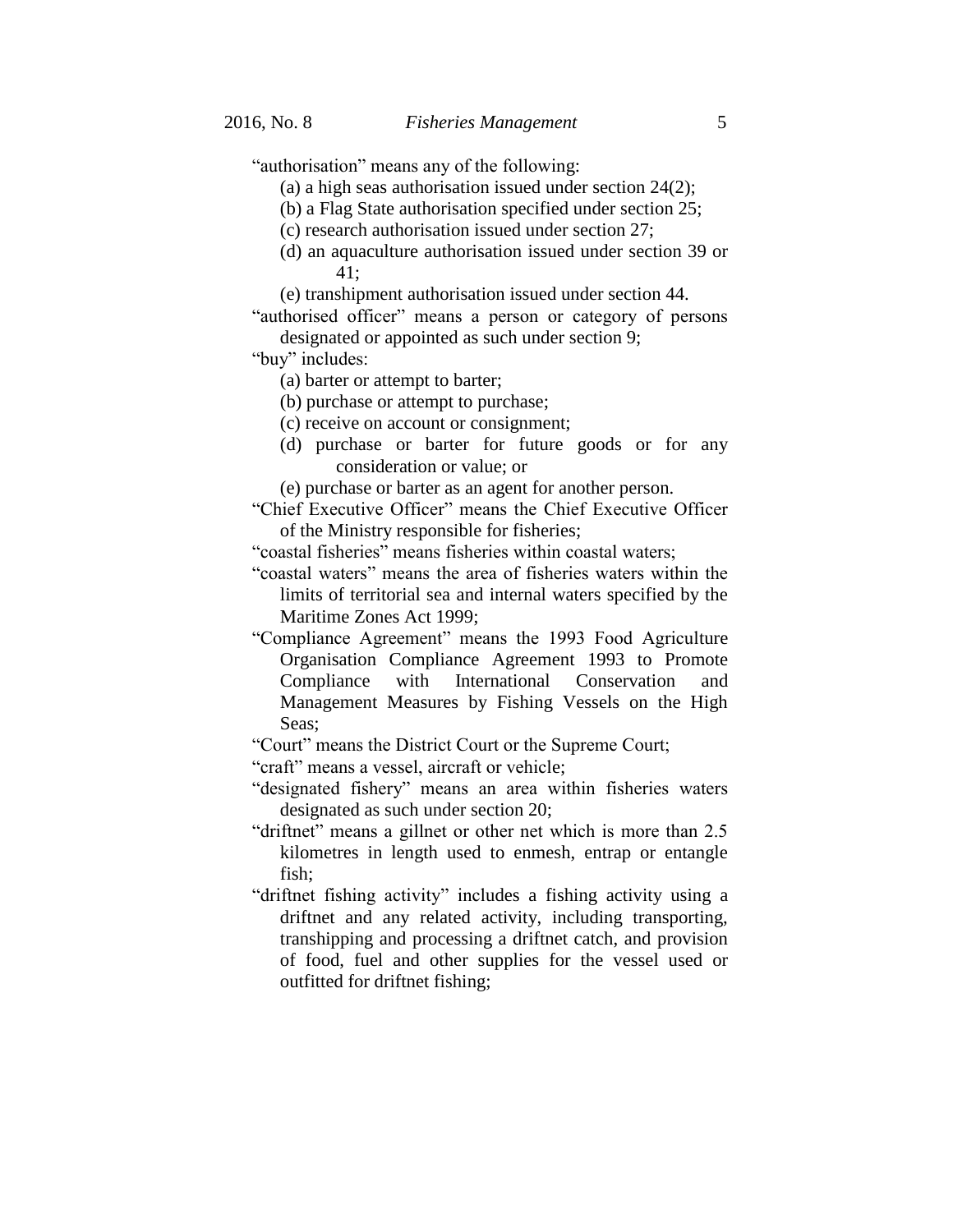"exclusive economic zone" has the meaning in the Maritime Zones Act 1999;

"fish":

(a) means an aquatic plant or an aquatic animal, whether piscine or not; and

(b) includes -

(i) an oyster or other mollusc, crustacean, coral, sponge, holothurian (*beche-de-mer*), or other echinoderm, turtle or marine mammal; and

(ii) eggs, spawn, spat or juvenile stages of species under paragraph (a) and subparagraph (i).

"fish aggregating device":

- (a) means a man-made or partly man-made floating, semi-submerged or submerged device (whether or not it is anchored) intended for the purpose of aggregating fish; and
- (b) includes a natural floating object on which a device has been placed to facilitate its location.
- "fish processing" means the producing of a substance, article or matter from fish by a method that includes the cutting, dismembering, cleaning, sorting, loining, freezing, canning, salting or preserving of fish;
- "fish product" includes a product which has fish as an ingredient or component;
- "Fish Stocks Agreement" means the Agreement for the Implementation of the provision of the Law of the Sea on the conservation and management of straddling fish stocks and highly migratory fish stocks 1995;
- "Fisheries Division" or "Division" means the division of the Ministry responsible for fisheries management;

"fisheries management plan" means a plan made under section 21;

- "fisheries organisation" includes a global, regional or subregional fisheries organisation;
- "fisheries treaty" or "treaty" means a treaty entered into under section 17(1), and includes an agreement or arrangement entered into under that section;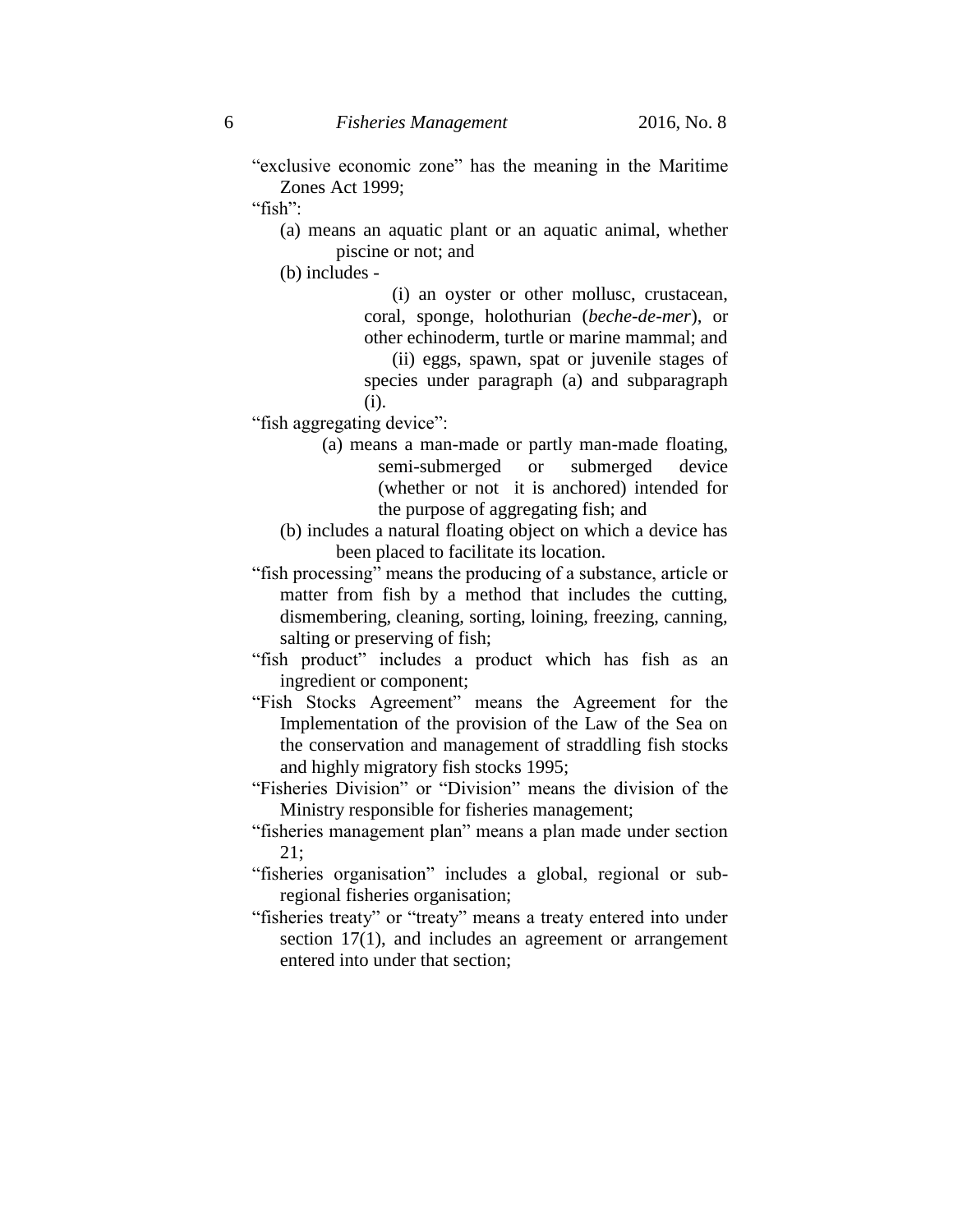- "fisheries officer" means an employee of the Ministry within the Fisheries Division that is responsible for the administration of this Act;
- "fisheries waters":
	- (a) means the waters of the territorial sea, the exclusive economic zone and internal waters including lagoons as defined in the Maritime Zones Act 1999; and
	- (b) includes any other waters over which the Government has fisheries jurisdiction.
- "fishery" means one or more stocks of fish or a fishing operation based on those stocks which can be treated as a unit for purposes of conservation and management, taking into account geographical, scientific, social, technical, recreational, economic, and other relevant characteristics;
- "fishery allocation" means a fishery allocation made under section 36;
- "fishing" or "fishing activity" means:
	- (a) searching for, catching, fishing or harvesting fish;
	- (b) the attempted searching for, catching, fishing or harvesting of fish;
	- (c) engaging in any activity which can reasonably be expected to result in locating, catching, fishing or harvesting fish;
	- (d) placing, searching for or recovering a fish aggregating device or associated equipment including radio beacons;
	- (e) an operation at sea in support of or in preparation for an activity described in paragraphs (a) to (d) excluding an operation within the meaning of "related activities"; or
	- (f) the use of an aircraft for an activity under paragraphs (a) to (d).
- "fishing gear" means a thing that can be used in the act of fishing, including an equipment, an implement,fishing net, rope, line, float, trap, hook, winch, vessel, or aircraft;
- "fishing right" means a statutory fishing rightgranted under section 37;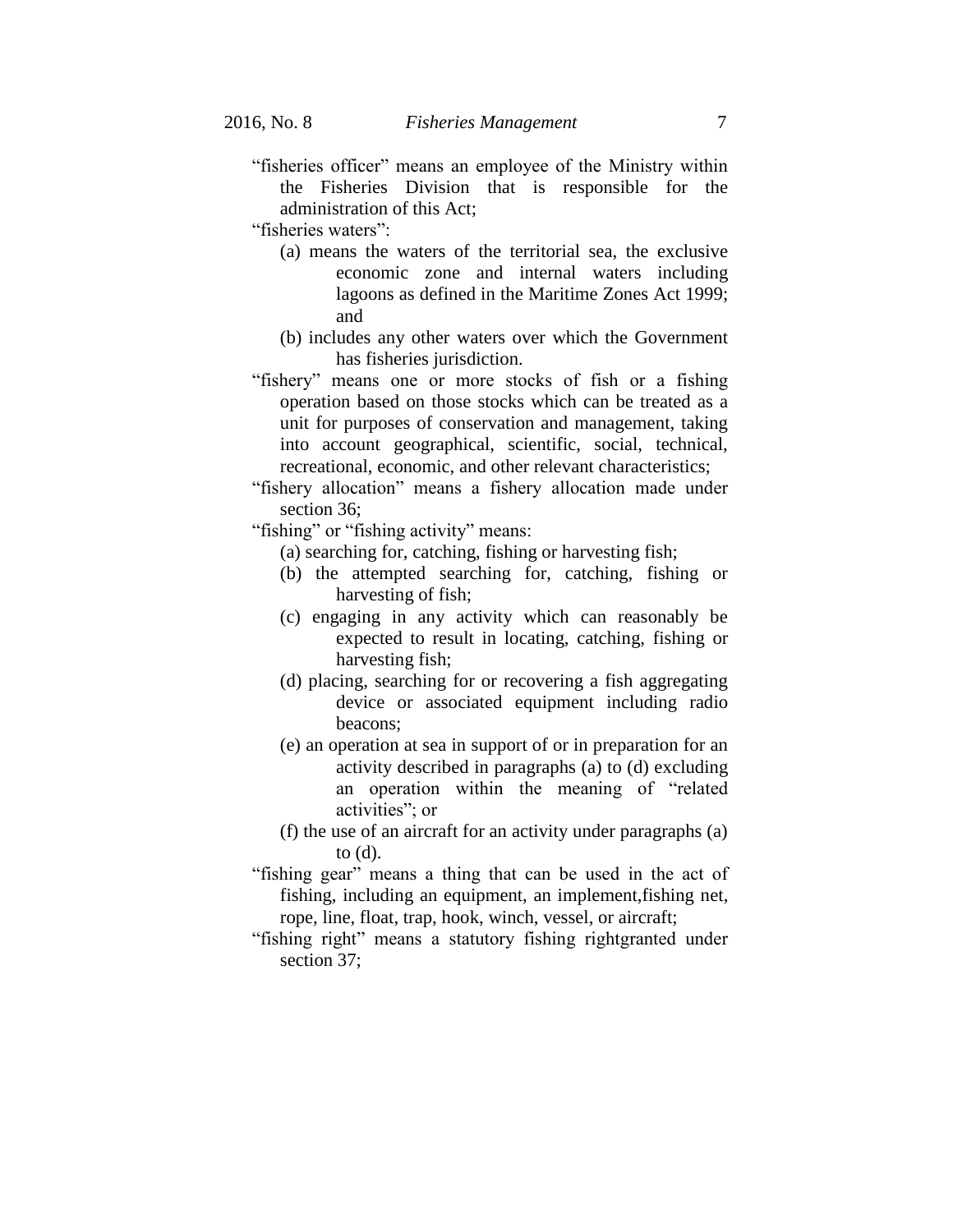- "fishing vessel" means a vessel, ship or other craft that is used for, equipped to be used for or of a type that is normally used for fishing or related activities;
- "Flag State", for a foreign vessel, means the country in which the vessel is registered and whose Flag the vessel flies;
- "Flag State authorisation" means a Flag State authorisation specified under section 25;
- "foreign vessel" means a vessel that is not a Samoan vessel;
- "foreign fishing vessel" means a vessel that is not a Samoan fishing vessel;
- "high seas" means all areas of the sea that are outside the fishery waters of Samoaor of any other country;
- "high seas authorisation" means an authorisationissued under section  $24(2)$ ;
- "hot pursuit" means the pursuit of a vessel under Article 111 of the Law of the Sea;
- "international conservation and management measures" means:
	- (a) measures to conserve and manage one or more species of living marine resources that are adopted and applied by global, regional or subregional fisheries organisations; or
	- (b) arrangements, consistent with the relevant rules of international law set out in the Law of the Sea and the Fish Stocks Agreement, or under treaties or arrangements to which Samoa is a party or is a cooperating non-contracting party.
- "Law of the Sea" means the United Nations Convention on the Law of the Sea 1982;

"licensed fishing vessel":

- (a) means a fishing vessel licensed under section 28; and
- (b) includes a fishing vessel licensed under a fishery treaty; and
- (c) "licence" has a corresponding meaning.

"master" for a vessel:

- (a) means the person-in-command or in-charge, or for the time being in-charge, or apparently in-command or in-charge of the vessel; and
- (b) includes the pilot of an aircraft or the driver of a vehicle; but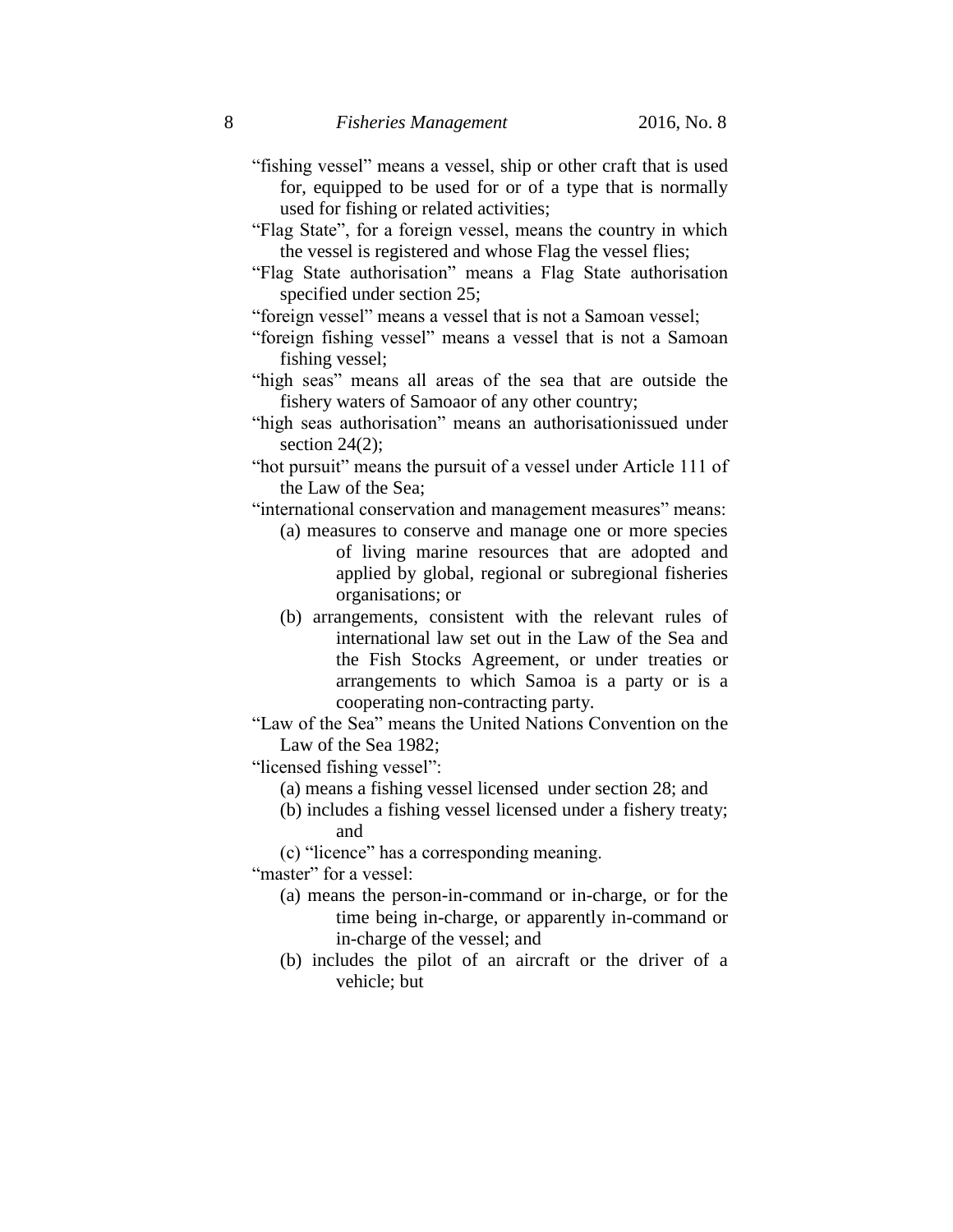(c) does not include a pilot on board a vesselsolely for the purpose of navigation.

"Minister" means the Minister responsible for fisheries;

"Ministry" means the Ministry responsible for fisheries;

- "Mobile Transceiver Unit" or "MTU" means a device, (approved, installed, maintained and operated on a fishing vessel under section 48) which transmits (either in conjunction with any other device or devices or independently) information or data concerning the position and any fishing or other activities of the vessel;
- "net sharing" means the transfer of excess fish taken for the purpose of retaining the fish on another purse seine vessel belonging to the same fishing company ifthe well space is not sufficient to accommodate all fish caught in the final set of a fishing trip;

"non-target species" includes fish and non-fish species not being sought by a fishing vessel;

"notoriously accurate" means that the substance or its content is presumed to be correct in any material aspect;

"observer" means a person appointed as such under section 10; "operator", for a vessel:

(a) means the person who, by virtue of ownership, a lease, a sub-lease, a charter or a sub-charter or otherwise, has lawful possession and control of the vessel; and

(b) includes the master, owner or charterer of the vessel. "owner", for a fishing vessel:

(a) means a person exercising or discharging or claiming the right or accepting the obligation to exercise or discharge any of the powers or duties of the owner whether on his or her own behalf or on behalf of another; and

(b) includes -

(i) a person who is the owner jointly with any other person or persons; or

(ii) a manager, director or secretary of a body corporate or company.

"property":

(a) means -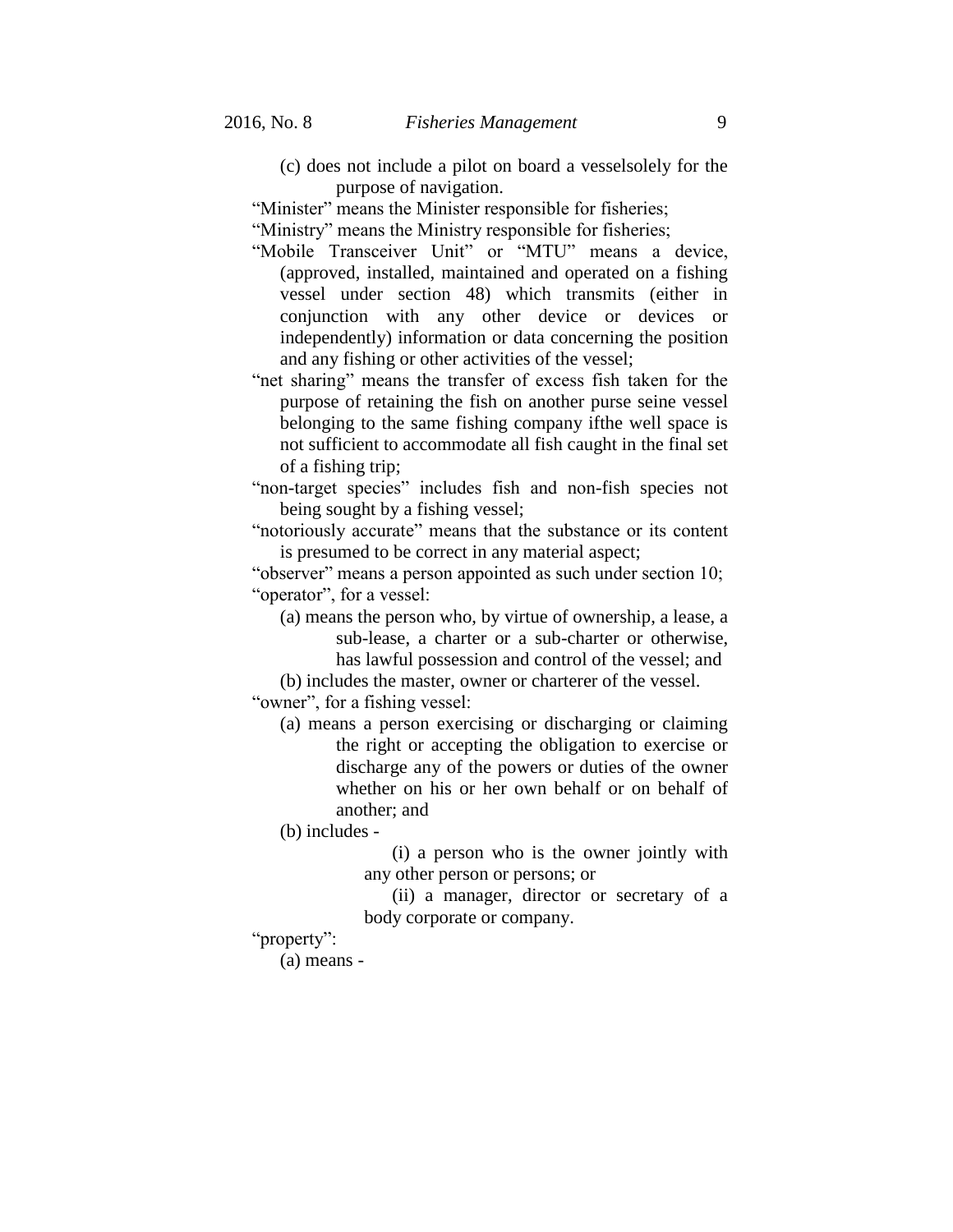(i) any conveyance, including a vessel, vehicle or aircraft; or

(ii) any fishing gear, implement, appliance, material, container, goods, or equipment; and

(b) for the purposes of Divisions 2 and 3 of Part 6, includes fish or a thing or article specified under section 55(1)(b) or (c); but

(c) does not include a fishing right or fishery allocation.

"Regional Register" means the Regional Register of foreign fishing vessels maintained by the Pacific Islands Forum Fisheries Agency;

"Registrar" means the Registrar of the Court;

- "related activities" includes doing, attempting or preparing to do any or more of the following activities:
	- (a) transhipment of fish or fish products to or from any vessel;
	- (b) storing, processing, or transporting from fishery waters up to the time the fish or fish products are first landed;
	- (c) refuelling or supplying fishing vessels or performing other activities in support of fishing operations;

"research authorisation" means an authorisation issued as such under section 27;

"Ports Authority" means the Samoa Ports Authority established by the Ports Authority Act 1998;

"Samoan" means a citizen of Samoa;

"Samoan fishing vessel" means:

(a) a vessel which is registered under the Shipping Act 1998, and includes a Samoan chartered fishing vessel; and

(b) the fishing vessel is wholly owned and controlled by -

(i) the Government; or

(ii) a company or other entity incorporated or established under the laws of Samoa, at least 60% of which is beneficially owned by a Samoan or the Government; or

(iii) a Samoan; or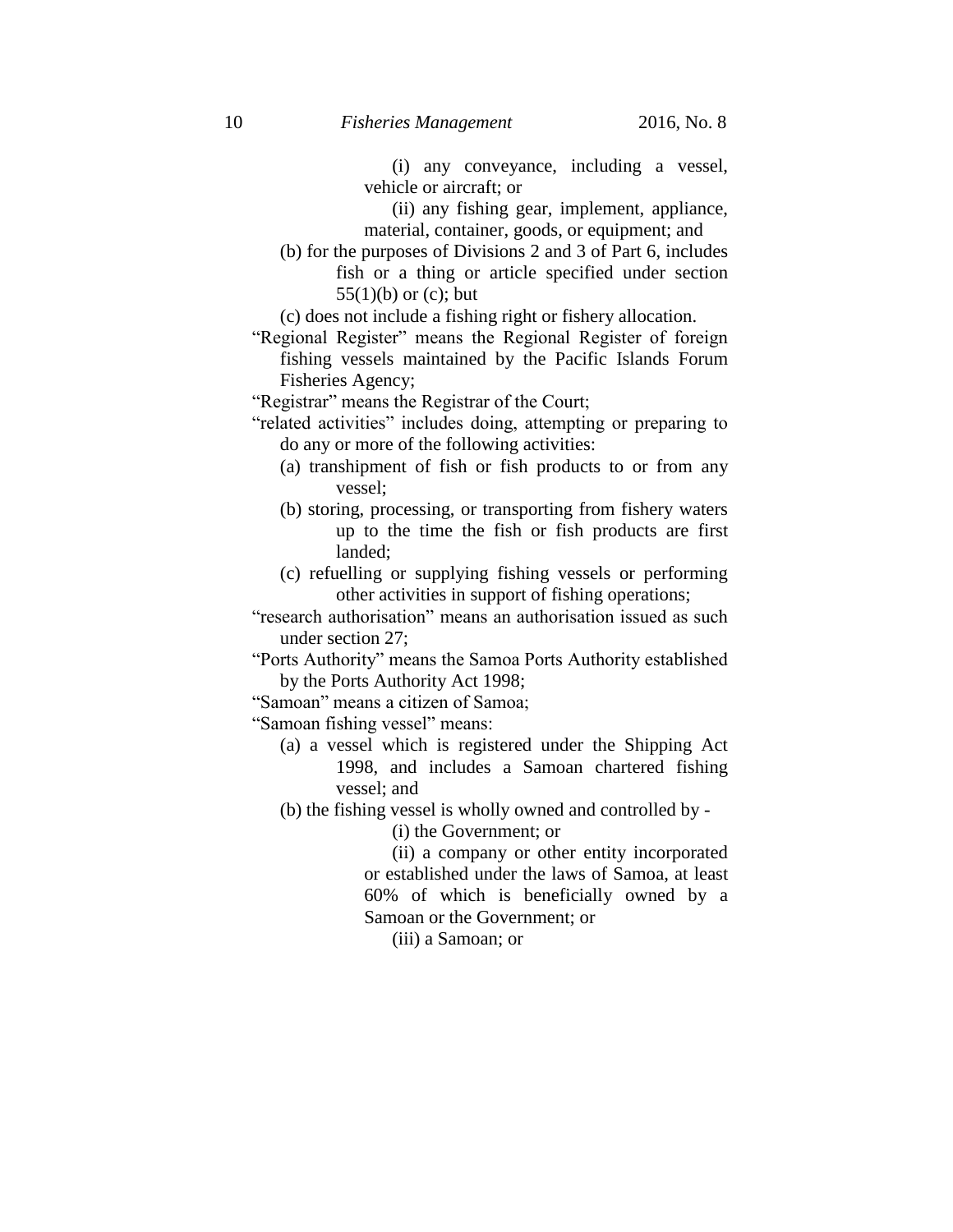(iv) a joint venture, consortium or partnership arrangement or agreement between two (2) or more parties, if at least 60% of the beneficial ownership and control of the joint venture, consortium or partnership is vested in a Samoan or the Government.

"sell" includes:

- (a) a disposition for consideration, including cash, anything which has value or which can be exchanged for cash, other valuable consideration or barter;
- (b) a disposition to an agent for sale on consignment;
- (c) offering or attempting to sell, or receiving or having in possession for sale, or displaying for sale, or sending or delivering for sale, or causing or permitting to be sold, offered, or displayed for sale;
- (d) disposition by way of any game of chance, including raffle or lottery.
- "surveillance officer" includes an officer of a vessel or aircraft who enforces this Act (whether or not the officer isa Samoan or whether or not the vessel or aircraft is registered in Samoa);
- "sustainable use" means conserving, using, enhancing, or developing marine resources to enable persons to provide for their social, economic, or cultural wellbeing while:
	- (a) maintaining the potential of marine resources to meet the reasonably foreseeable needs of future generations; or
	- (b) avoiding, remedying, or mitigating any adverse effects of fishing on the aquatic environment.

"transhipment":

(a) means the transfer of any or all of the fish on board of a vessel onto another vessel, either directly or by offloading the fish from the vessel onto the shore and then immediately loading the fish onto another vessel, for the purposes of transporting that fish elsewhere; but

(b) does not include net sharing.

"transhipment authorisation" means an authorisation issued under section 44;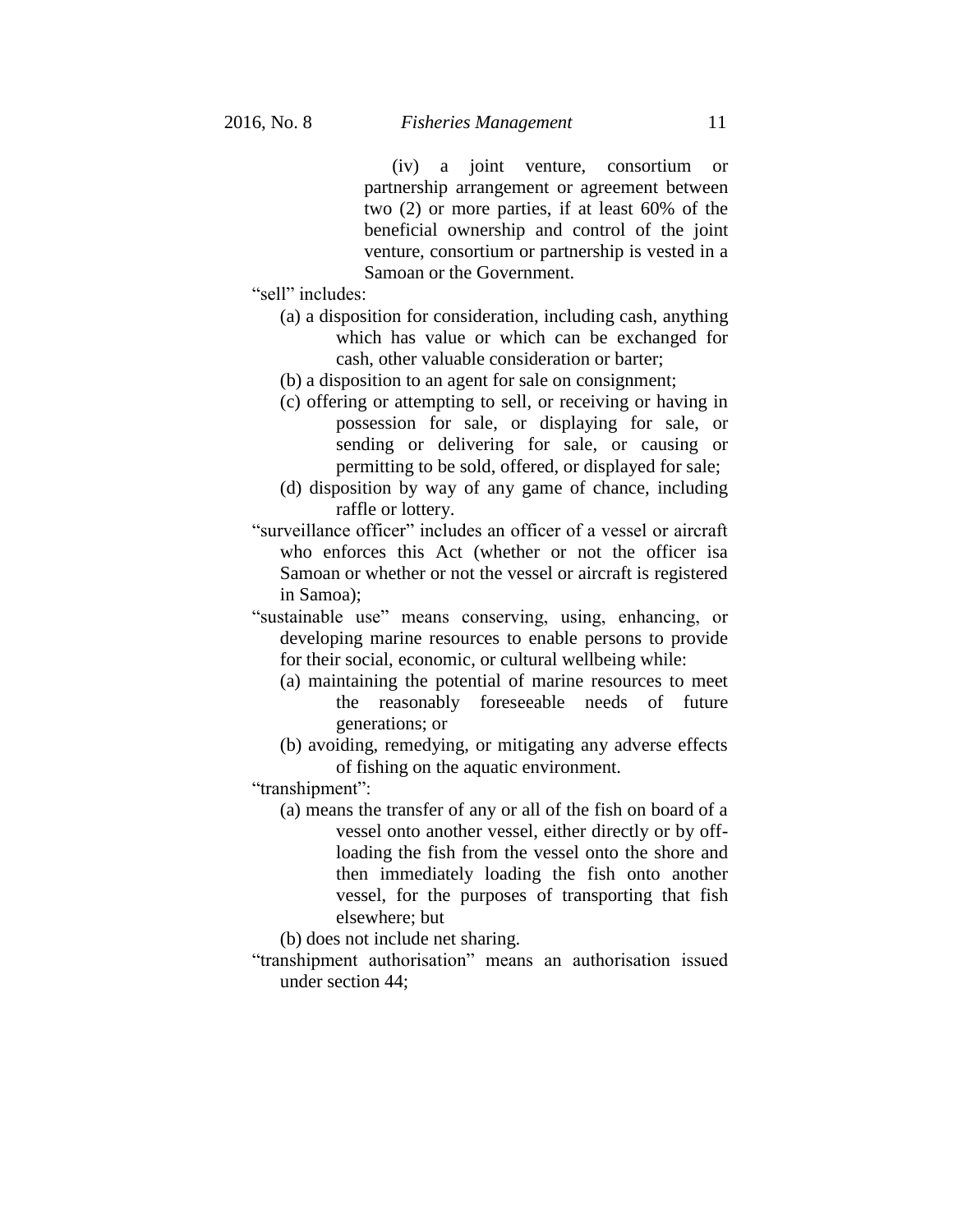"tuna" means any fish of the *Scombridae* species;

"vehicle" has the meaning in the Road Traffic Ordinance 1960; "vessel" has the meaning in the Shipping Act 1998;

- "Vessel Monitoring System Information" means any data or information generated, obtained or collected about the operation of the vessel as required under section 50;
- "Vessel Monitoring System Register" means a register of vessels monitoring system established and maintained by the Pacific Islands Forum Fisheries Agency;

"village Fono" has the meaning in the Village Fono Act 1990;

- "village fisheries bylaws" or "by laws" means bylaws made under Part 8;
- "village fisheries management area" or "management area" means any area of the coastal fisheries waters designated as such under section 19;
- "village fisheries management committee" means a committee established by a village Fono under its approved fishery management plan.

(2) The validity of any matter required to be published under this Act is not affected if the matter is, for any reason, not published.

**3. Application**-(1) This Act binds the Government.

(2) This Act applies to an actcommitted:

- (a) by a person within the fishery waters;
- (b) outside the fishery waters by a Samoan or a person ordinarily resident in Samoa, as if the act were committed in Samoa; or
- (c) outside the fishery waters by a person on board of a Samoan fishing vesselas if the act were committed in Samoa.

(3) If:

- (a) an authorised officer or observer is exercising any powers under this Act outside the fishery waters; or
- (b) unless the applicable treaty provides otherwise, a person commits an act, which if committed within the fishery waters would be an offence under this Act,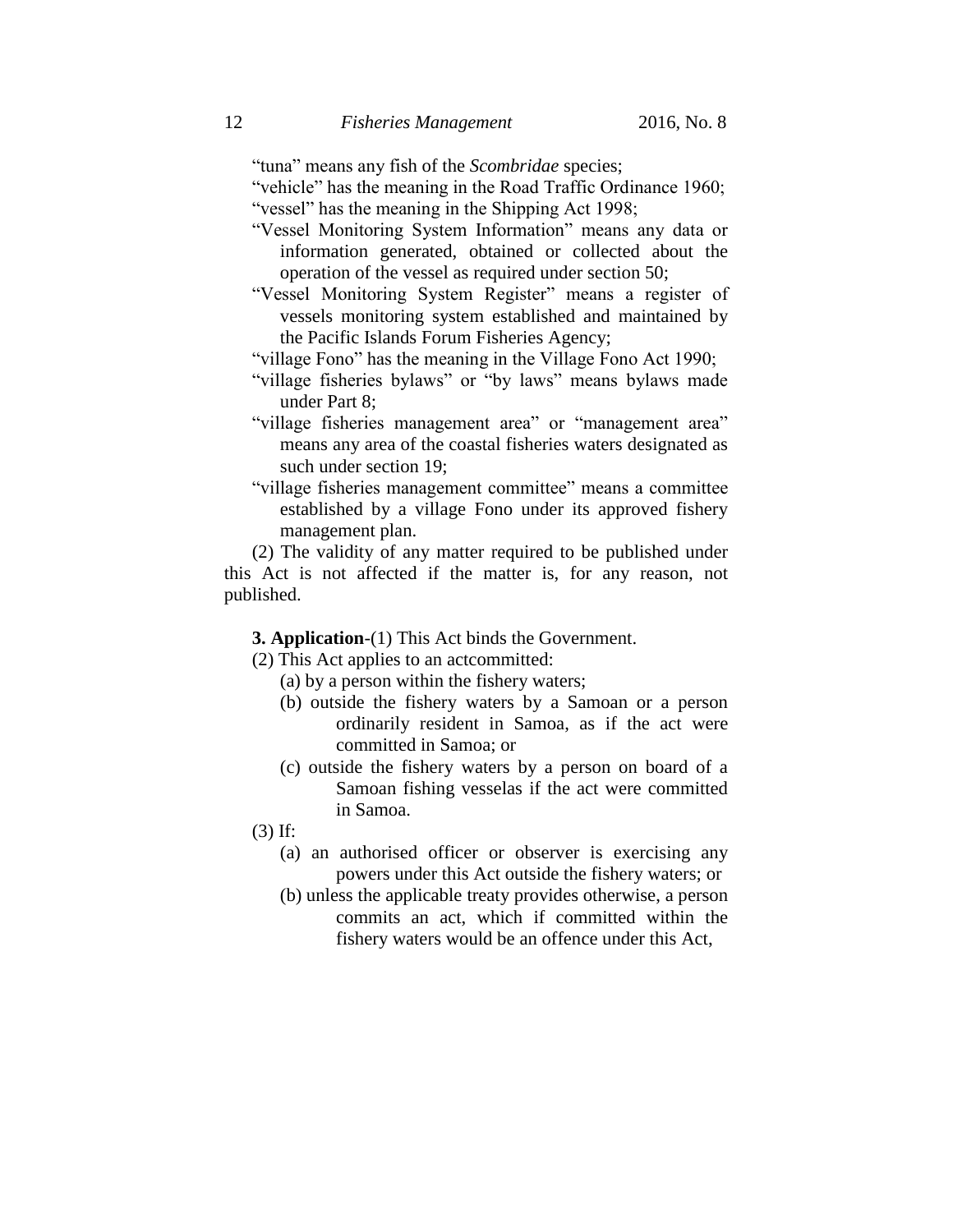the exercise of the powers by the officer or observer or the commission of that act by the person is taken to have been committed within the fishery waters.

(4) An act on the high seas by a person referred to in subsection  $(2)(b)$  or  $(c)$ , which if committed within the fishery waters would be an offence under section 25 is taken to have been committed within the fishery waters.

(5) If any regulation or a licence condition requires specifically or incidentally the reporting of any fact while a vessel is on the high seas, proceedings may be taken for the failure to report or for the misreporting of the fact as if it had occurred within the fishery waters.

**4. Approaches and principles of conservation and management measures**-(1) A person must consider the approaches set out under subsection (2) and the principles of conservation and management measures set out under subsection (3) if that person:

- (a) is carrying out any function, duty or power under this Act; or
- (b) deals with a matter relating to any or more of the following -

(i) the management and conservation of fisheries in Samoa;

(ii) the regulation, control, or management of a substance;

(iii) any other matter which may adversely impact upon Samoa's fisheries.

(2) For the purposes of subsection (1), the approaches to be considered are:

> (a) the precautionary approach (as described in the Fish Stocks Agreement) is to be applied widely to the conservation and management of fishery resources in order to protect those resources and to preserve the aquatic ecosystems in which the resources occur, and in particular the person making the decision or taking action must -

> > (i) be more cautious when information is uncertain, unreliable, or inadequate; and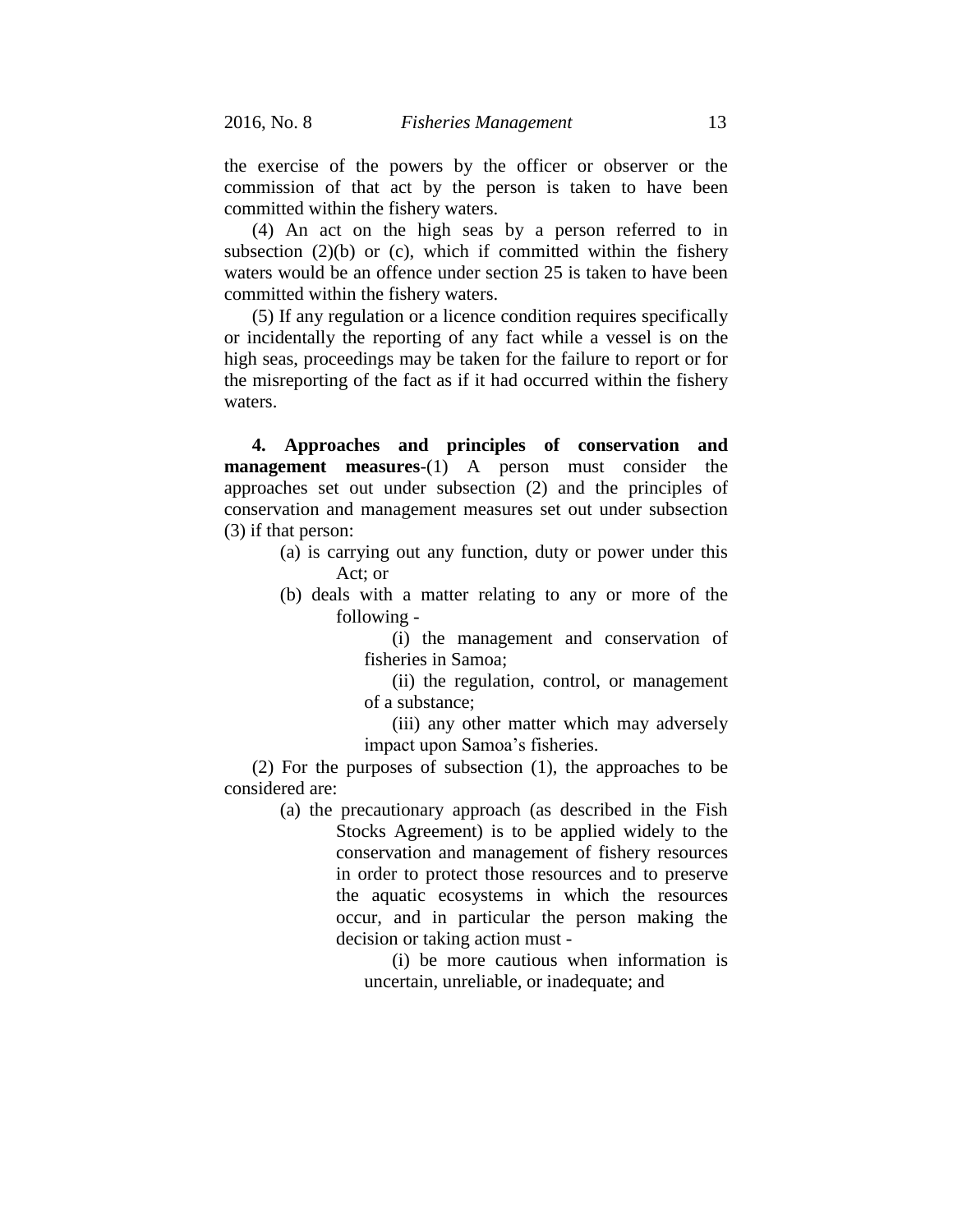(ii) not use the absence of adequate scientific information as a reason for postponing or failing to take conservation and management measures; and

(iii) take account of best practices regarding the application of the precautionary approach, including Annex II of the Fish Stocks Agreement; and

(iv) take into account livelihoods and users of aquatic living resources;

(b) the ecosystem approach is to be applied widely to the conservation and management of fishery resources through an integrated approach under which decisions for the management of fishery resources are considered in the context of the functioning of the wider ecosystems in which the resources occur to ensure the long-term conservation and sustainable use of those resources and in doing so safeguard those ecosystems.

(3) For the purposes of subsection (1), the principles of conservation and management measures to be considered are:

- (a) any dealings with conservation and management of fishery resources must be conducted in a transparent, accountable and inclusive manner, taking into account applicable best international or regional practices;
- (b) fishing to commensurate with the sustainable use of fishery resources taking into account the impacts on non-targeted and associated or dependent species and the general obligation to protect and preserve the marine environment;
- (c) management decisions are based on the best information available and are designed to maintain or restore stocks at levels capable of producing maximum sustainable yield, or any other approved reference points, as qualified by relevant environmental, social and economic factors, and taking into account fishing patterns and the interdependence of stocks;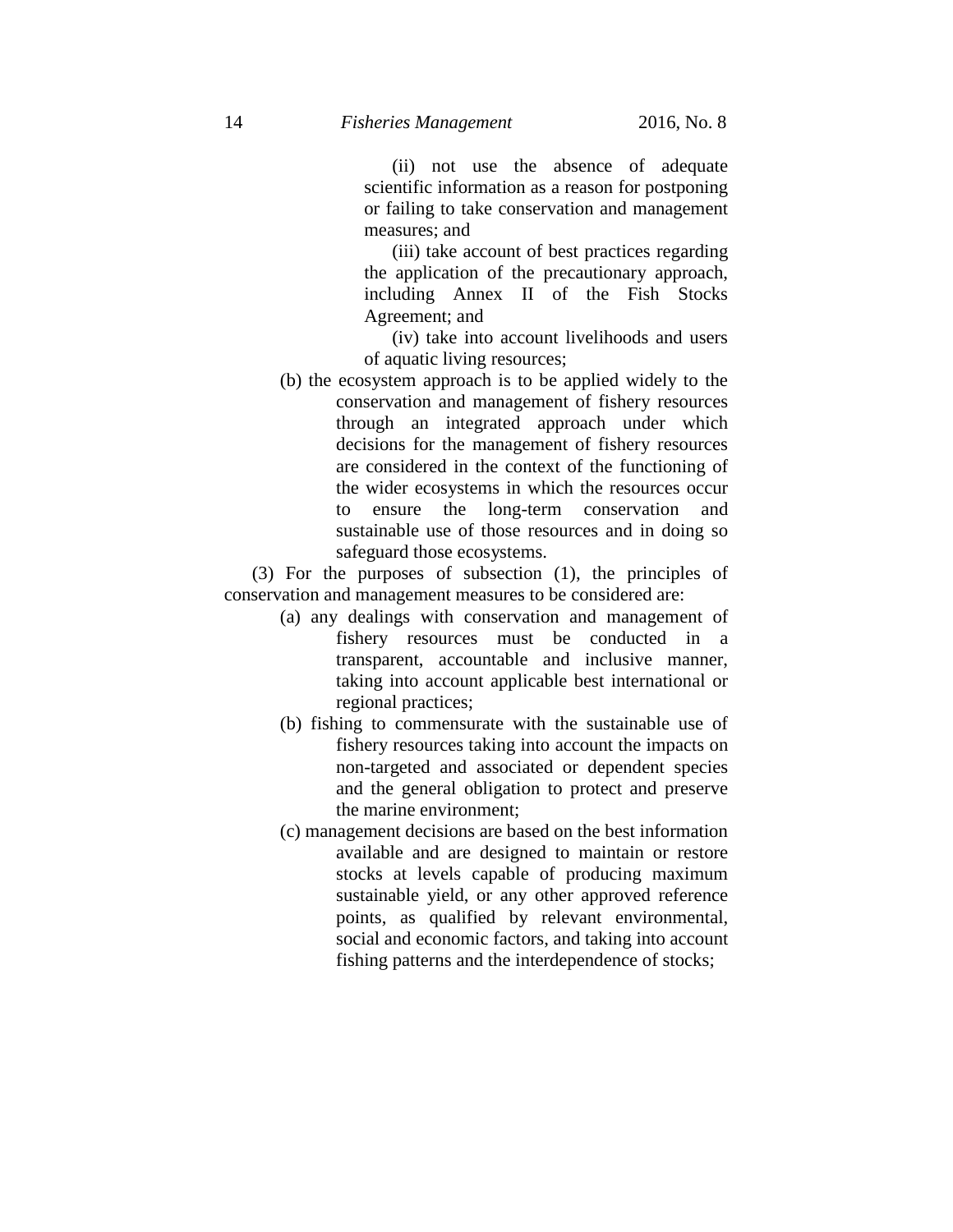- (d) over-fishing and excess fishing capacity are to be prevented or eliminated;
- (e) full and accurate data on fisheries, including information relating to the ecosystems and social systems in which fisheries occur, are to be collected, verified, reported and shared in a timely and appropriate manner;
- (f) effective enforcement of, and compliance with, conservation and management measures are to be pursued to protect biodiversity;
- (g) pollution and waste originating from fisheries operations, discards, by-catch, lost or abandoned gear and impacts on other species and marine ecosystems are to be minimised;
- (h) decisions and actions taken are to improve the welfare and livelihood of fishers and the fishing community.

# **PART 2 ADMINISTRATION, TREATIES AND FISHERIES MANAGEMENT PLANS**

## *Division 1 - Administration*

**5. Chief Executive Officer** - The Chief Executive Officer is the administrative head of Fisheries Division.

**6. Guidelines by Chief Executive Officer**-(1) Subject to subsection (2), the Chief Executive Officer may, issue guidelines for the purposes of carrying out any functions, duties and powers in order to ensure the effective and efficient management of this Act and other enactment.

(2) Any guidelines issued under this section:

- (a) are to be subject to public consultation as the Chief Executive Officer considers appropriate before they are issued;
- (b) must not be inconsistent with this Act or any regulations;
- (c) commence on a date specified in the guidelines by the Chief Executive Officer; and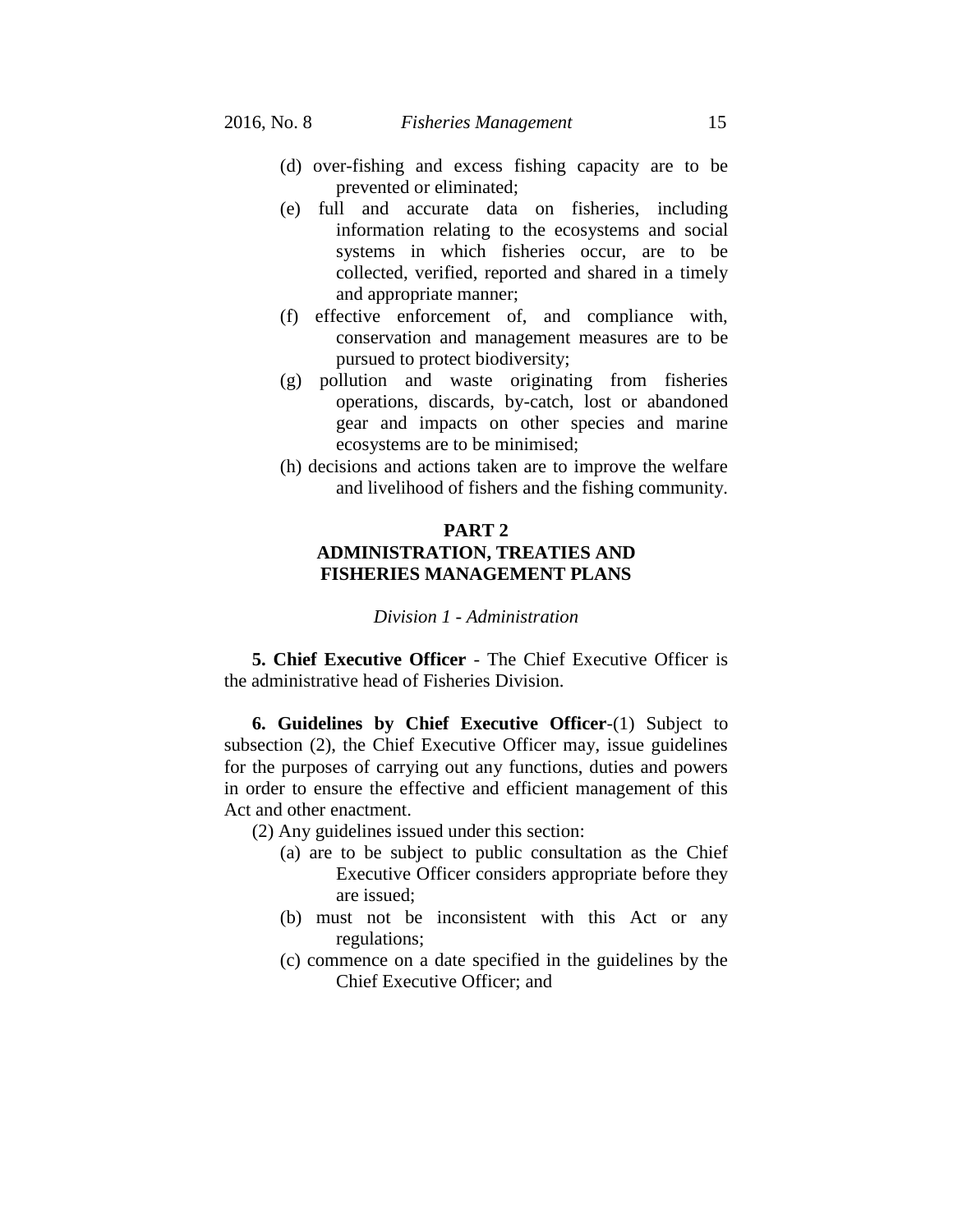(d) may be amended, suspended or revoked by the Chief Executive Officer.

**7. Functions of Fisheries Division**-(1) The Fisheries Division has the following functions:

- (a) to liaise with international, regional, and government agencies and village communities on issues affecting the development and management of fisheries resources and their environment;
- (b) to assist government agencies, villages, nongovernment organisations and stakeholders meet their obligations under this Act;
- (c) to advise government agencies, villages and other communities on the management of coastal fisheries resources, aquaculture, environment and the protection and conservation of the fishery resources for the present and future generations of the people of Samoa;
- (d) to monitor activities and proposals in other sectors and advise the Minister concerning their effect on fisheries;
- (e) to establish, operate, maintain, and administer government facilities for fishing and related activities;
- (f) to act in combination or association with any other person whether in Samoa or another country, for the purposes of this Act;
- (g) to manage finance incurred for the purposes of this Act and to collect prescribed fees for services rendered under this Act;
- (h) to carry out any other function determined by the Chief Executive Officer and to do any other thing to give effect to the objects or for the purposes of this Act.

(2) The Chief Executive Officer has the powers necessary to carry out the functions of the Division.

**8. Delegation**-(1) The Minister may delegate the Minister's functions or powers to issue licence under this Act to the Chief Executive Officer.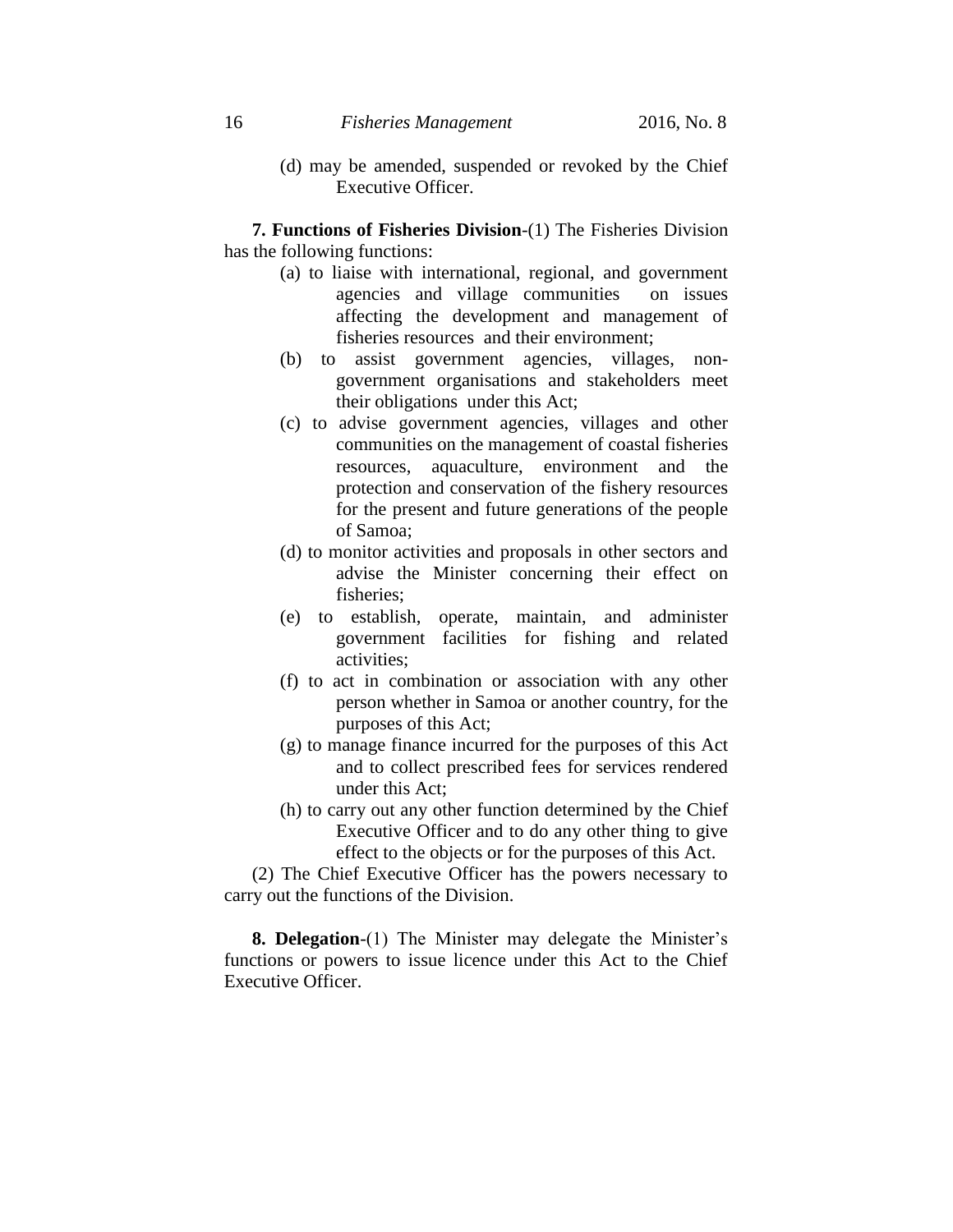(2) The Chief Executive Officer may delegate any of his or her functions or powers under this Act to an officer of the Division.

(3) A delegation under this section:

- (a) must not include delegating the power under this section;
- (b) must be in writing;
- (c) may be given with or without conditions;
- (d) may be varied, suspended or revoked; and
- (e) does not prevent the Minister or the Chief Executive Officer from carrying out any function or power so delegated.

**9. Appointment of authorised officers in Samoa or other countries**-(1) The Chief Executive Officer may designate other officers of the Ministry or a class of officers from another Ministry as authorised officers.

(2) The following officers are taken to be authorised officers for the purposes of this Act:

(a) fisheries officers of the Ministry;

(b) police officers.

(3) The Minister may, acting on the advice of the Chief Executive Officer, appoint a person from another country to be an authorised officer for the purposes of this Act.

**10. Appointment and duties of observers**-(1) The Chief Executive Officer may, in writing, appoint persons as fisheries observers on licensed fishing vessels.

(2) Despite subsection (1), fisheries observers may be designated under any fishery plan or treaty and are so designated if:

(a) required by any fishery plan or any agreement; or

(b) a fisheries observer or class of fisheries observers has been certified under an agreement or other bilateral or multilateral treaty to which Samoa is party.

(3) Persons (other than Samoans) designated under subsection (2) are subject to this Act while:

(a) carrying out their duties and functions; and

(b) enforcing their rights.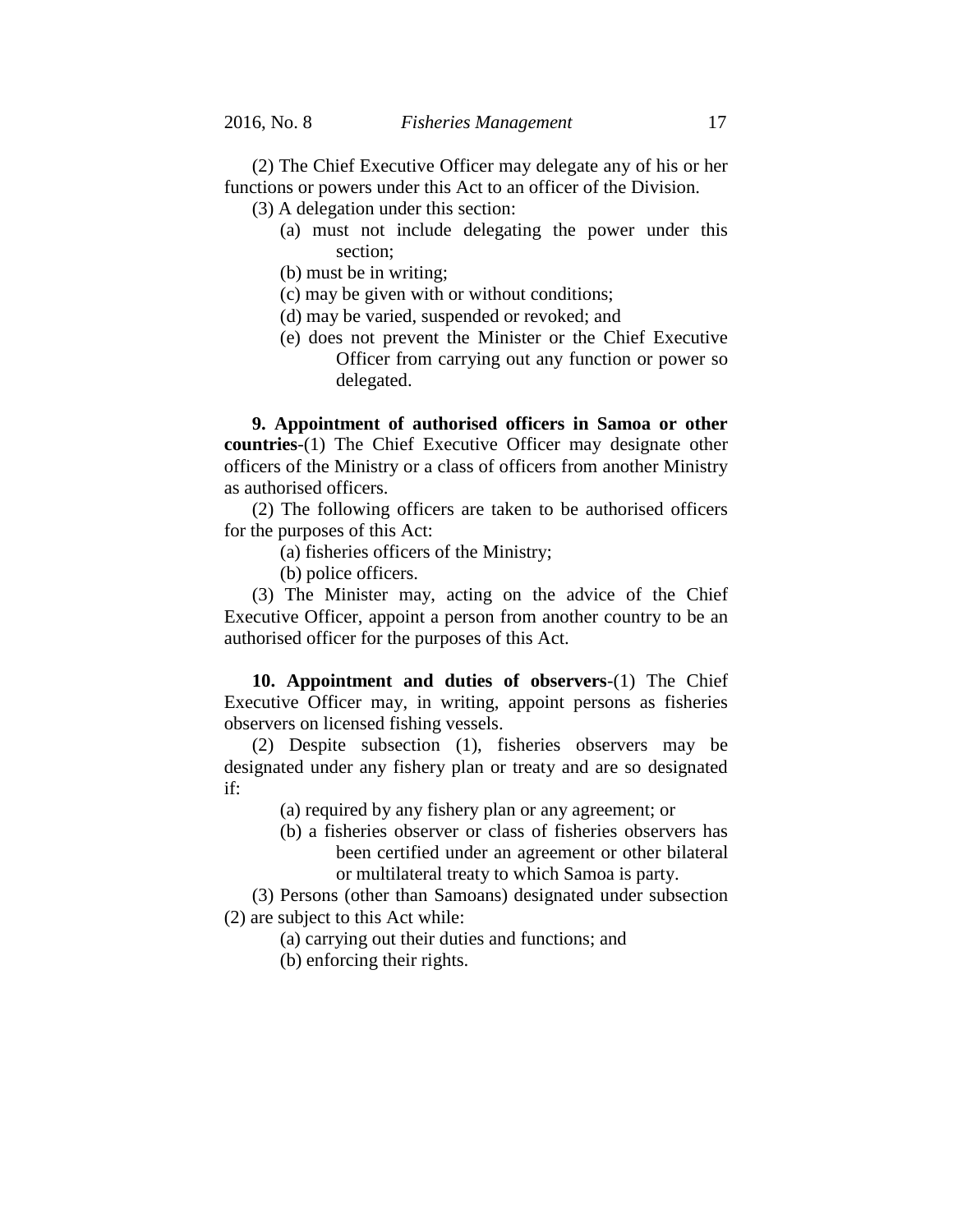- (4) Fisheries observers:
	- (a) must carry out their scientific, compliance, monitoring and other functions, duties and powers under this Act;
	- (b) may board fishing vessels that is licensed or has a high seas authorisation or a Flag State authorisation; and
	- (c) may remain on the fishing vessel when carrying out their functions, duties and powers under this Act.

**11. Operators', etc., duties on observers**-(1) The operator, master, and each member of the crew of a fishing vessel must allow and assist a fisheries observer to do any or more of the following:

- (a) board and remain on the vessel for the purpose of carrying out the observer's functions, duties and powers, at any time and place, as the Chief Executive Officer may require;
- (b) have full access to and the use of facilities and equipment on board the vessel as the fisheries observer determines to be necessary to carry out the observer's duties, including -

(i) full access to the bridge, fish on board and areas which may be used to hold, process, weigh and store fish;

(ii) full access to the vessel's records including its log and documentation for the purpose of records inspection and copying;

(iii) full access to fishing gear on board;

- (iv) full access to navigation equipment and radios;
- (c) take and remove from the vessel reasonable samples for the purposes of scientific investigation and other relevant information;
- (d) take photographs of the fishing operations, including fish, fishing gear, equipment, charts and records, and remove from the vessel the photographs or film as the observer may have taken or used on board the vessel;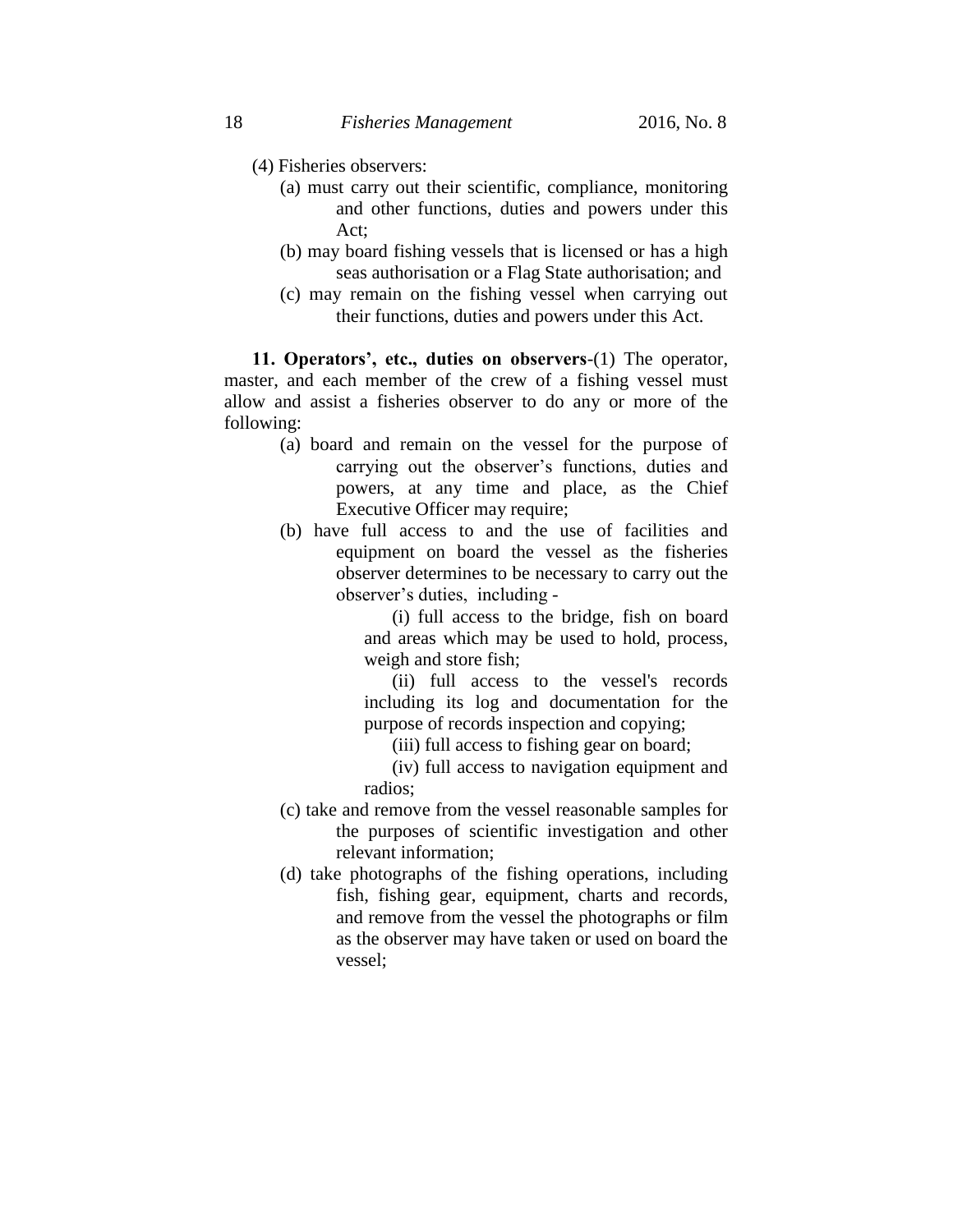- (e) send or receive messages by means of the vessel's communications equipment;
- (f) gather any other information relating to fisheries in the fishery waters or other areas as may be authorised by licence, authorisation or treaty;
- (g) disembark at any time and place, as may be determined by the Chief Executive Officer or under an access agreement, plan or treaty;
- (h) carry out the fisheries observers functions, duties and powers safely;
- (i) carry out any other prescribed functions, duties and powers.

(2) The operator must provide the observer, while on board the vessel, at no expense to the Government or observer, with food, accommodation and medical facilities equivalent to officers of the vessel or any reasonable standard acceptable to the Chief Executive Officer.

(3) In addition to the requirements in subsection (2), the Chief Executive Officer may require the operator to pay in full the following costs of the observer:

(a) travel costs to and from the vessel;

- (b) any salary as may be notified by the Chief Executive Officer, being the full amount of the salary; and
- (c) full insurance coverage.

(4) The operator of a licensed fishing vessel must allow and assist an observer:

- (a) to have full access to a place within Samoa where fish taken in the fishery waters is unloaded or transhipped;
- (b) to remove samples; or
- (c) to gather any information relating to fisheries in the fishery waters.

**12. Functions and powers of authorised officers and observers**-(1) The operator of a fishing vessel must:

> (a) immediately, comply with any appropriate instruction or direction given by an authorised officer or observer;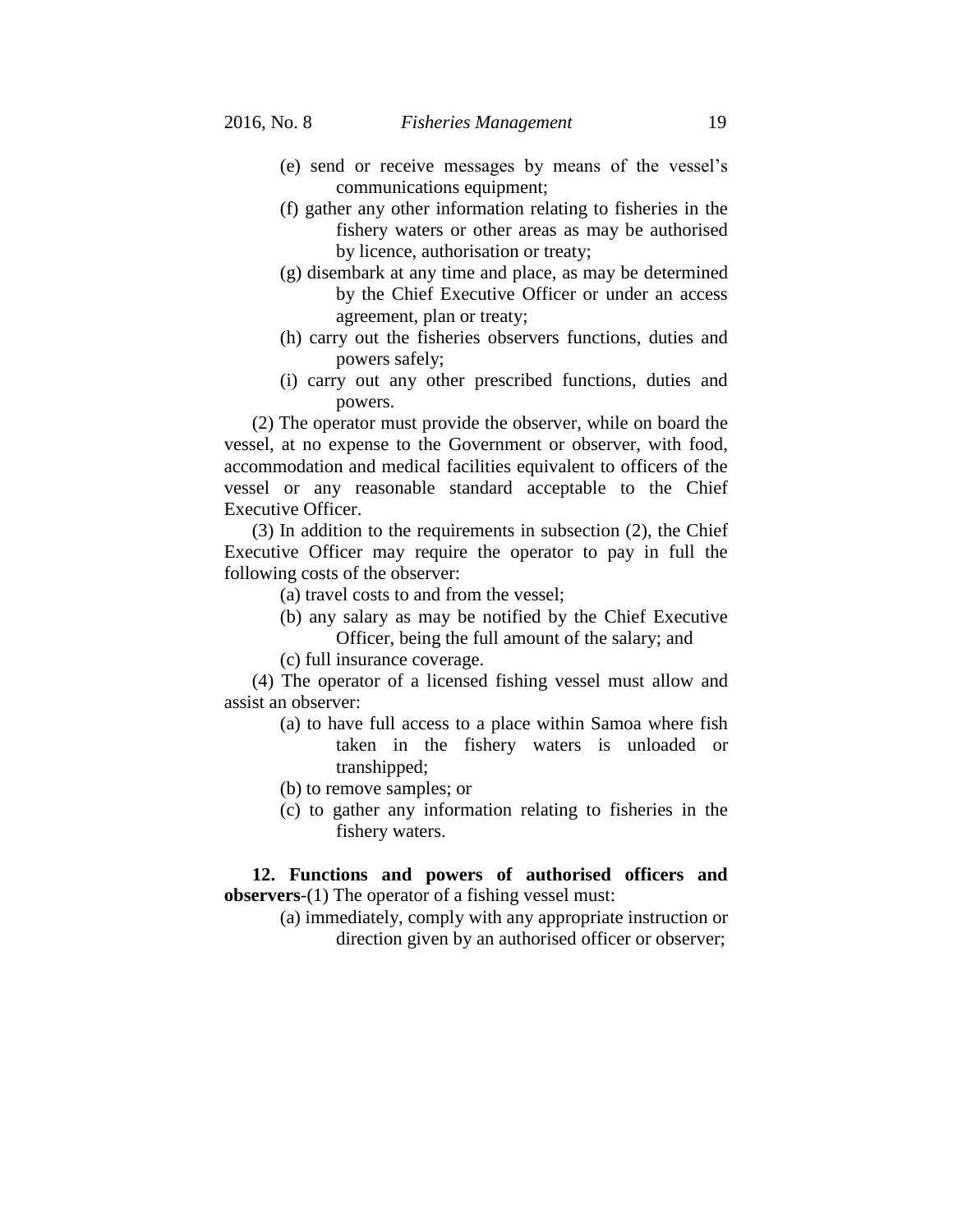20 *Fisheries Management* 2016, No. 8

- (b) facilitate safe boarding, entry and inspection of the vessel, vehicle or aircraft and any fishing gear, equipment, records, fish and fish products; and
- (c) ensure the safety of an authorised officer or observer as appropriate when carrying out his or her functions, duties or powers.

(2) In subsection (1), "operator" includes the owner, charterer, master or a crew member of a fishing vessel, the driver of a vehicle or the pilot or crew of an aircraft.

- (3) A person commits an offence who:
	- (a) contravenes subsection (1);
	- (b) assaults, obstructs, resists, delays, refuses boarding to, intimidates, fails to ensure the safety of or interferes with an authorised officer or observer when carrying out their functions, duties or powers;
	- (c) incites or encourages any other person to assault, resist, or obstruct an authorised officer or observer when carrying out their functions, duties or powers, or a person lawfully acting under the officer's or observer's orders or in the officer's or observer's aid;
	- (d) uses threatening word or behaves in a threatening or insulting manner or uses abusive word or insulting gestures towards any authorised officer or observer when carrying out their functions, duties or powers, or a person acting under the authorised officer's or observer's orders or in the officer's or observer's aid;
	- (e) fails to comply with any direction or order of any authorised officer or observer;
	- (f) gives to any authorised officer any particular which is false or misleading in any material respect;
	- (g) personates or falsely represents himself or herself to be an authorised officer or observer;
	- (h) falsely represents himself or herself to be a person acting under the authorised officer's or observer's orders or in the officer's or observer's aid; or
	- (i) resists an arrest made under this Act.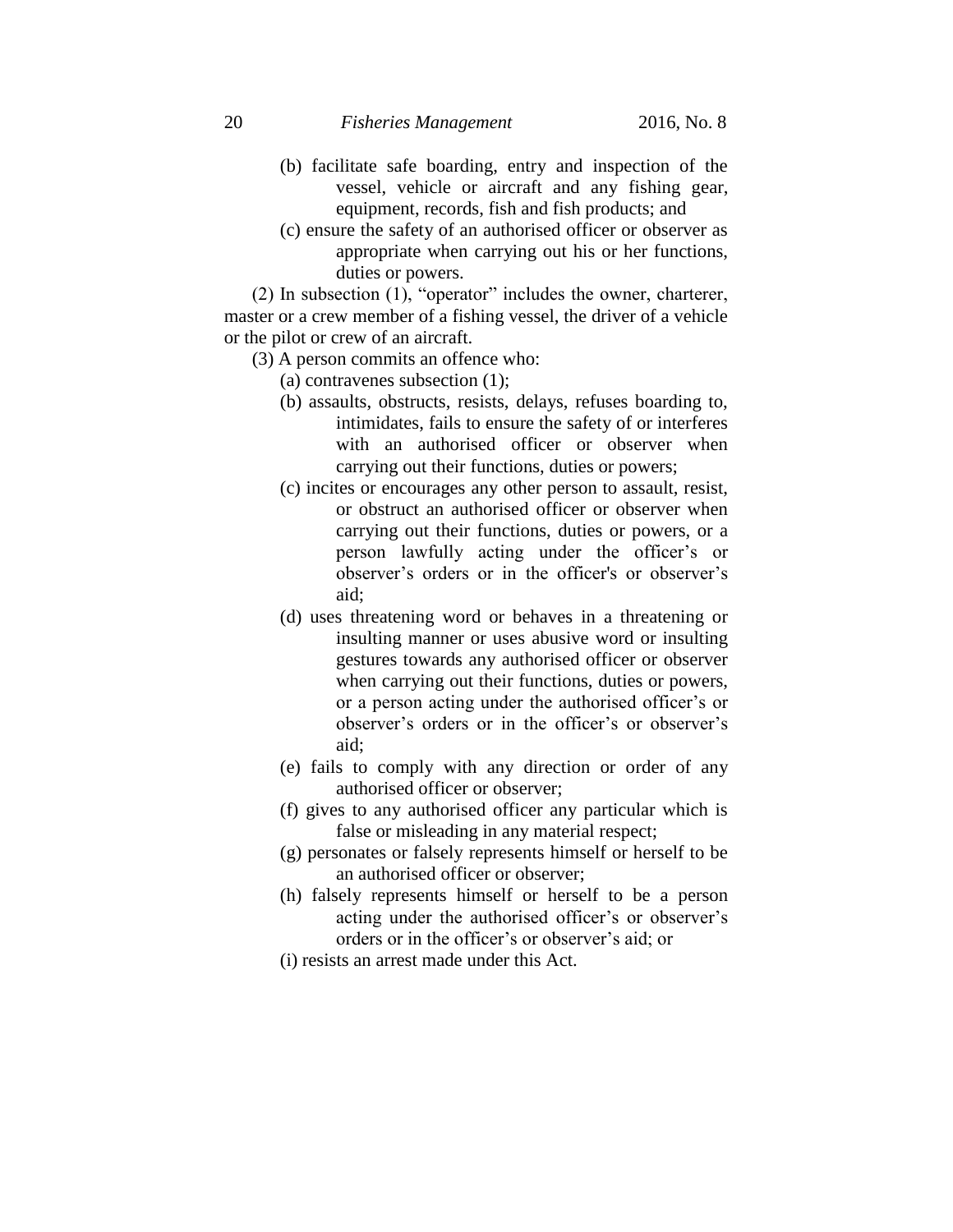(4) For the purpose of subsection (3), a person who does not allow:

- (a) an authorised officer, or a person acting under the officer's order or in the officer's aid; or
- (b) an observer to carry out the observer's functions, duties or powers,

is taken to be obstructing that officer or the person acting under the order of or aiding the officer or the observer.

(5) A person commits an offence who:

- (a) transports an authorised officer or observer outside the fishery waters; and
- (b) causes officer or observer to disembark outside the territory of Samoa.

(6) A person convicted of an offence under this section is liable:

- (a) to a fine not exceeding 500 penalty units, or to imprisonment for a term not exceeding six (6) months, or both; and
- (b) in addition, for any costs of repatriation, including board and lodging while the officer or observer is out of Samoa and their transportation to Samoa.
- (7) In subsection (5), "person" means:
	- (a) the operator of a fishing vessel; or
	- (b) a company (or its agent)incorporated under the laws of Samoa that owns, partly owns or controls a fishing vessel.

**13. General powers of authorised officers**-(1) An authorised officer may do anything or give any directive as is reasonably necessary for the purposes of carrying out his or her powers under this Act.

(2) The powers of an authorised officer under this Act are exercisable:

(a) within Samoa;

- (b) in the fishery waters; or
- (c) beyond the fishery waters for any conduct whether or not that conduct occurred in the fishery waters.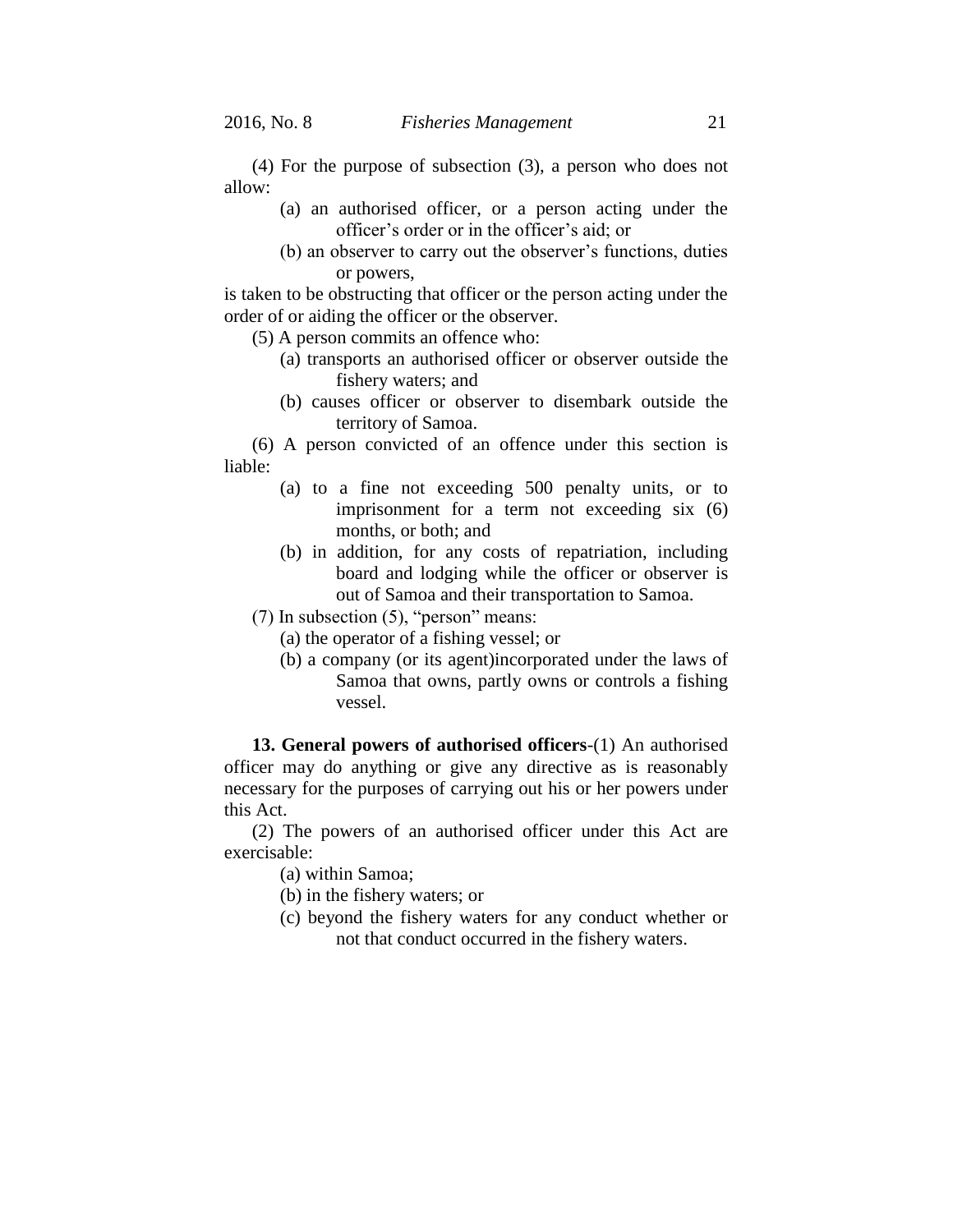(3) Subsection (2)(c) does not permit an authorised officer to carry out any powers under this Act on a foreign vessel or a person aboard the foreign vessel unless the authorised officer:

- (a) believes on reasonable grounds that a person on board the vessel has committed an offence in the fishery waters;
- (b) is in hot pursuit of the vessel; and
- (c) commenced that pursuit in the fishery waters.

(4) An authorised officer may carry out any powers of fisheries inspection, compliance or enforcement beyond the limits of the fishery waters on a foreign vessel or a person aboard the vessel if the exercise of the powers is authorised:

- (a) by a treaty to which Samoa is party, which has been enacted as laws of Samoa; or
- (b) under international law.

**14. Assistance to authorised officers and observers**-(1) When exercising their powers under this Act, an authorised officer or observer may, if considered necessary, call upon another person to assist.

(2) The person called upon under subsection (1) must render assistance.

**15. Identification cards for authorised officers and observers** -When carrying out their functions, duties and powers under this Act, an authorised officer or observer must, on request, produce identification card as proof of identity as an authorised officer or observer.

**16. Confidential information** - A staff member of the Fisheries Division or of the Ministry, an authorised officer, observer or any other person who obtains any confidential information for the purpose of this Act must use the confidential information only for the purposes of this Act.

*Division 2 - Treaties, agreements and arrangements*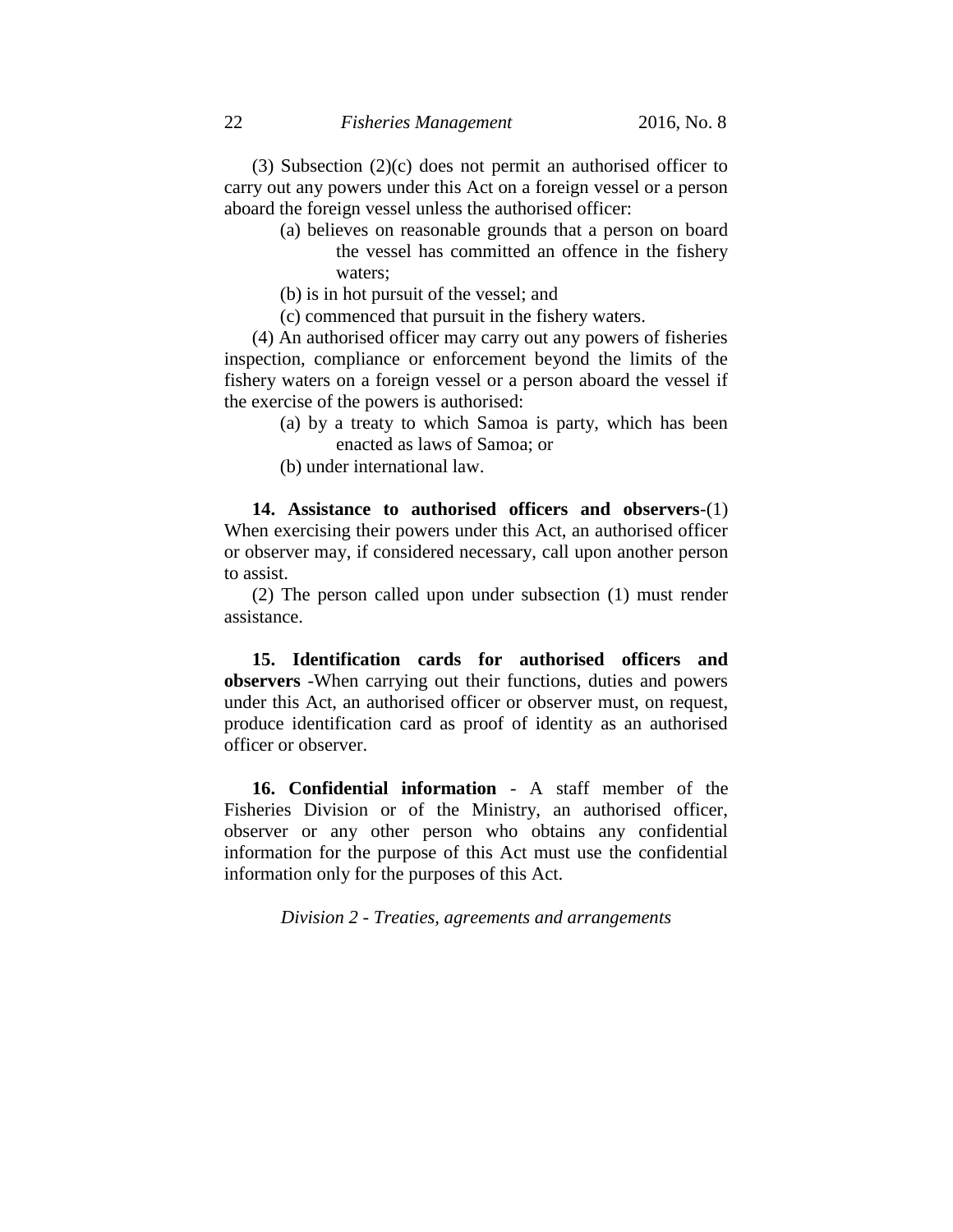**17. Treaties, agreements and arrangements**-(1) With the prior approval of Cabinet, the Minister may, on behalf of Samoa, enter into:

- (a) a fisheries treaty, agreement or other arrangement with another country; or
- (b) a commercial access agreement (including commercial agreement on processing of tuna or tuna products) with a company or an association of fishers.

(2) A fisheries treaty may provide for any or all of the following:

- (a) fisheries access and related activities;
- (b) cooperation in fisheries conservation, management, exploration or exploitation of fisheries resources;
- (c) monitoring, control and surveillance;
- (d) any other matter as may be provided for under this Act.
- (3) An access agreement:
	- (a) that provides access to the fishery waters of Samoa, is subject to the laws of Samoa; or
	- (b) that relates to fishing in areas beyond the fishery waters of Samoa, is subject to the requirements of an applicable treaty or arrangement, to which Samoa is a party to; and
	- (c) must be consistent with the principles of conservation and management measures in section 4.
- (4) The following conditions form part of an access agreement:
	- (a) the Flag State government, association of fishers or vessel operator for each vessel granted rights under a fisheries treaty must nominate, appoint and maintain an agent that is -
		- (i) a resident in Samoa; and
		- (ii) has authority to receive and respond to
		- any legal process relating to the fishing vessel;
	- (b) the vessel operator, owner, charterer or master of a fishing vessel under a fisheries treaty must notify the Chief Executive Officer of the name and address of an agent, and any communication to or from that address is taken to have been sent to, or received from the Flag State government, association of fishers or vessel operator or master.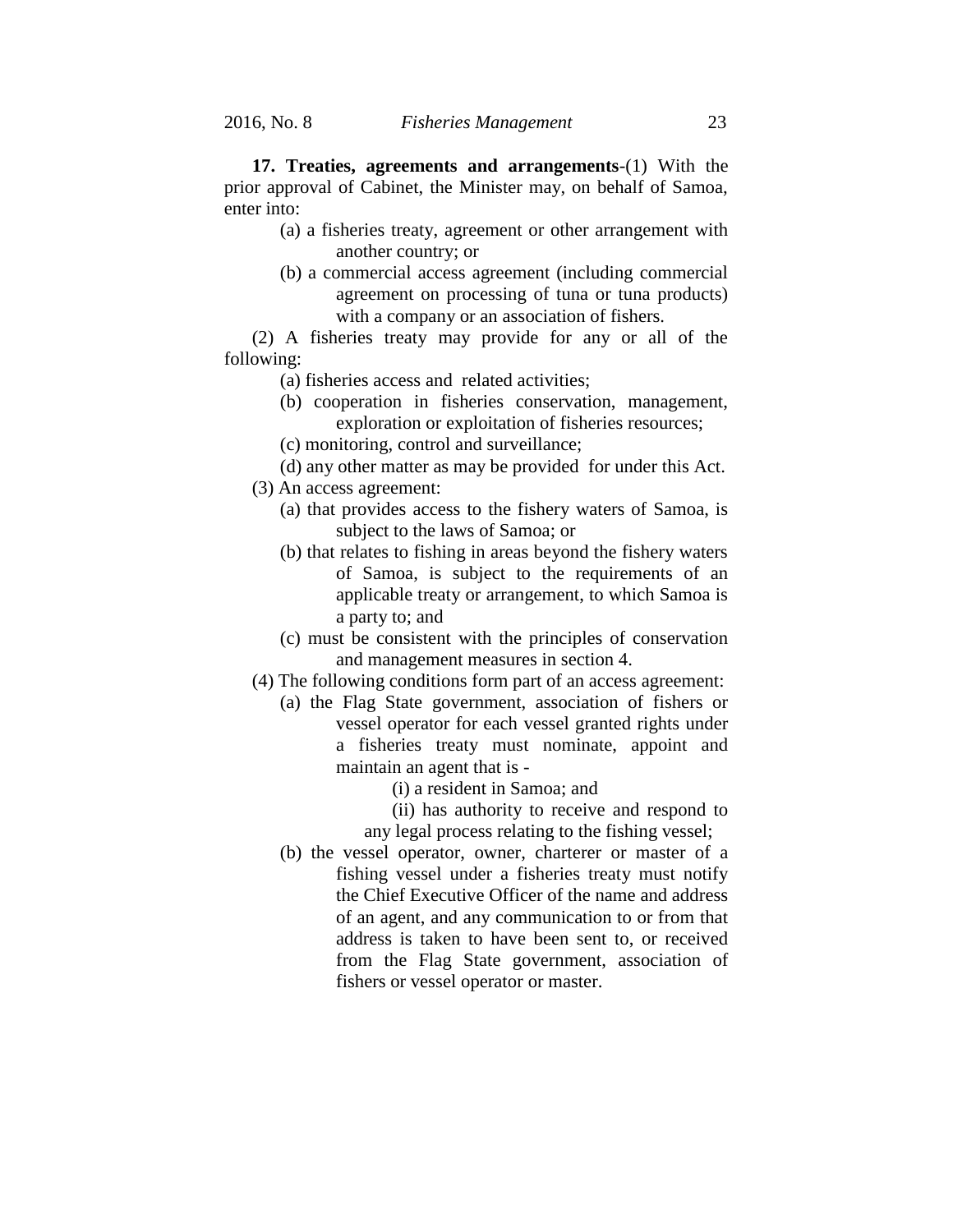(5) The powers under subsection (1) include the power to amend, suspend or revoke the treaty or access agreement.

**18. International conservation and management measures in international agreements**-(1) The Minister may, for any treaties, agreements or arrangements Samoa enters into, give effect to the international conservation and management measures required under the agreement by:

- (a) proposing regulations to be made under section 92;
- (b) declaring, by Order in the Savali, that whole or part of a conservation and management measure has the force of law in Samoa;
- (c) endorsing a fisheries management plan that gives effect to an international conservation and management measure as having the force of law in Samoa; or
- (d) imposing conditions to any existing licence or imposing conditions on future licences, by Order in the Savali.
- (2) The Fisheries Division must:
	- (a) keep copies of all the international conservation and management measures that are in effect in Samoa; and
	- (b) make a list of the measures available to the public.

(4) The Order under subsection  $(1)(d)$  must, after its first publication, be published every other six (6) months thereafter for at least two (2) years.

# *Division 3 - Fisheries management plans*

**19. Village fisheries management areas**-(1) The Chief Executive Officer may, by Order in the Savali, declare and mark an area as a village fisheries management area.

(2) Before declaring an area under subsection (1), the Chief Executive Officer must consult the Village Fono of the area and of any neighbouring village taking into account any or more of the following:

- (a) the size of the district;
- (b) the population of the district;
- (c) the ownership of customary land;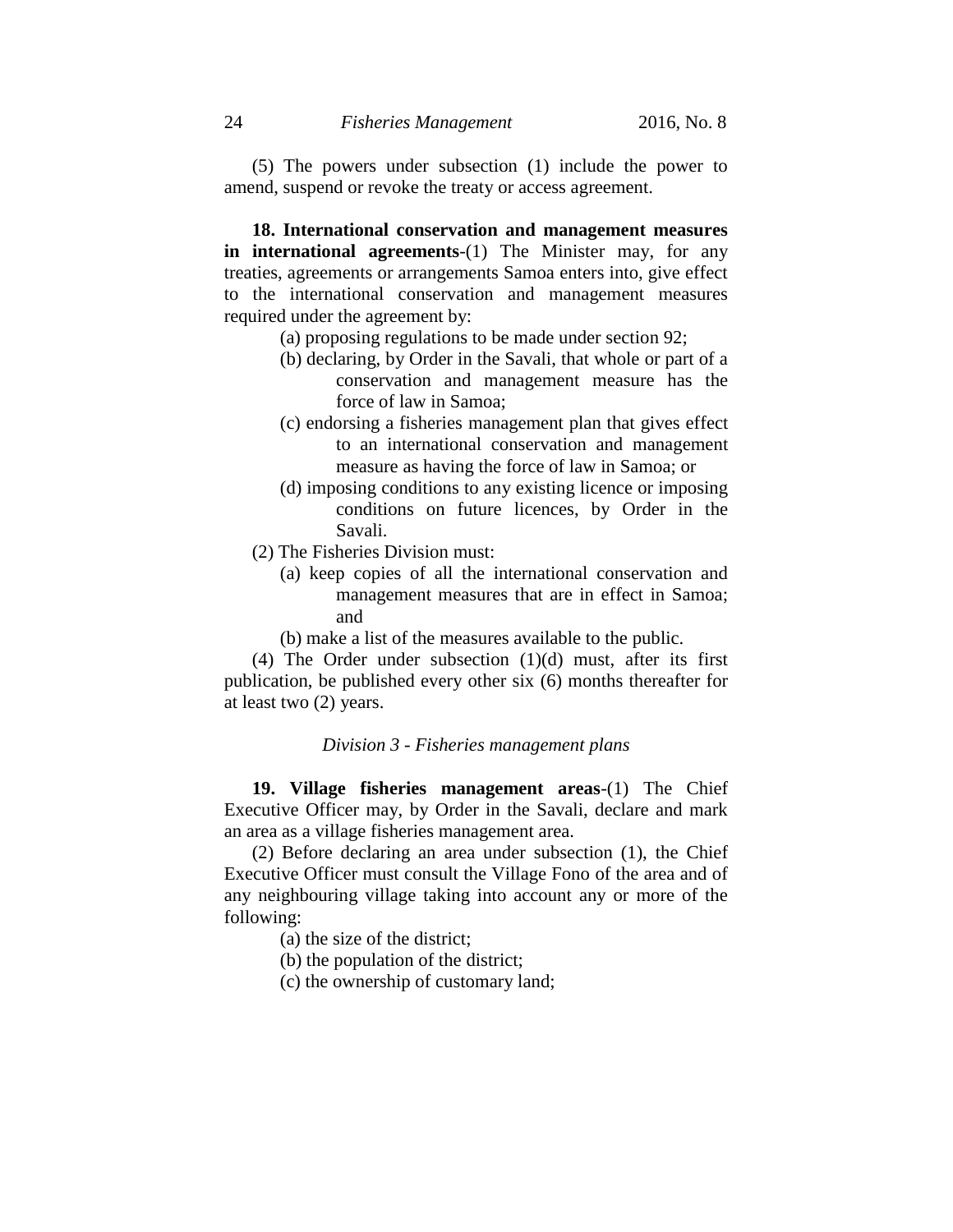- (d) any traditional fisheries practices;
- (e) any other factors that may be necessary to facilitate the process.

(3) A dispute arising from a declaration or marking of an area under subsection (1)is to be referred to the Minister to hear and determine the dispute.

**20. Designated fishery**-(1) The Minister may, by Order, declare an area to be a designated fishery, if the Minister considers that:

- (a) it is in the national interest; and
- (b) management measures are needed to ensure sustainable use of the fishery resource.

(2) When deciding to declare an area as a designated fishery area, the Minister must take into account:

- (a) any fisheries management plan in the area to be declared; and
- (b) any factor, as the Minister considers appropriate in the circumstances, including any economic or environmental factor.

**21. Fisheries management plans**-(1) The Chief Executive Officer must prepare, make and review, if necessary, a fishery management plan for the management of a designated fishery.

(2) A fishery management plan:

(a) must -

(i) identify the fishery;

(ii) describe the status of the fishery;

(iii) specify management measures to be applied to the fishery;

(iv) specify the process for the allocation of any fishing rights provided for in the fishery management plan;

(v) any enforcement measures;

(vi) make provision for any other matter necessary for sustainable use of fishery resources; and

(b) commences on a date specified by a notice in the Savali.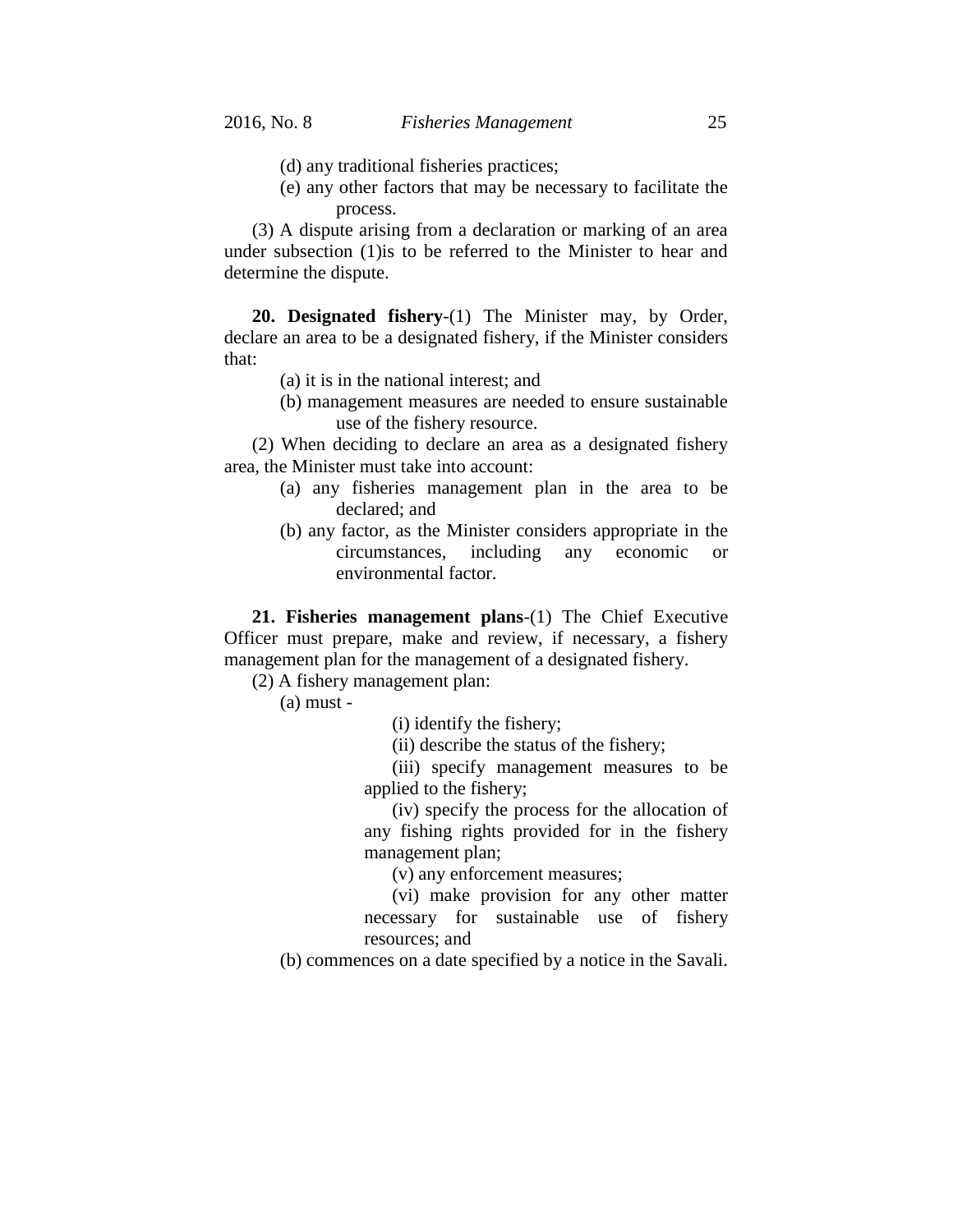- (3) The Chief Executive Officer:
	- (a) may amend, suspend or revoke the fishery management plan, following any consultation as the Chief Executive Officer considers appropriate; and
	- (b) must publish, in the Savali, any amendment, suspension or revocation of plan.

**22. Disadvantaged village community**-(1) A disadvantaged village community or a member of a disadvantaged community, has the right to participate on an equal basis in the management of a village fisheries management area, if any or more of the following exist:

(a) traditional links and affinity;

(b) familial or clan relationship;

- (c) ownership of land adjacent to the coastal waters;
- (d) other arrangements between a disadvantaged village community and the village community responsible for the bylaws.
- (2) Arrangements for access to a fisheries management area:
	- (a) may be made between a disadvantaged village community and the coastal village community claiming ownership of the fisheries management area; and
	- (b) must take into account any or more of the following matters -

(i) traditional access rights;

(ii) the needs of a disadvantaged village community;

(iii) the relevant national coastal fisheries management and development plan;

(iv) the relevant national aquaculture plan;

(v) the needs of the village community.

(3) In this section, "disadvantaged village community" means a community that must cross the land of a coastal village community to access the coastal waters to fish or carry out aquaculture.

# **PART 3 LICENCES**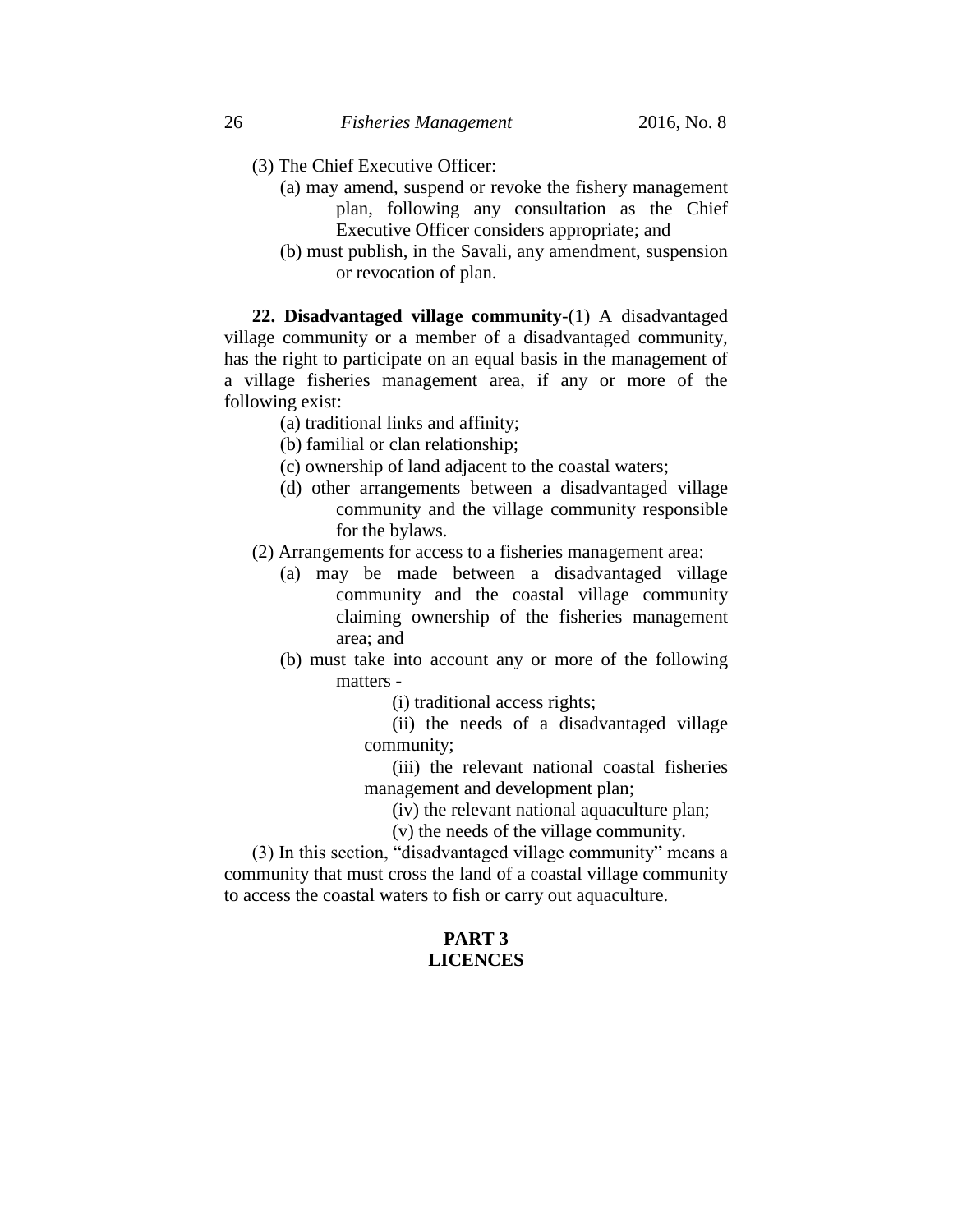# *Division 1 - Licensing of vessels and marine scientific research*

**23. Samoan fishing vessels in fishery waters**-(1) A person

must not operate a Samoan fishing vessel in the fishery waters for:

(a) fishing; or

(b) related activities; or

(c) any other activity regulated under this Act,

unless the vessel is licensed to do so under this Act.

(2) A fishing vessel used solely for sport, pleasure, recreational or subsistence fishing does not require a licence unless any fish to be caught under the sporting activity is intended to be sold.

(3) The operator or the master of a vessel used in contravention of subsection (1) commits an offence, and is liable on conviction to a fine not exceeding 10,000 penalty units.

(4) This section does not apply to a vessel less than 8 meters in length.

**24. Samoan fishing vessels outside the fishery waters**-(1) A person must not operate a Samoan fishing vessel for fishing or related activities:

- (a) in the fisheries waters of a foreign country except under the laws of that country;
- (b) in an area subject to a treaty or multilateral access agreement except under that treaty or agreement;
- (c) on the high seas except under a high seas authorisation issued under subsection (2); or
- (d) in an area subject to international conservation and management measures except under those measures.

(2) A licensed Samoan fishing vessel must not fish in the high seas unless the Chief Executive Officer issues a high seas authorisation to fish in the high seas, subject to:

- (a) prescribed procedures for issuing the high seas authorisation; and
- (b) any conditions that the Chief Executive Officer may impose or any prescribed conditions.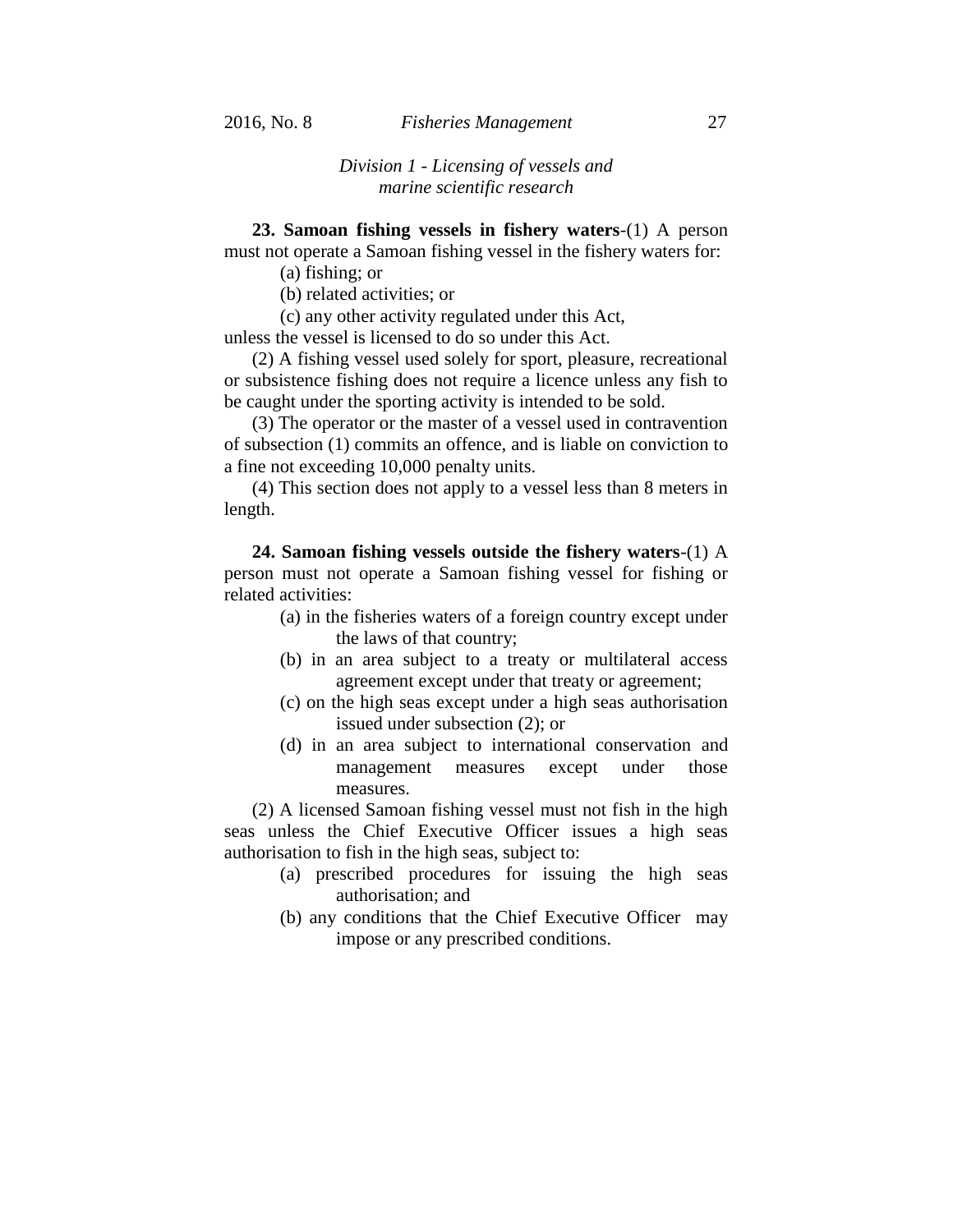- (3) The Chief Executive Officer may vary, suspend or impose:
	- (a) conditions and restrictions on a fishing vessel licenced to fish on the high seas as are necessary and appropriate to carry out the obligations of Samoa under -

(i) the Compliance Agreement and the Fish Stocks Agreement; or

(ii) any applicable international conservation and management measures; or

(b) any or more of the following conditions—

(i) the area in which fishing is authorised;

(ii) the period, times or particular voyages during which fishing is authorised;

(iii) the descriptions, quantities, size or presentation of fish which may be taken;

(iv) the method of fishing to be undertaken and type of gear to be used;

(v) the marking of gear;

(vi) a requirement that the vessel carry observers on board during fishing operations on the high seas;

(vii) a requirement that access be permitted to foreign observers;

(viii) a requirement that specific Mobile Transceiver Unit be carried, and the requirements governing its operation;

(ix) measures to be taken to avoid catching non-targeted species;

(x) requirements for recording and timely reporting of vessel position, catch of target and non-target species, fishing effort and other relevant fisheries data;

(xi) requirements for verifying the catch of target, non-target species and discards;

(xii) the stowage of gear.

(4) The operator of a vessel that is used in contravention of subsection  $(1)$  or  $(2)$  or any condition imposed under subsection  $(3)$ commits an offence, and is liable on conviction to a fine not exceeding 10,000 penalty units.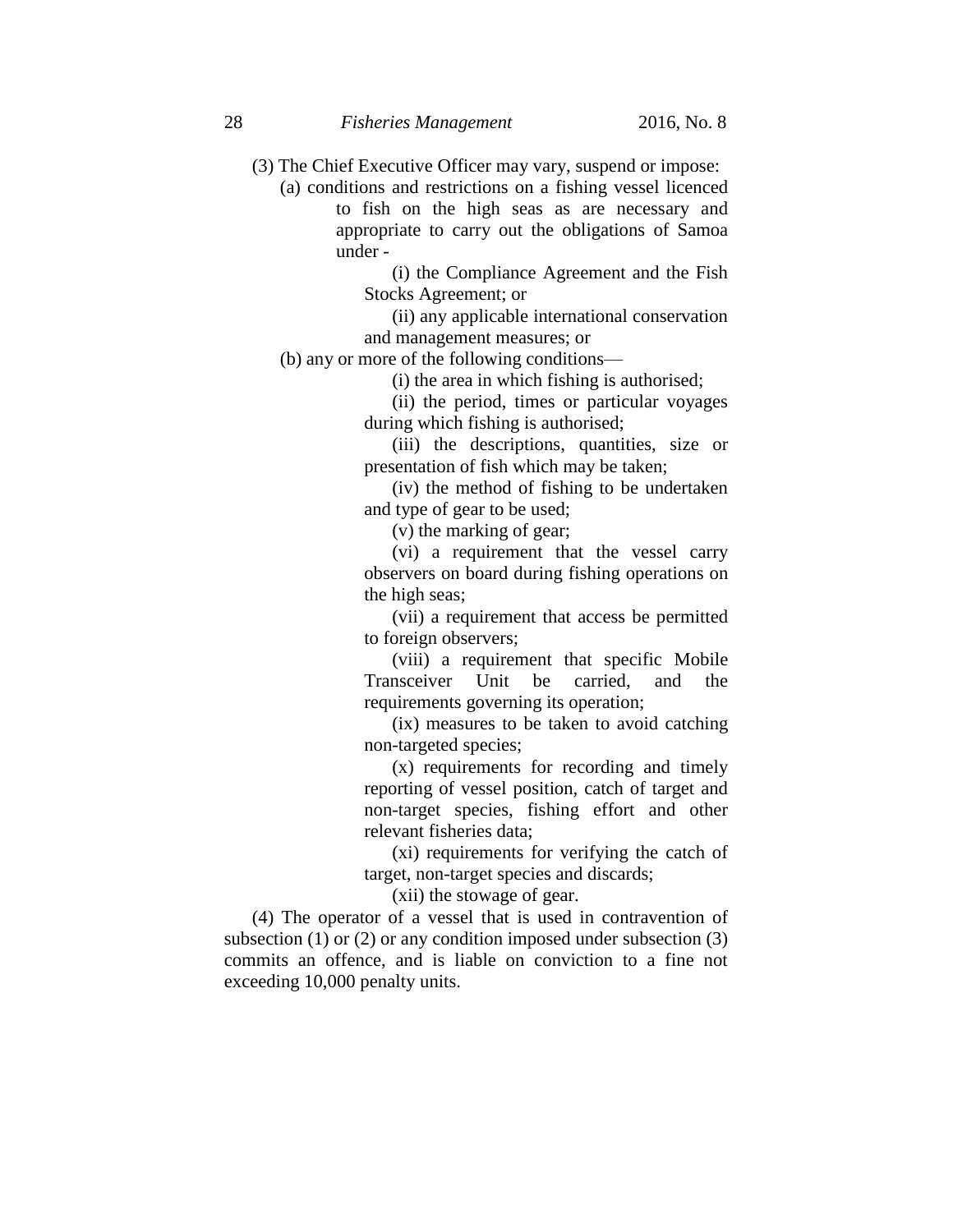**25. Use of vessels of another Flag by Samoans on the high seas**-(1) A person must not operate or be employed on foreign fishing vessel for fishing or related activities on the high seas unless the country issues a Flag State authorisation that the country is:

- (a) a party to the Fish Stocks Agreement;
- (b) a party to the Compliance Agreement; or
- (c) a party to, or has accepted the obligations of, a global, regional, or sub-regional fisheries organisation or arrangement to which the Flag State authorisation relates.

(2) For the purpose of subsection (1), a notice given by the Minister in the Savali, specifying a country or a class of countries that may issue a Flag State authorisation is evidence of the matters stated in the notice.

(3) A person who contravenes subsection (1) commits an offence, and is liable on conviction to a fine not exceeding 10,000 penalty units.

(4) In this section, "person" means a Samoan or a company or other entity incorporated or established under the laws of Samoa.

**26. Foreign fishing vessels in fisheries waters**-(1) A foreign fishing vessel that is in the fishery waters:

- (a) must comply with any international law on navigation and on the protection and preservation of the marine environment; and
- (b) must not be used for fishing or for a related activity or other activity provided for in this Act, except under a licence issued under section 28(1)or under a fisheries treaty.

(2) The operator of a foreign vessel that is used in contravention of subsection (1) commits a serious violation offence, and is liable on conviction to a fine not exceeding 1,000,000 penalty units.

**27. Marine scientific research**-(1) The Chief Executive Officer may: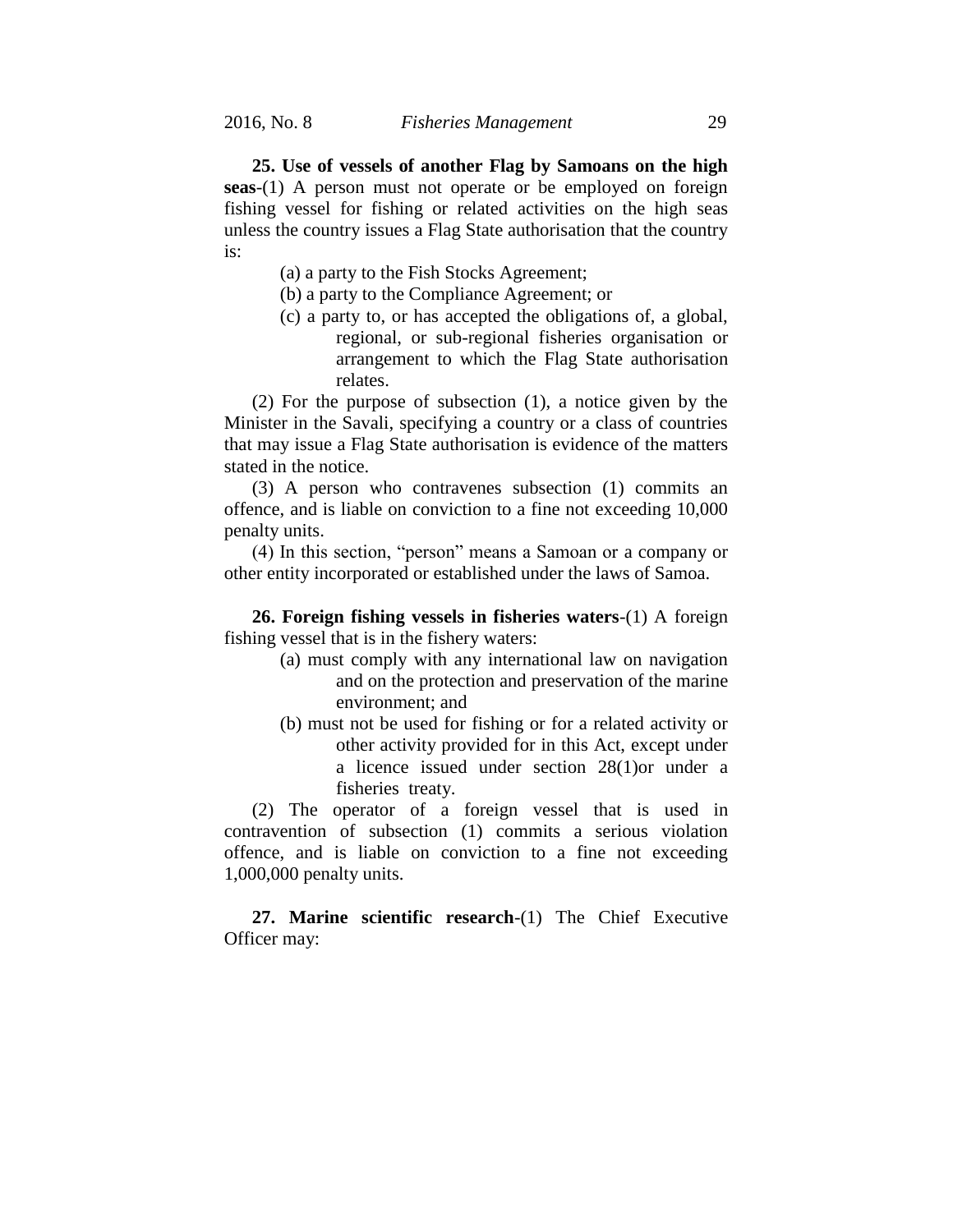# 30 *Fisheries Management* 2016, No. 8

- (a) issue a research authorisation authorising a vessel or person to undertake any marine scientific research operation on fisheries in the fishery waters; and
- (b) exempt that vessel or person from the requirements of any fisheries management and conservation measures specified in the research authorisation.

(2) A person must, before a research authorisation is issued, submit a research plan for the purposes of marine scientific research to the Chief Executive Officer for approval.

- (3) The research authorisation or exemption:
	- (a) must be in writing; and
	- (b) is subject to any conditions imposed by the Chief Executive Officer or any other prescribed conditions.

(4) The Chief Executive Officer may vary, suspend or revoke the authorisation if any condition of the research authorisation or a requirement of this Act in not complied with.

(5) A person commits an offence if the person:

- (a) undertakes or assists in a marine scientific research operation without research authorisation under subsection (1); or
- (b) contravenes a condition of the research authorisation.

(6) A person convicted of an offence under subsection (5) is liable to a fine not exceeding 10,000 penalty units.

*Division 2 - Licensing procedures and other matters*

**28. Issue of licences**-(1) The Minister, acting on the advice of the Chief Executive Officer:

> (a) may issue a licence, in the approved form, to the owner or operator of a foreign fishing vessel authorising that vessel to be used in the fishery waters forany or more of the following purposes specified in the licence -

> > (i) fishing;

(ii) related activities;

(iii) exploration or exploitation of non-living marine resources; or

(iv) other purposes under this Act; and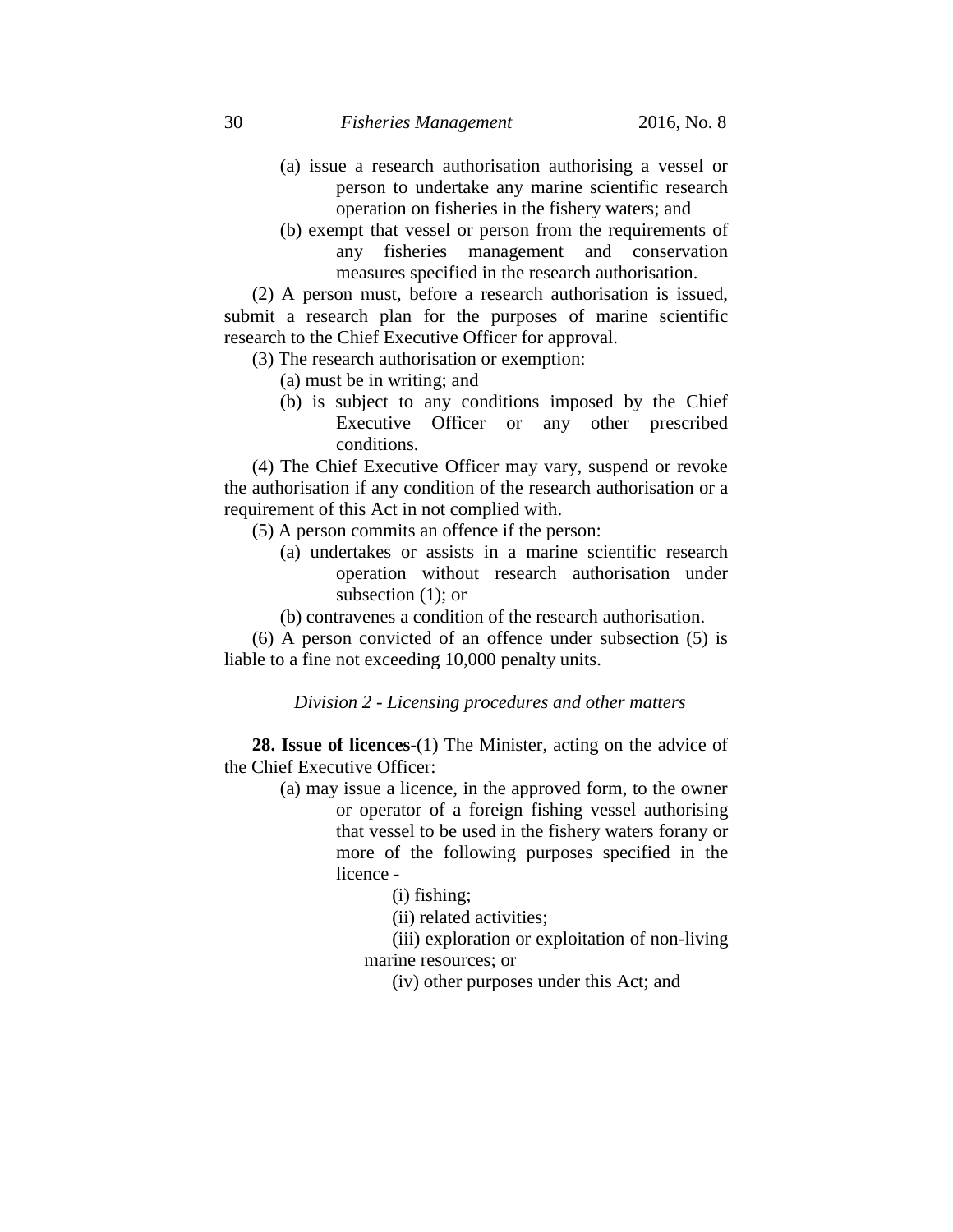- (b) may issue a licence, in the approved form, to the owner or operator of a Samoan fishing vessel authorising that vessel to be used in the fishery waters for any or more of the purposes in paragraph (a); and
- (c) may attach any condition
	- (i) under section 30; or
	- (ii) to give effect to the contents of an applicable fisheries management plan.
- (2) A licence is to be considered by the Minister when:
	- (a) an application is made to the Chief Executive Officer in the approved form or by other responsible authority under an applicable multilateral access agreement; and
	- (b) the prescribed fee or any compensation has been paid under this Act.

(3) A vessel or person authorised under this section must comply with any applicable laws of Samoa and any condition of the licence or of the high seas authorisation.

**29. Refusal of licences**-(1) The Minister must not issue a licence under section 28 if the Chief Executive Officer advises the Minister that issuing the licence will contravene:

(a) a requirement of this Act;

- (b) a fisheries treaty or a fisheries management agreement or fishery management plan; or
- (c) an international conservation or management measure binding on Samoa.

(2) The Minister may, acting on the advice of the Chief Executive Officer, refuse an application for a licence on any or more of the following grounds:

- (a) the owner or operator is the subject of proceedings under the bankruptcy laws of any country and reasonable financial assurances have not been provided;
- (b) there has been a failure to satisfy a judgment or other determination for a contravention of this Act or an access agreement by the owner or operator of the vessel for which application for a licence has been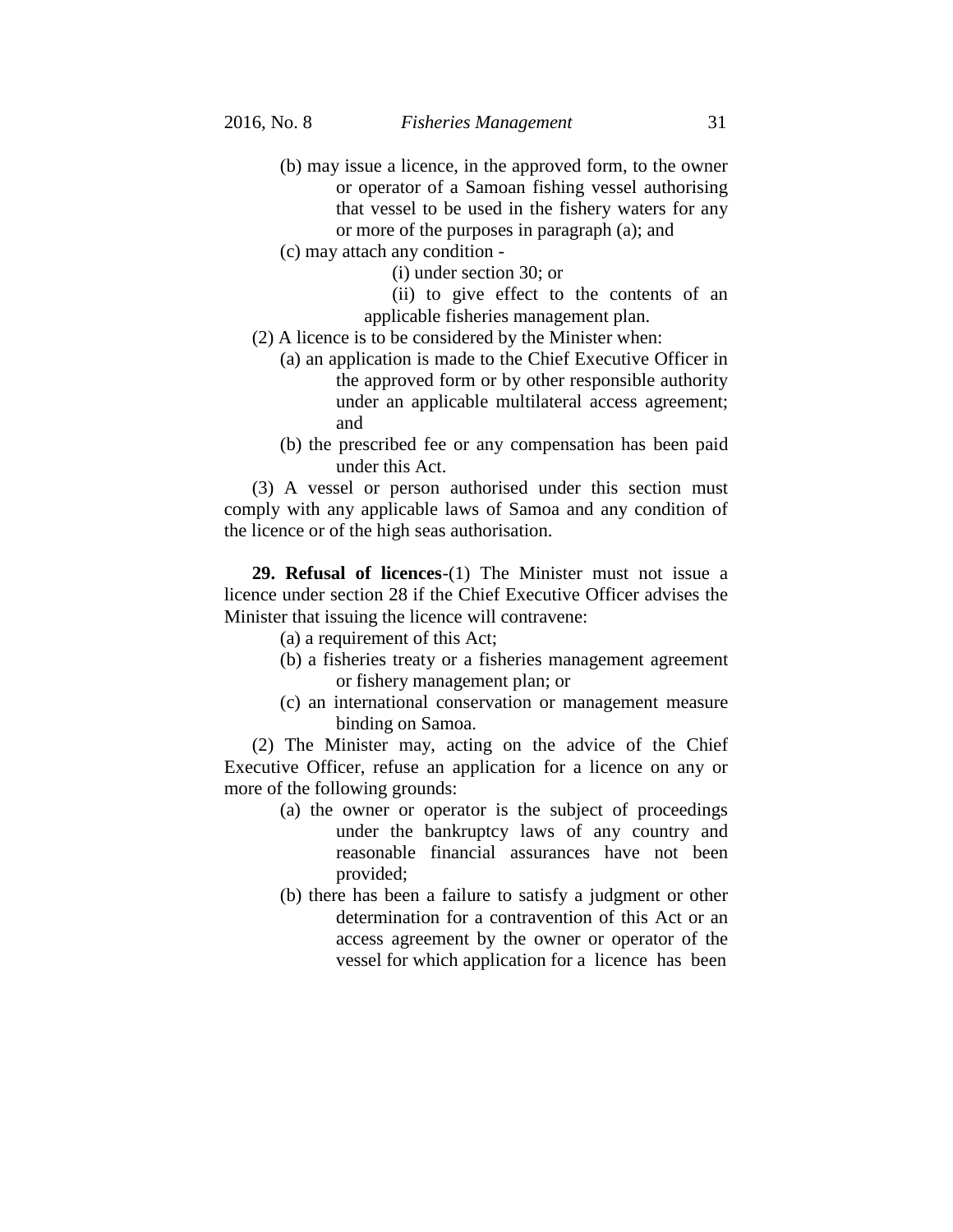made until such time as the judgment or other determination has been made;

- (c) the owner or operator of a vessel has contravened, or the vessel has been used to contravene conservation and management measures adopted by a regional or sub-regional fisheries management organisation to which Samoa is a party;
- (d) the owner or operator of a vessel has contravened, or the vessel has been used to contravene a fisheries treaty;
- (e) the owner or operator of a vessel has committed, or the vessel has been used to commit an offence under any other enactment;
- (f) if the fishing vessel for which the application is made does not have good standing on the Vessel Register maintained by the Pacific Islands Forum Fisheries Agency;
- (g) any previous offending history of the owner, operator or master of the vessel;
- (h) any other prescribed grounds.

**30. Conditions for licences**-(1) A licence issued under this Part is subject to:

- (a) any prescribed conditions; and
- (b) any special conditions, as may be specified under subsection (3).

(2) The Minister may, by notice publish in the Savali, specify conditions additional to existing conditions of a licence.

(3) The Minister may, acting on the advice of the Chief Executive Officer, impose special conditions to a licence as may be required for the proper management of fisheries, including any or more of the following conditions:

- (a) the type and method of fishing or related activity authorised;
- (b) the areas within which the fishing or related activities are authorised;
- (c) the target species and amount of fish authorised to be taken, including a restriction on by-catch; and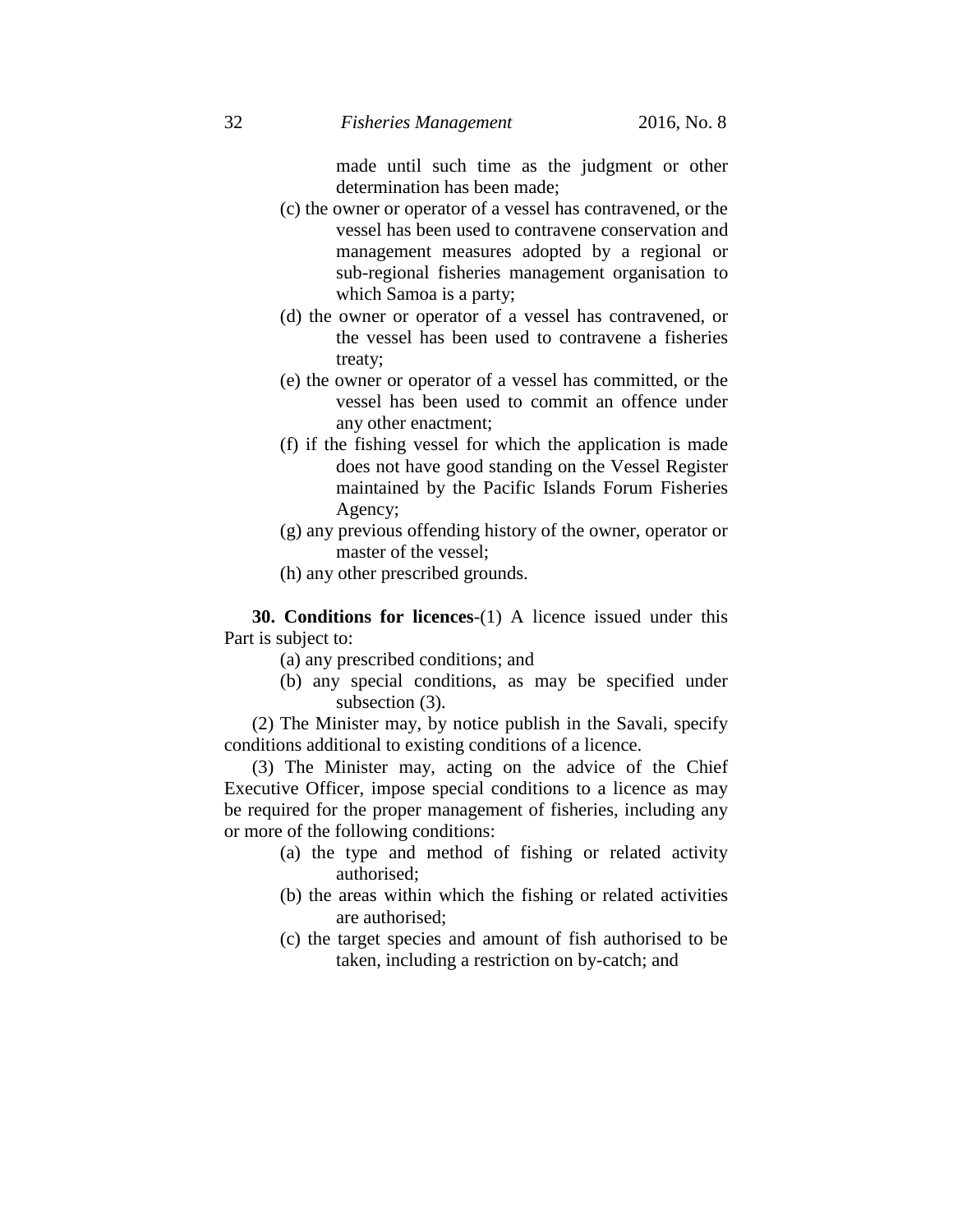- (d) the times within which the fishing or related activities are authorised;
- (e) restrictions relating to the numbers, types, sizes, specifications or operation of fishing related equipment or vessels.

(4) If it is expedient for the proper management of fisheries, the Minister may, acting on the advice of the Chief Executive Officer, vary, suspend or revoke any special conditions attached to a licence or authorisation.

(5) An addition to or a variation of a condition of the licence come into force on the date the licence holder, or for a foreign fishing vessel, the licence holder or agent, has been notified in writing by the Fisheries Division.

**31. Period of licences**-(1) A licence is valid for a period not exceeding 12 months as specified in the licence, subject to section 34.

(2) However, a licence issued pursuant to a treaty or access agreement expires upon expiry of the treaty or access agreement.

(3) A licence for a vessel is not transferable to any other vessel except:

- (a) with the prior written permission of the Chief Executive Officer;
- (b) under a fishery management plan or an access agreement; or
- (c) as allowed by regulations.

**32. Compliance with other laws by foreign vessels**-(1) A licence issued under this Act does not relieve a foreign fishing vessel or its master or crew of any obligation or requirement imposed under any other enactment concerning navigation, Customs, immigration, health or any other matter.

(2) The operator and each crew member of a fishing vessel or other vessel that may be used for:

(a) fishing;

- (b) a related activity; or
- (c) other activity in the fishery waters provided for in this Act,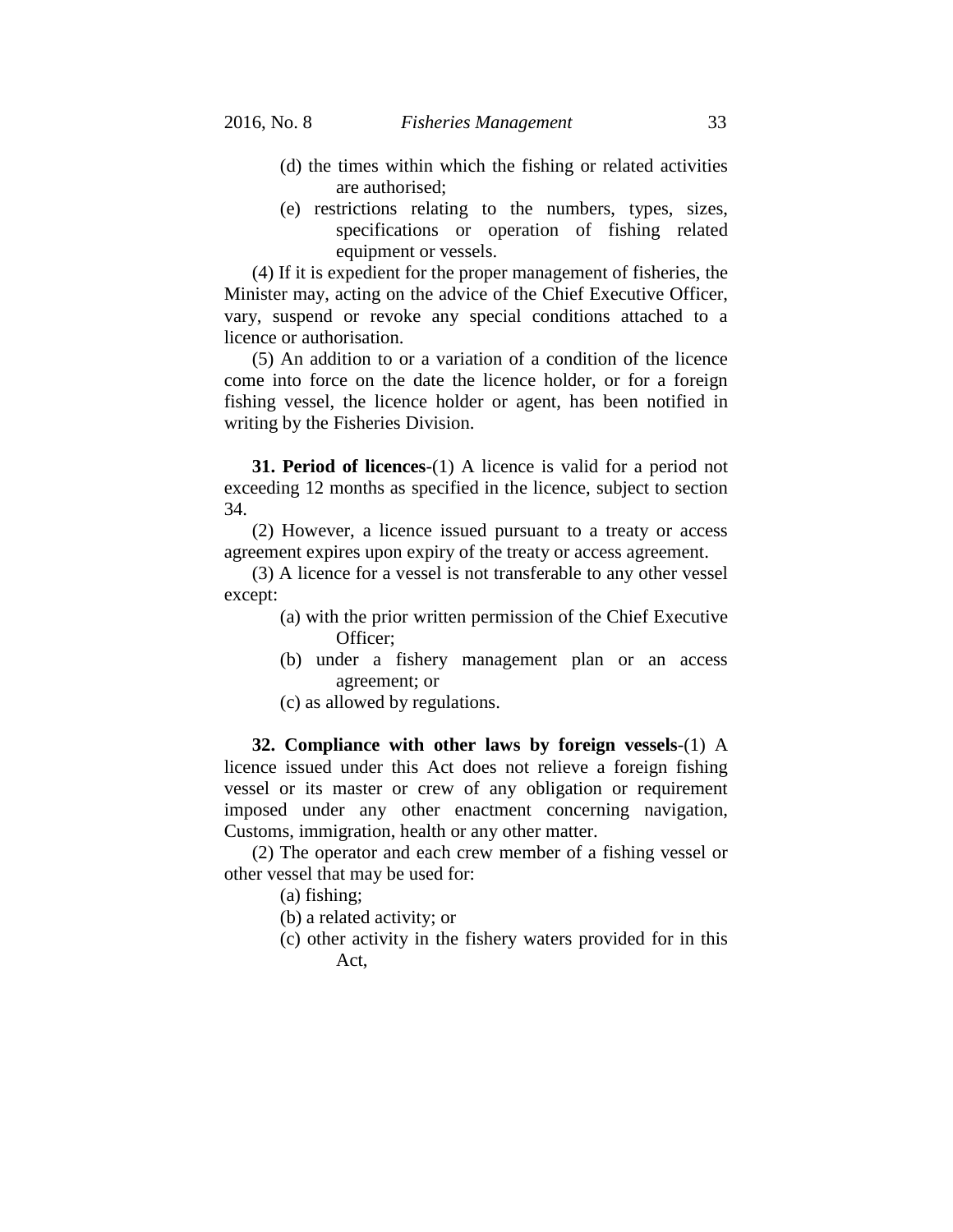whether or not it holds a licence or an authorisation, must comply with any other applicable enactment.

- (3) The operator of a licensed fishing vessel who is:
	- (a) required to hold a high seas authorisation; or

(b) subject to any condition imposed under section 30,

must comply with any other applicable enactment.

(4) The operator and the master of a vessel that is usedin contravention of this section, commit an offence and are liable on conviction to a fine not exceeding 100,000 penalty units.

**33. Register of vessels and exchange of information**-(1) The Chief Executive Officer must establish and maintain a registerof fishing vessels licensed under section 28, setting out the following information:

- (a) name of fishing vessel, registration number, any previous flag, previous names (if known), and port of registry;
- (b) type of vessel, length (including length overall and length between the perpendiculars, beam, moulded depth, where and when built, gross register tonnage and net tonnage, power of main engine or engines and normal crew complement, including a colour photograph of vessel;
- (c) International Radio Call Sign and any vessel communication types and numbers (INMARSAT A, B, C and D numbers and satellite telephone number);
- (d) name and address of the owner and the name and nationality of the master;
- (e) type of fishing method or methods;
- (f) the nature of the high seas authorisation or Flag State authorisation to fish issued on the vessel;
- (g) carrying capacity, including freezer type, capacity and number and fish hold capacity;
- (h) any other information
	- (i) approved by the Chief Executive Officer to be included in the register for the purposes of this Act; or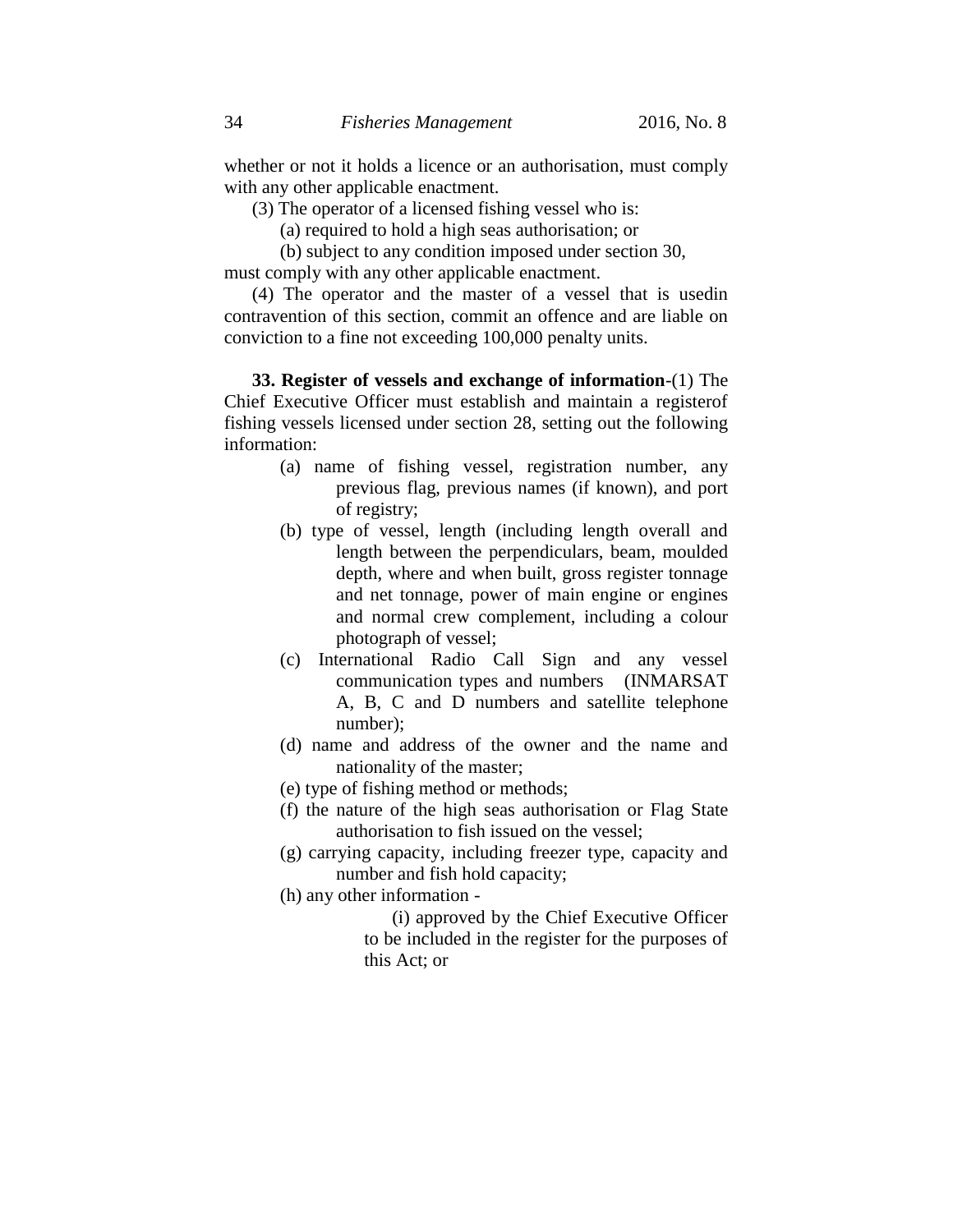(ii) necessary to comply with any relevant measures adopted by Samoa at any regional or sub-regional fisheries management organisation.

(2) The Chief Executive Officer may provide to a relevant regional or sub-regional fisheries management organisation any information on the register as the Chief Executive Officer considers necessary.

(3) The information provided by the Chief Executive Officer may include any of the following information:

(a) additions to the register;

- (b) deletions from the register;
- (c) the withdrawal of an authorisation to fish;
- (d) a vessel which is no longer entitled to fly the flag of Samoa.

(4) The operator of a Samoan licensed fishing vessel which is intended to be used to fish or which undertakes fishing outside fisheries waters must provide to the Chief Executive Officer the information required in subsection (1).

(5) The operator of a Samoan fishing vessel who:

- (a) fails to provide any information; or
- (b) provides any false or misleading information,

required under subsection (1) commits an offence and is liable on conviction to a fine not exceeding 100 penalty units.

**34. Suspension and cancellation of licences**-(1) The Minister, acting on the advice of the Chief Executive Officer, may suspend or cancel a licence if the Minister is satisfied that:

> (a) it is necessary to do so in order to give effect to a licensing programme or conservation measure specified in, or implemented under a fishery management plan; or

(b) a licensed fishing vessel has been used to contravene -

(i) this Act;

(ii) its licence or a condition of the licence

(including the high seas authorisation); or

(iii) an applicable fisheries treaty; or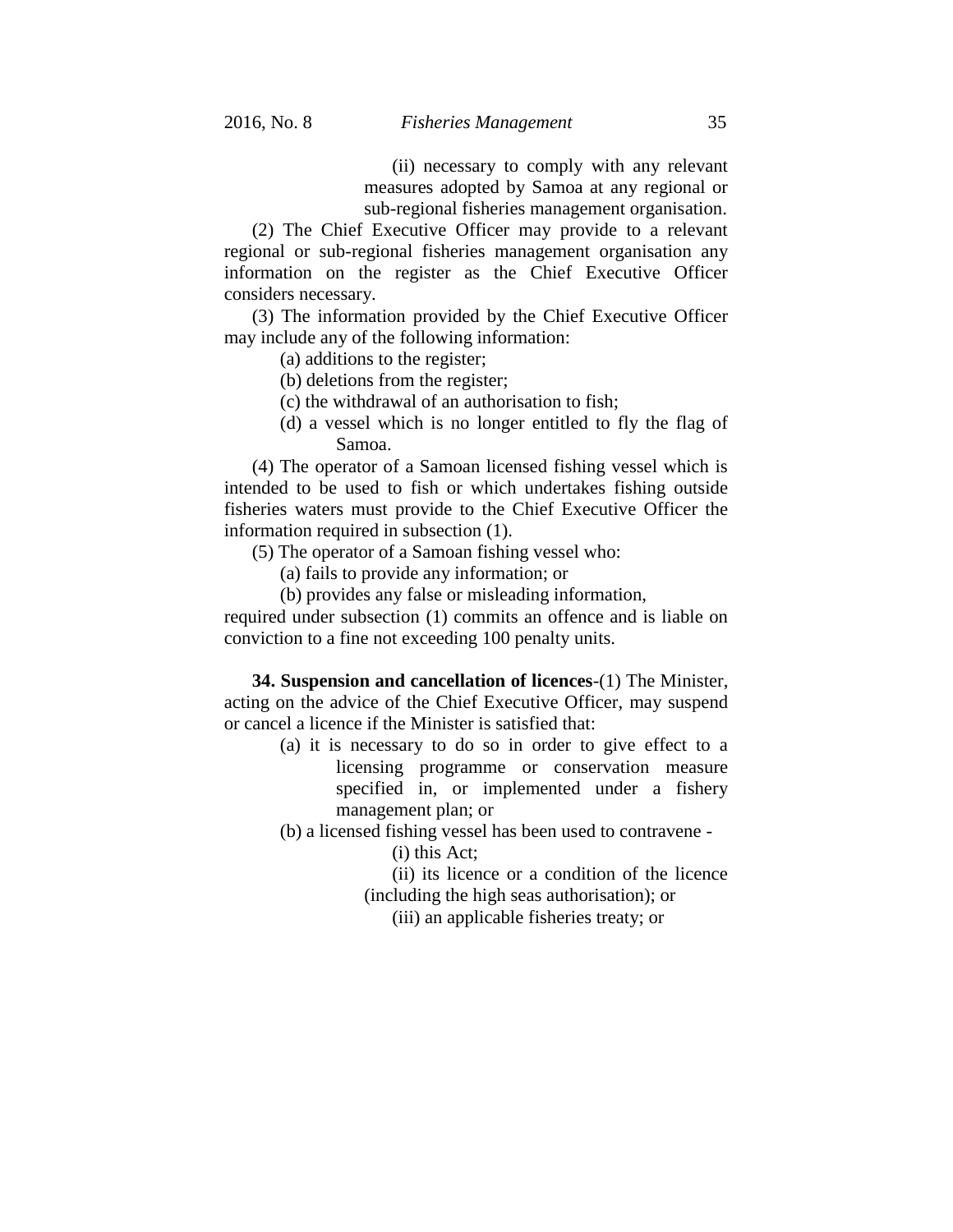- (c) payment has not been made and is overdue for any fees, other charges and compensation required under this Act, or for a penalty, fine or other order imposed under this Act; or
- (d) good standing on the Vessel Register has been withdrawn for the licensed vessel if the good standing is a condition of the licence; or
- (e) the Minister is required or authorised to do so under an access agreement; or
- (f) the holder of a licence fails to comply with the conditions of the licence or high seas authorisation or a requirement of this Act; or
- (g) on any other prescribed ground to suspend or cancel the licence.

(2) The licence is automatically cancelled by virtue of this subsection if a material circumstance (determined by the Chief Executive Officer) of a licensed vessel changes.

(3) A licence issued under a fisheries treaty is to be suspended or cancelled pursuant to the treaty.

(4) Except for subsection (2), the Minister must give the operator of the licensed fishing vessel an opportunity to be heard before making a decision to suspend or cancel the licence under subsection  $(1)$ .

(5) If a licence has been suspended or cancelled:

- (a) under this section, the holder of the licence must be notified of the suspension or cancellation, in writing or in any means of communication as approved by the Chief Executive Officer, including by telex, radio, facsimile or email; or
- (b) on the grounds specified in subsection  $(1)(a)$ , a proportion of any fees paid for the licence representing the unexpired period of that licence or the period of suspension, may, upon request, be refunded to the operator of the vessel.

**35. Judicial review of decisions** - A person affected and aggrieved by a decision of the Chief Executive Officer or the Minister may seek judicial review of the decision in the Supreme Court.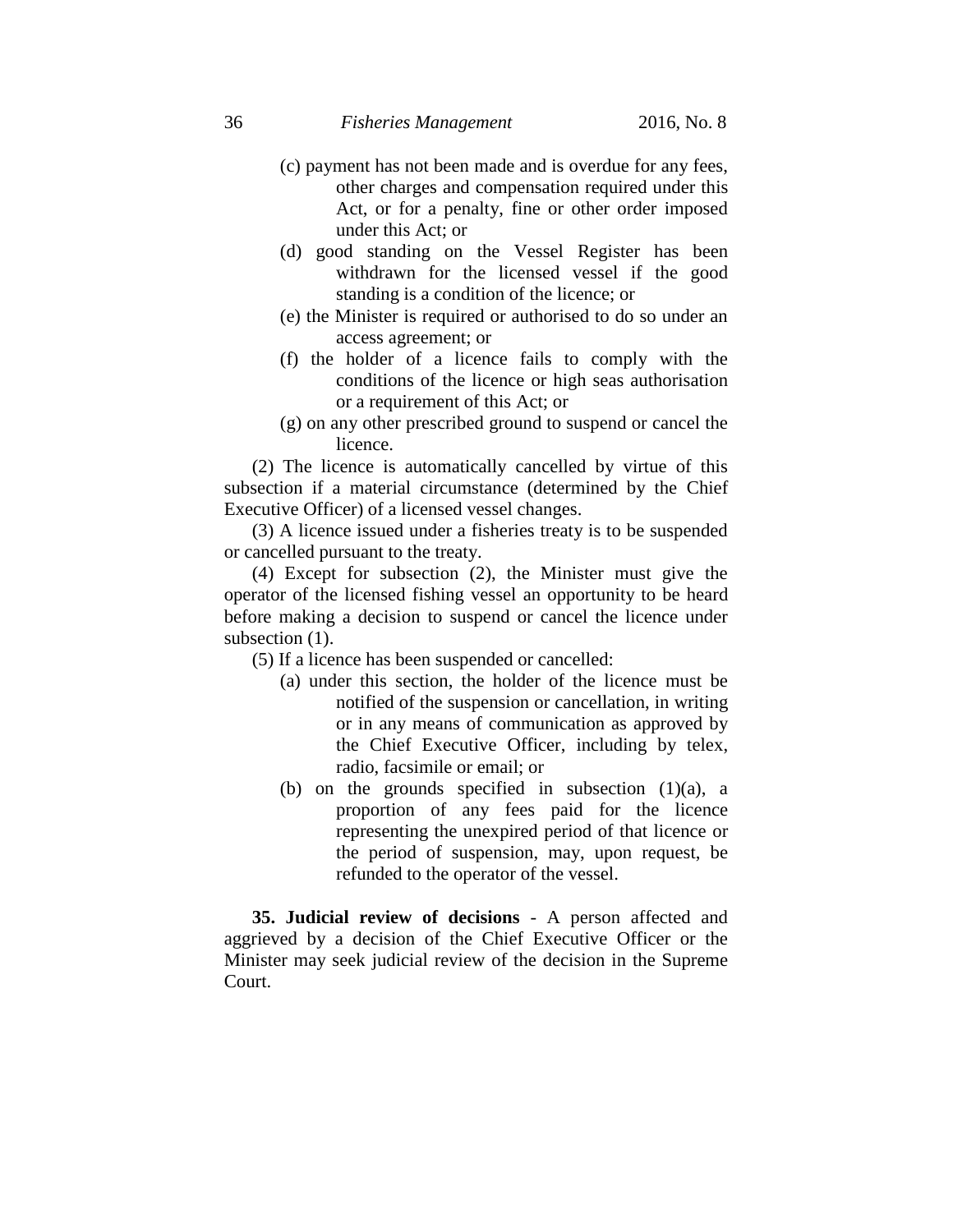# **PART 4 FISHING ACTIVITIES**

#### *Division 1 - General fishing activities*

**36. Fishery allocation**-(1) The Chief Executive Officer may, in writing, make, amend, suspend or revoke a fishery allocation for:

(a) a fishing activity under this Act; or

(b) any applicable fishery plan or fishery agreement.

(2) In this Part, "fishery allocation" means the allocation of a specific amount of catch or fishing activity for a fishery.

**37. Fishing rights** - The Minister may grant a fishing right to a person or class of persons, by notice in the Savali setting out any or more of the following:

- (a) the method of applying for a right of access or quota share;
- (b) the identification of criteria for determining those eligible to apply for a fishing right;
- (c) the duration of a fishing right;
- (d) the criteria for adjusting the fishing rights allocated from one period to another;
- (e) determining whether the fishing right is inheritable, leasable, saleable, or divisible;
- (f) the number of rights or quota a person may hold at any one time;
- (g) the method of calculation of a quota;
- (h) the circumstances in which a fishing right may lapse or be reduced, suspended or cancelled.

**38. Exploratory or test fishing-(1)** A person must not carry out any fishing operation for exploratory or test fishing purposes except with the approval granted under this section.

(2) The Minister may, on the advice of the Chief Executive Officer, approve (in writing and with or without conditions) a person to carry out exploratory or test fishing.

(3) A person may apply for an approval, in the approved form and accompanied by the prescribed fee.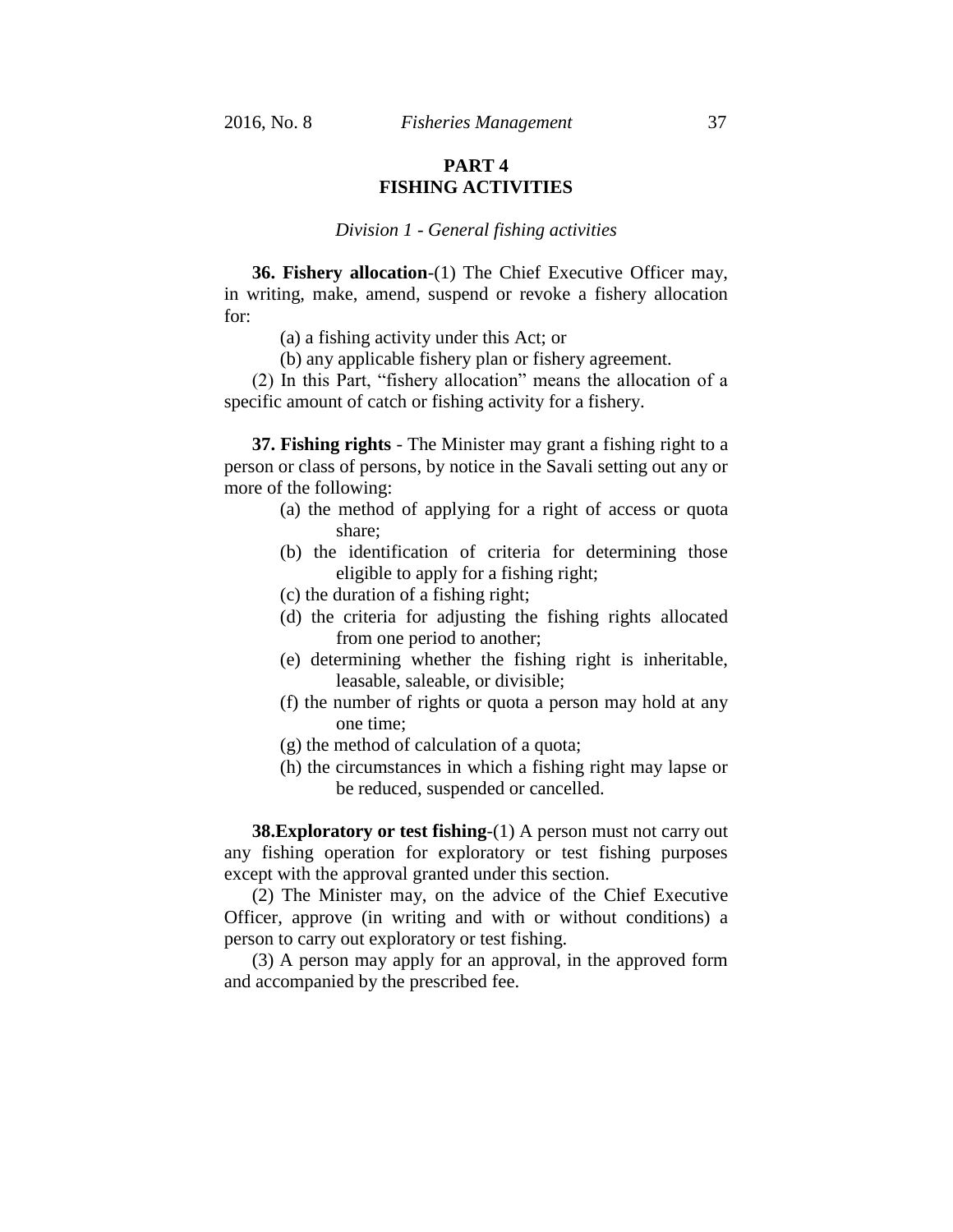(4) A person who contravenes subsection (1) commits an offence and is liable on conviction to a fine not exceeding:

(a) 1000 penalty units; and

(b) in addition to a fine imposed under paragraph (a), 20 penalty units for each day the offending continues.

*Division 2 - Aquaculture*

**39. Aquaculture operations outside village fisheries management areas**-(1) A person must not establish or operate a business or experimental operation involving aquaculture except with an authorisation under this section.

(2) The Chief Executive Officer may:

- (a) issue an aquaculture authorisation to a person to establish or operate a business or experimental operation involving aquaculture outside a village fisheries management area; and
- (b) impose any conditions of aquaculture authorisation, including any or more of the following conditions -

(i) the location of the aquaculture operation;

(ii) the fish or other aquatic organisms to be cultivated or not to be cultivated;

(iii) the construction of the aquaculture facilities and the operation of those facilities;

(iv) the prevention of the spread of communicable fish diseases;

(v) the inspection of aquaculture sites;

(vi) the provision of statistical, scientific and commercial information;

(vii) the conservation, management and sustainable use of the aquatic environment.

(3) A person may apply (in the approved form and accompanied by the prescribed fee) to the Chief Executive Officer for aquaculture authorisation.

(4) A person who contravenes subsection (1) commits an offence and is liable on conviction to a fine not exceeding:

- (a) 1000 penalty units; and
- (b) in addition to a fine imposed under paragraph (a), 20 penalty units for each day the offending continues.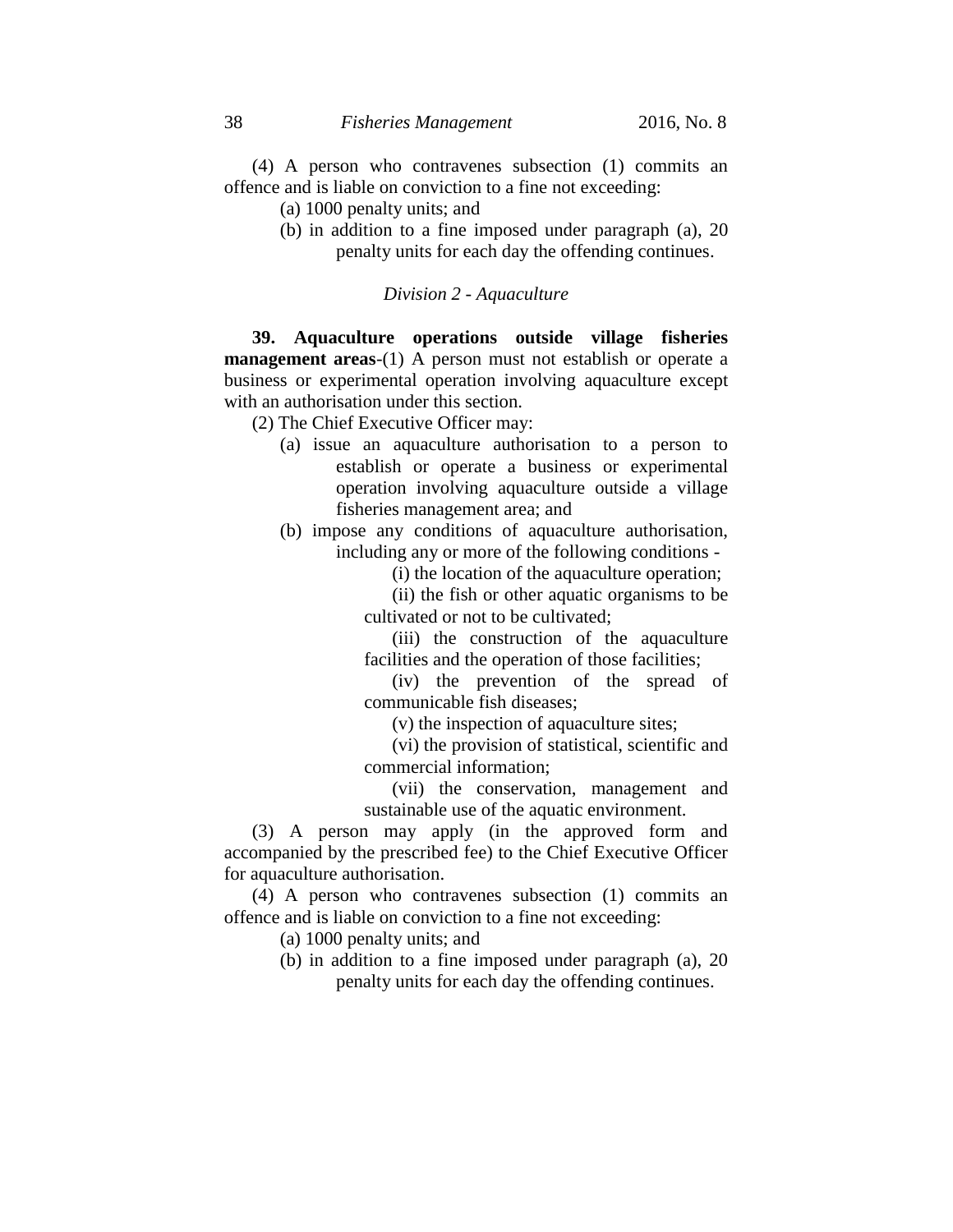**40. Aquaculture farming management**-(1) The Division must manage any aquaculture activity, which is not allocated to a village fisheries management area.

(2) The Chief Executive Officer may regulate aquaculture in the coastal waters and inland waters.

**41. Aquaculture operationswithin village fisheries management areas**-(1) A person must not undertake an aquaculture operation within a village fisheries management area except under an aquaculture authorisation issued under this section.

(2) A village fisheries management committee may:

- (a) issue an aquaculture authorisation to a person within the village to undertake any aquaculture operation in its village fisheries management area; and
- (b) propose bylaws under Part 8 to regulate aquaculture activities in the village fisheries management area.

(3) A person authorised under subsection (2)(a) must comply with any bylaws specified under subsection  $(2)(b)$ .

(4) The village fisheries management plan must impose conditions foraquaculture authorisation.

(5) In additions to conditions under subsection (4), the Chief Executive Officer may impose other conditions foraquaculture authorisation under this section.

(6) A person who contravenes subsection (1) commits an offence and is liable on conviction to a fine not exceeding 1,000 penalty units, and 20 penalty units for each day the offending continues.

#### *Division 3 - Prohibited fishing methods*

**42. Fishing with explosives or poisons**-(1) A person commits an offence who:

> (a) permits to be used, uses, or attempts to use an explosive, poison, or other noxious substance for the purpose of killing, stunning, disabling, or catching fish, or in any way rendering fish more easily caught; or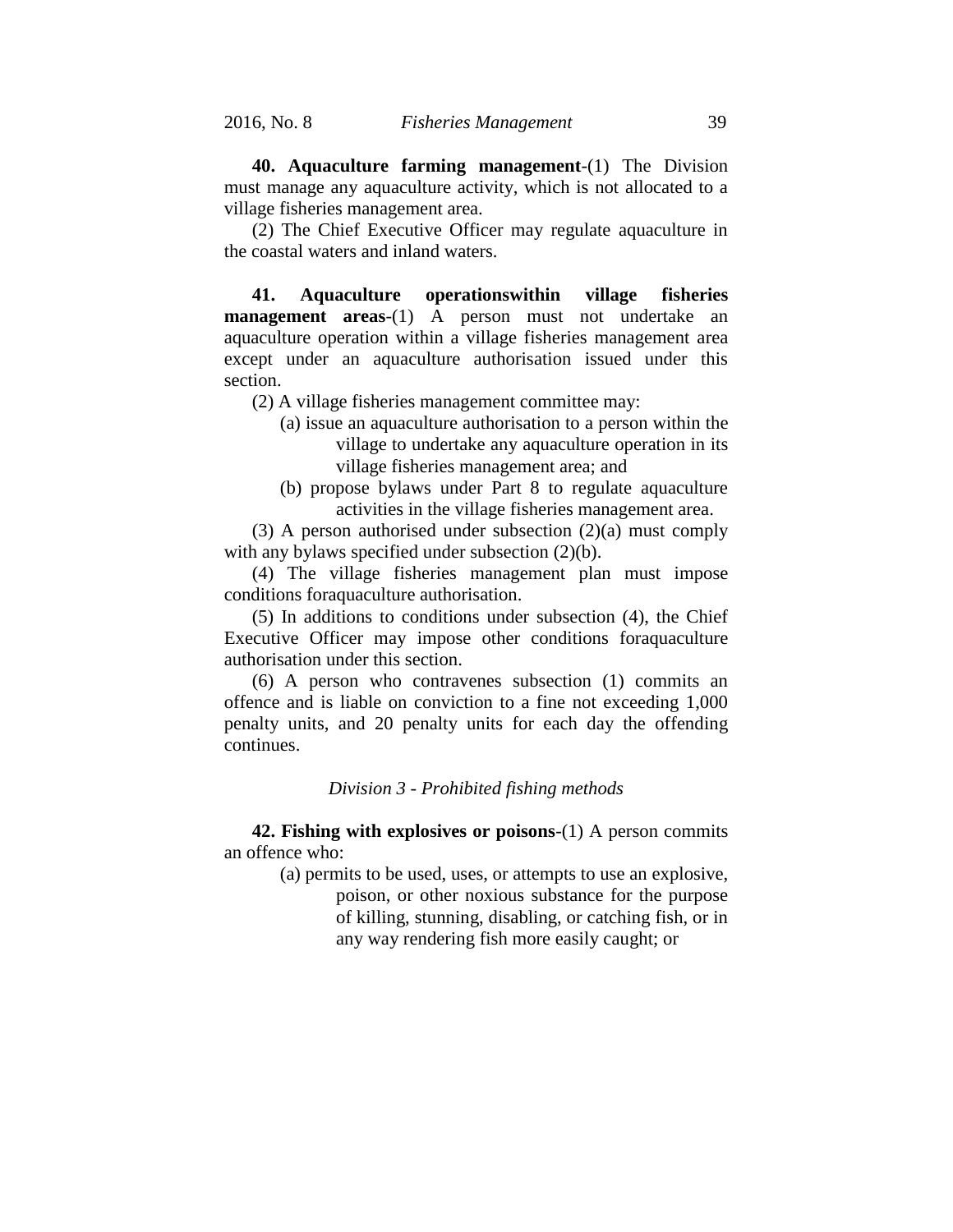(b) permits to be carried, carries or has in the person's possession or control any explosive, poison, or other noxious substance in circumstances evidencing an intention of using the explosive, poison, other noxious substance for any of the purposes referred to in paragraph (a),

and is liable on conviction to a fine not exceeding 1,000 penalty units or to imprisonment for a term not exceeding 12 months, or both.

(2) Any explosive, poison, or other noxious substance found on board a fishing vessel is presumed, unless the contrary is proved, to be intended for the purposes referred to in subsection  $(1)(a)$ .

(3) A person who lands, sells, receives, or is found in possession of any fish taken by any means which is in contravention of subsection  $(1)(a)$ , commits an offence and is liable on conviction to a fine not exceeding 500 penalty units or to imprisonment for a term not exceeding six (6) months, or both.

- (4) In any proceedings for anoffence under this section:
	- (a) a certificate, as to the cause and manner of death of or injury to any fish, signed by the Chief Executive Officer (or by a person authorised, in writing, by the Chief Executive Officer) is, unless the contrary is proved, sufficient evidence as to the matters stated in the certificate; and
	- (b) the prosecution must give the defendant not less than 14 days' notice in writing of the prosecution's intention to adduce a certificate under paragraph (a).

**43. Driftnet fishing activities**-(1) A vessel, in fisheries waters, must not:

> (a) engage or assist or attempt to engage or assist in driftnet fishing activities; or

(b) possess or have on board a driftnet.

(2) The operator of a vessel that is used to contravene subsection (1) commits an offence and is liable on conviction to a fine not exceeding 1,000 penalty units.

(3) A person who engages, assists, or attempts to engage or assist in driftnet fishing activities in the fishery waters is liable on conviction to a fine not exceeding 10,000 penalty units.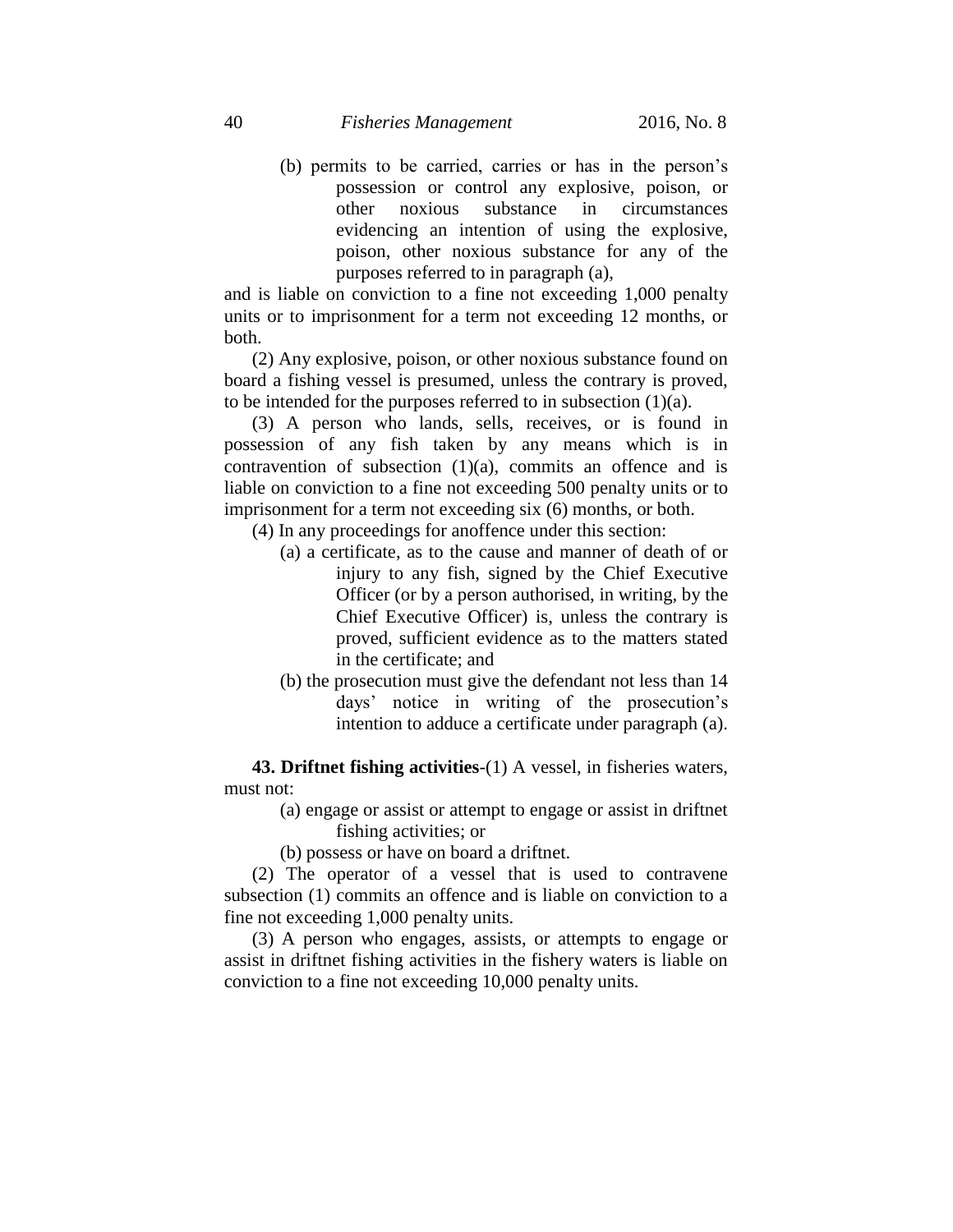(4) A vessel which has been used to assist driftnet fishing activities may not enter a port in Samoa except in cases of *force majeure*.

(5) A person who contravenes subsection (4) commits an offence and is liable on conviction to a fine not exceeding 10,000 penalty units.

#### *Division 4 - Transhipment and port measures*

**44. Transhipment**-(1) A person must not tranship fish to or from a foreign vessel in fisheries waters unless the transhipment:

- (a) is provided in the vessel's licence or an applicable access agreement; or
- (b) is granted under subsection (2).
- (2) The Chief Executive Officer:

(a) may -

(i) with or without conditions (including conditions under subsection (3)), issue a transhipment authorisation permitting the vessel to tranship fish;

(ii) refuse to issue the transhipment authorisation; or

(iii) amend, suspend or revoke the transhipment authorisation;

- (b) must attach prescribed conditionto the transhipment authorisation; and
- (c) may -

(i) amend, suspend or revoke a condition of the transhipment authorisation if the condition or a requirement of this Act is contravened; or

(ii) impose new a condition.

(3) The holder of a transhipment authorisationmust comply with any applicable laws of Samoa and any condition of the authorisation.

(4) A person who contravenes subsection (1) or a condition of the transhipment authorisation commits an offence and is liable on conviction to a fine not exceeding 10,000 penalty units.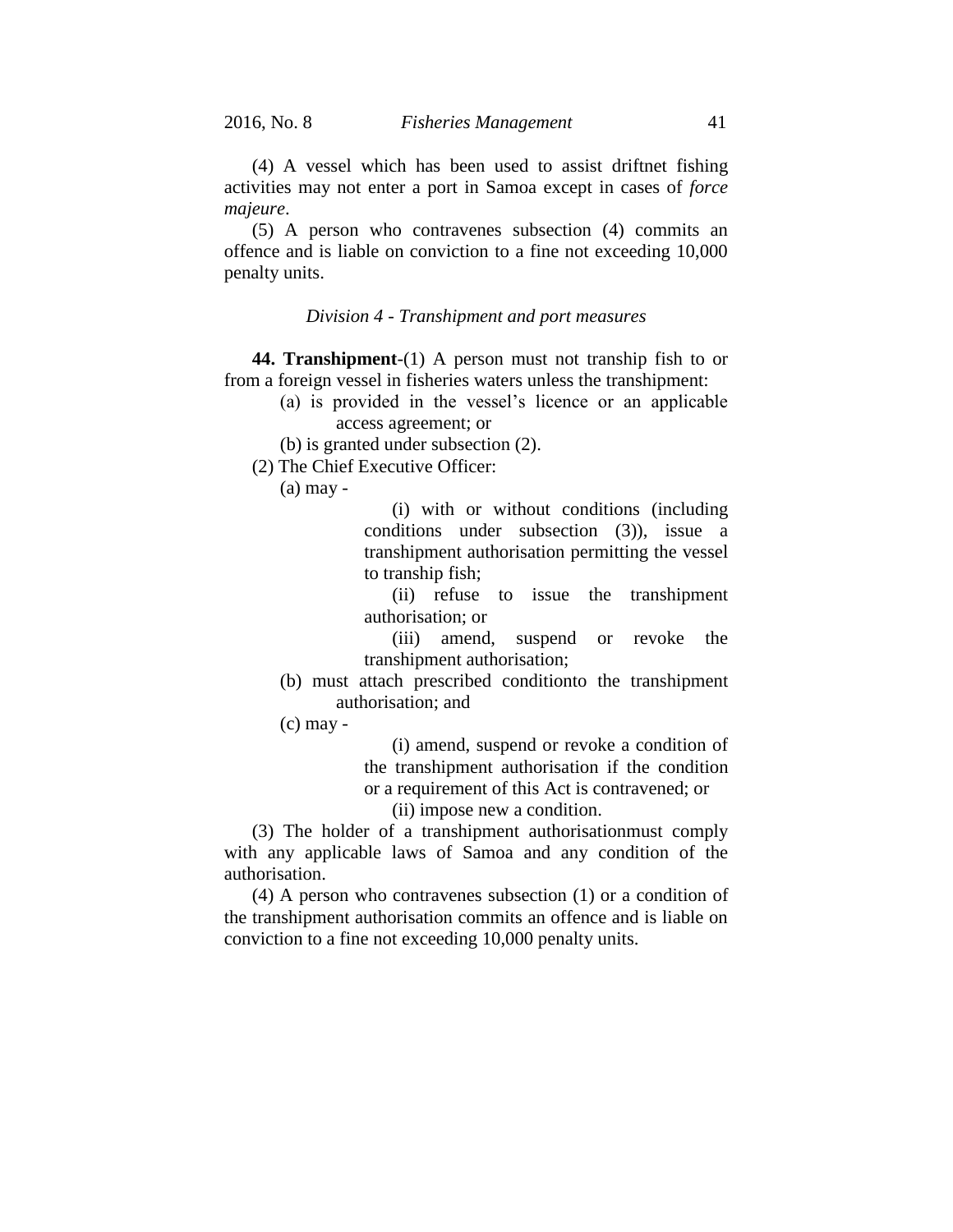**45. Port measures regulations**-(1) The Head of State may, acting on the advice of Cabinet, make regulations to give effect to or for the purposes of this Part, an in particular to make regulations on any or more of the following matters:

- (a) the designation and publication of ports to which foreign fishing vessels may be permitted access;
- (b) the designation of port inspectors;
- (c) the training and qualifications of port inspectors;
- (d) establishing the procedures, the contents of and the results to be obtained from an inspection system, including the adoption of port measures adopted by a sub-regional, regional or global fisheries organisation, treaty or arrangement;
- (e) prescribing the powers of inspectors, the mode of conducting an inspection, including the power to inspect an area of the fishing vessel, the catch (whether processed or not), fishing gear, equipment or other gear and document which inspectors consider necessary to verify compliance with relevant conservation and management measures;
- (f) requiring the provision of any assistance or information as may be needed in order to undertake inspections;
- (g) requiring foreign fishing vessel to provide notice before they enter a port or the exclusive economic zone for the purpose of entering a port;
- (h) prescribing the period of notice and the contents of the notice required under paragraph (g), including vessel identification, high seas authorisation or Flag State authorisation, information on its fishing trip(including the vessel monitoring systems information), quantities of fish on board and any other documentation or information;
- (i) regulating or prohibiting -

(i) the landing, transhipment, packaging or processing of fish; or

(ii) the refuelling or resupplying a vessel;

(j) prohibiting the entry into port of a vessel which has been identified or reported as having been engaged in or supporting fishing activities in contravention with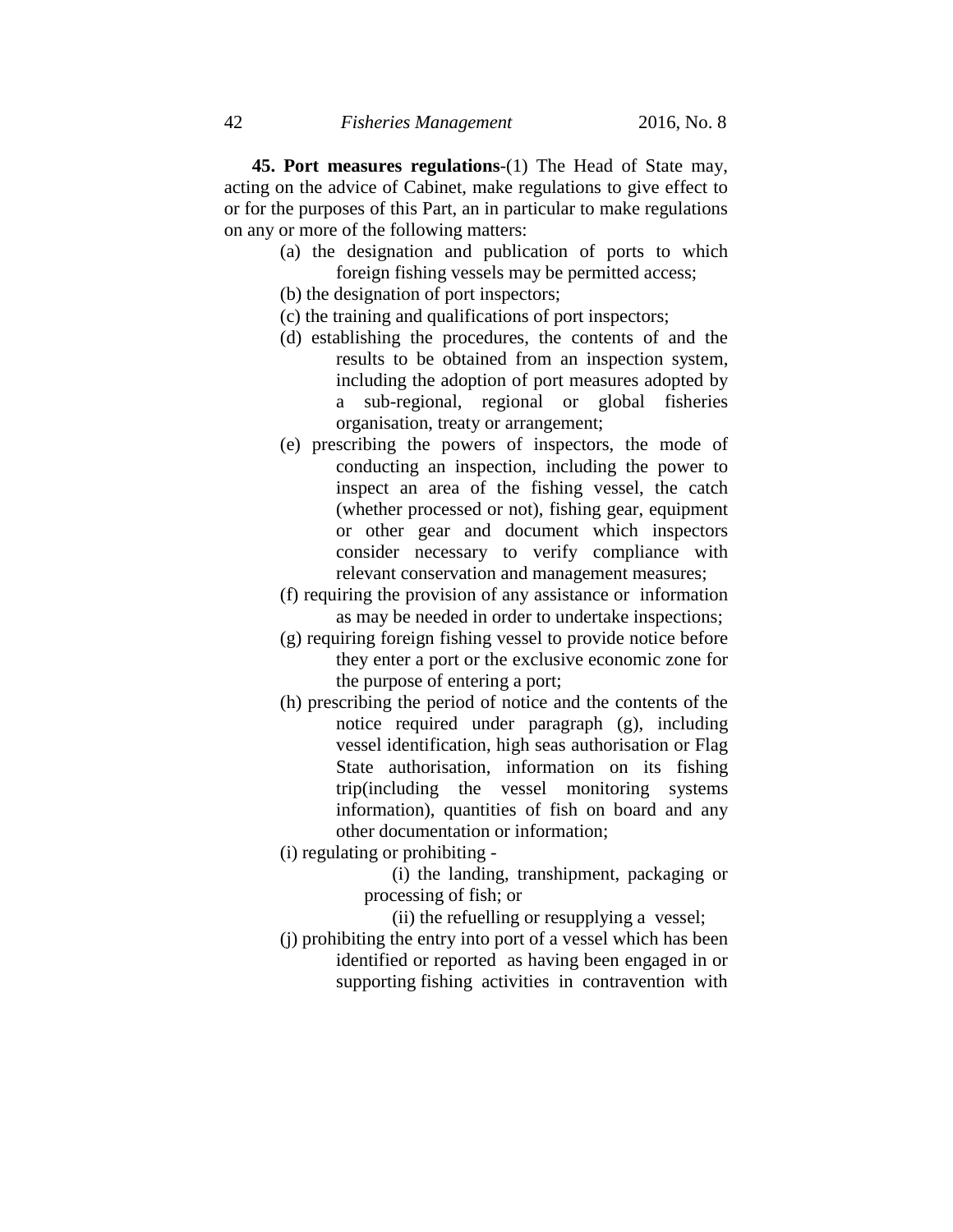sub-regional, regional or global conservation measures, or where there are reasonable grounds for presuming that a vessel has been engaged in any fishing activity;

- (k) regulating or prohibiting the entry into port of a vessel that has been included on the list maintained by sub-regional, regional or global fisheries organisations of vessels that are believed to have engaged in illegal, unregulated or unreported fishing;
- (l) prohibiting the entry into port of vessels -

(i) which have been identified or reported as having been engaged in or supporting fishing activities in areas under national jurisdiction in contravention of the laws of a particular country; or

(ii) which have been identified or reported as having been engaged in fishing on the high seas without a Flag State authorisation to do so from its Flag State; or

(iii) if there are reasonable grounds for presuming that vessels have been engaged in the fishing activity in areas under national jurisdiction in contravention of the laws of a particular country or on the high seas without a Flag State authorisation to do so from its Flag State;

- (m) authorising the cooperation and exchange of information, including inspection results with other countries and sub-regional, regional or global fisheries organisations;
- (n) providing for a system of appeal against decisions taken in respect of fishing vessels under this section;
- (o) providing for any other measures that may be agreed to by sub-regional or regional or global fisheries organisations, treaty or arrangement;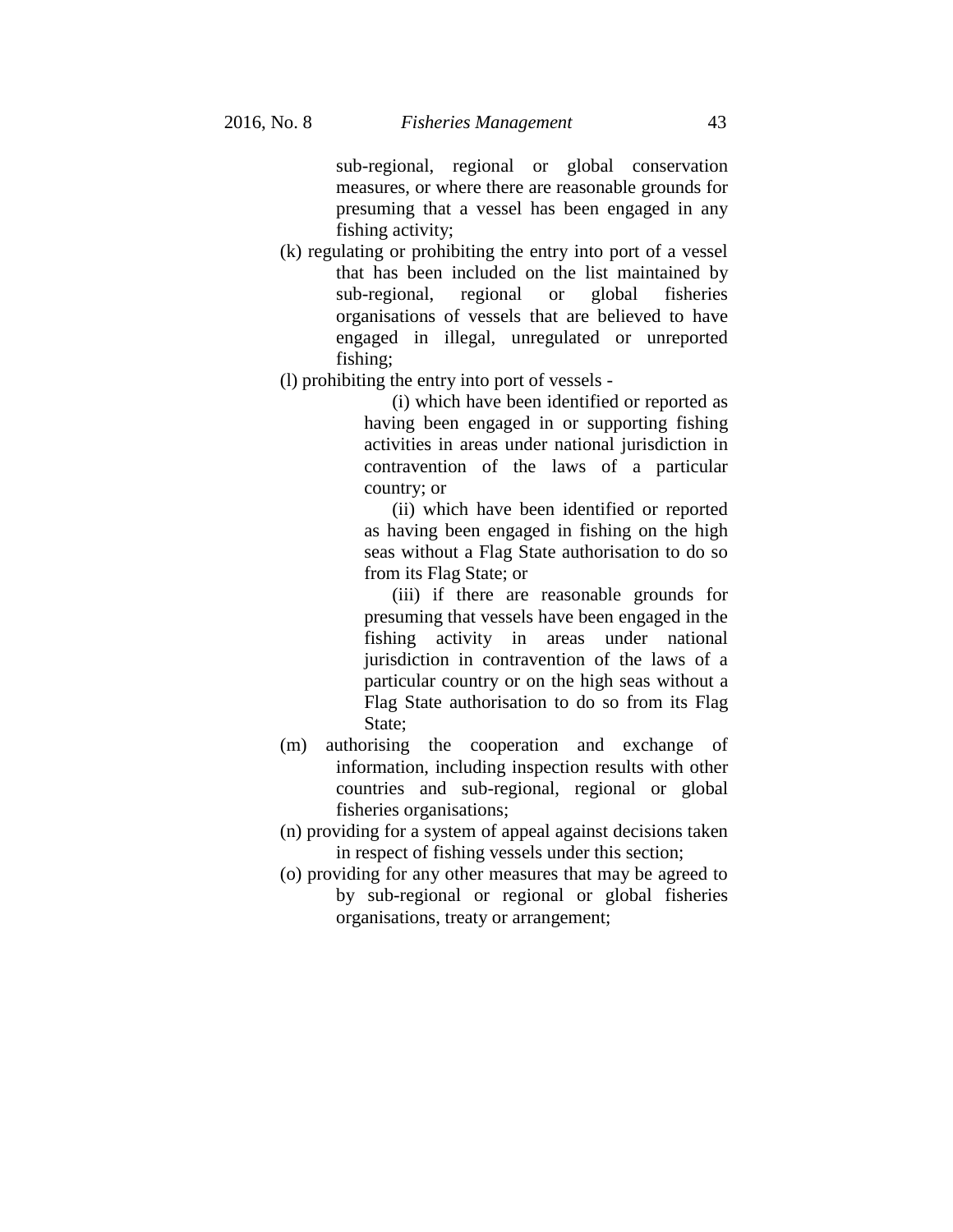(p) creating offences for regulations or failure to comply with a notice under this Part and prescribing penalties for fines not exceeding \$10,000 penalty units.

(2) The Minister may, acting on the advice of the Chief Executive Officer, prohibit an individual vessel or a class of vessels from entering a port of Samoa:

- (a) which has been sighted engaging in or supporting fishing in contravention of the conservation and management measures of a regional or sub-regional fisheries organisation; and
- (b) whose Flag State country is not a member of nor is it a cooperating non-contracting Party to that subregional or regional fisheries organisation,–

unless it is established that the catch on board has been taken in a manner consistent with the relevant conservation and management measures.

(3) In this section, "port" includes any offshore terminals or other installations for landing, transhipping, refuelling or resupplying vessels.

## **PART 5**

# **PROCESSING, TRADING AND MARKETING OF FISH AND FISH PRODUCTS**

**46. Processing, trading and marketing of fish and fish products**-(1) A person must not process, trade and market any fish and fish products except under the authority of a licence or registration prescribed under section 47.

(2) A prescribed licence or registration issued under this Part is subject to any terms (relating to licensing of foreign fishing vessels or to access to fisheries waters)of any commercial agreement to process, trade and market tuna or tuna products entered into section  $17(1)(b)$ .

**47. Regulations for processing, etc., of fish and fish products**-(1) The Head of State may, acting on the advice of Cabinet, make regulations to give effect to or for the purposes of this Part, and in particular may make the following regulations: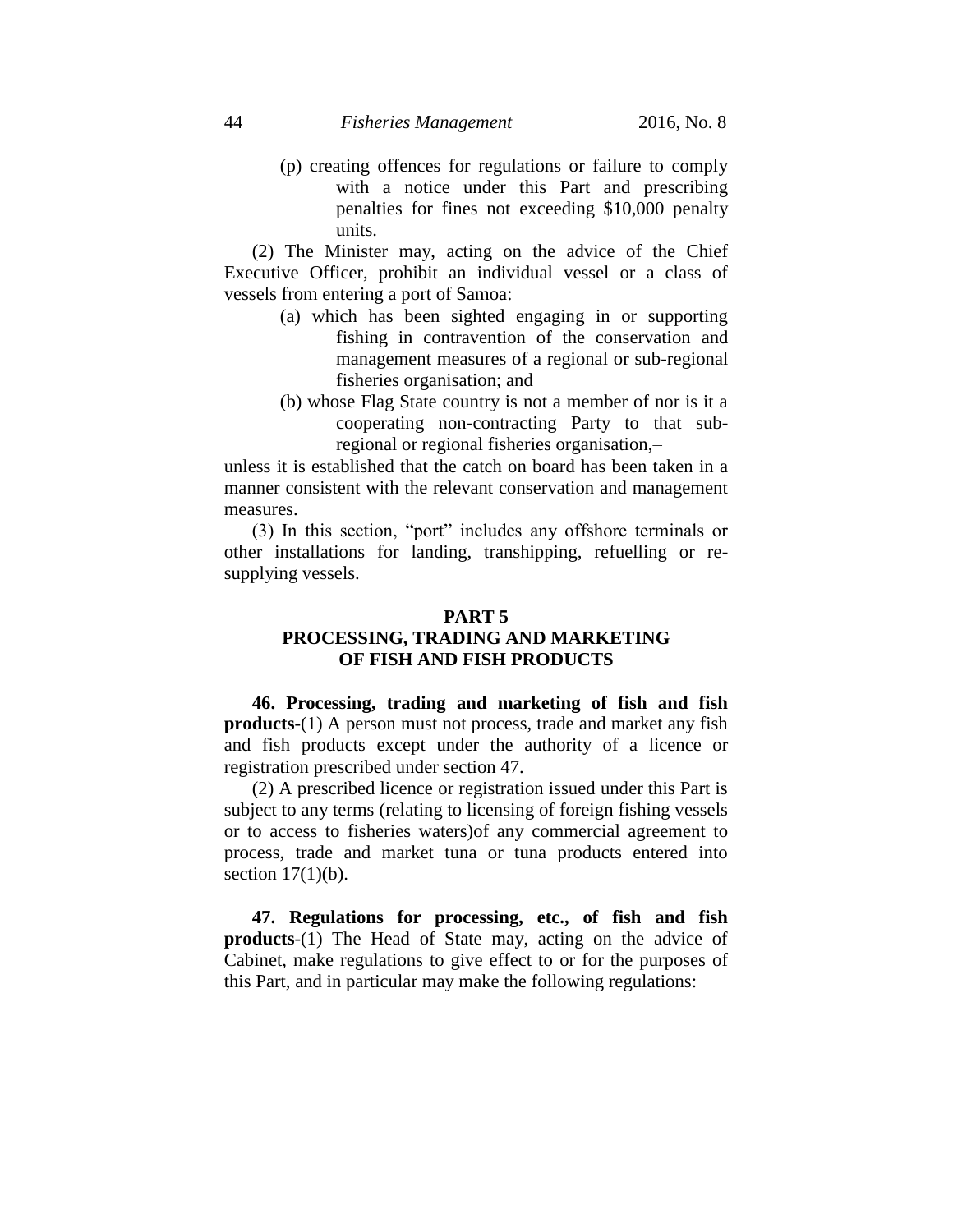- (a) regulating licensing or registration of persons or premises to process, trade and market fish and fish products, including conditions of any licence or registration;
- (b) prescribing requirements, standards and procedures for processing, trading and marketing of fish and fish products;
- (c) prescribing procedures, mechanisms and arrangements for the management, regulation and control of the processing, trading and marketing of fish and fish products;
- (d) providing the classes of fish and fish products;
- (e) regulating fish and fish products intended for use or consumption in Samoa or for export, including regulating domestic or export markets;
- (f) subject to the approval of the National Revenue Board, prescribing fees, charges and levies for the purposes of this Part;
- (g) regulating enforcement powers for the purposes of this Part, including entry, search, arrest, seizure, confiscation for the purposes of this Part;

(2) Regulations under this section may have extra-territorial application.

# **PART 6 ENFORCEMENT**

# *Division 1 - Mobile Transceiver Units and vehicle monitoring systems information*

**48. Mobile Transceiver Units**-(1) The operator of a licensed fishing vessel must, as a condition of the vessel's licence, install, operate and maintain a Mobile Transceiver Unit (approved by the Chief Executive Officer);

> (a) at all times while in the fishery waters or any other area as may be agreed or designated by the Chief Executive Officer; and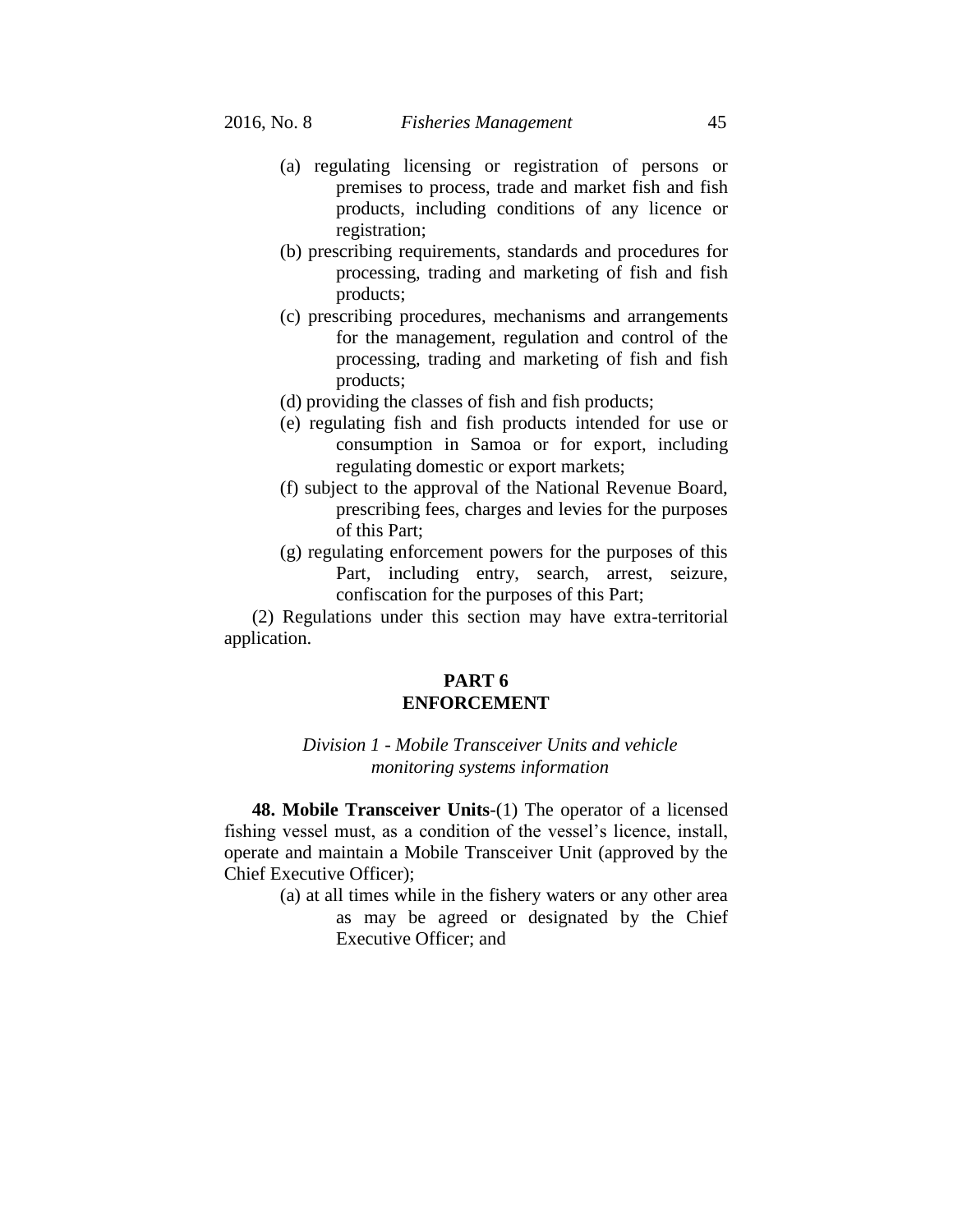(b) pursuant to -

(i) the manufacturer's specifications and operating instructions;

(ii) any standards as may be required by a body or organisation of which Samoa is a member; or

(iii) any other prescribed requirements.

- (2) The operator must ensure that:
	- (a) the MTU is switched on and is operational at all times when the vessel is within -
		- (i) the fishery waters; or

(ii) any other area as may be agreed or designated by the Chief Executive Officer, and at the times prior to entry into any fishery waters or other prescribed area;

- (b) the MTU is not moved from the required or agreed installed position or removed without the prior written approval of the Chief Executive Officer;
- (c) the MTU is not altered, damaged, disabled or otherwise interfered with;
- (d) a person does not tampers or interferes with the MTU;
- (e) any written directive of Chief Executive Officer that the MTU has failed to transmit are complied with until the MTU is functioning properly; and
- (f) the MTU is registered as the Chief Executive Officer may direct or as may be prescribed, at the operator's expense.

(3) The operator or agent, upon notification by the appropriate authority of the licensing country that the vessel's MTU has failed to report, must ensure that another report:

> (a) containing the vessel's name, call sign, position (expressed in latitude and longitude to minutes of arc), and the date and time for the report, is sent to an authority (authorised by the licensing country or the Chief Executive Officer) at intervals of 8 hours or any shorter period as specified by the authority, commencing from the time of notification of the failure of the MTU; and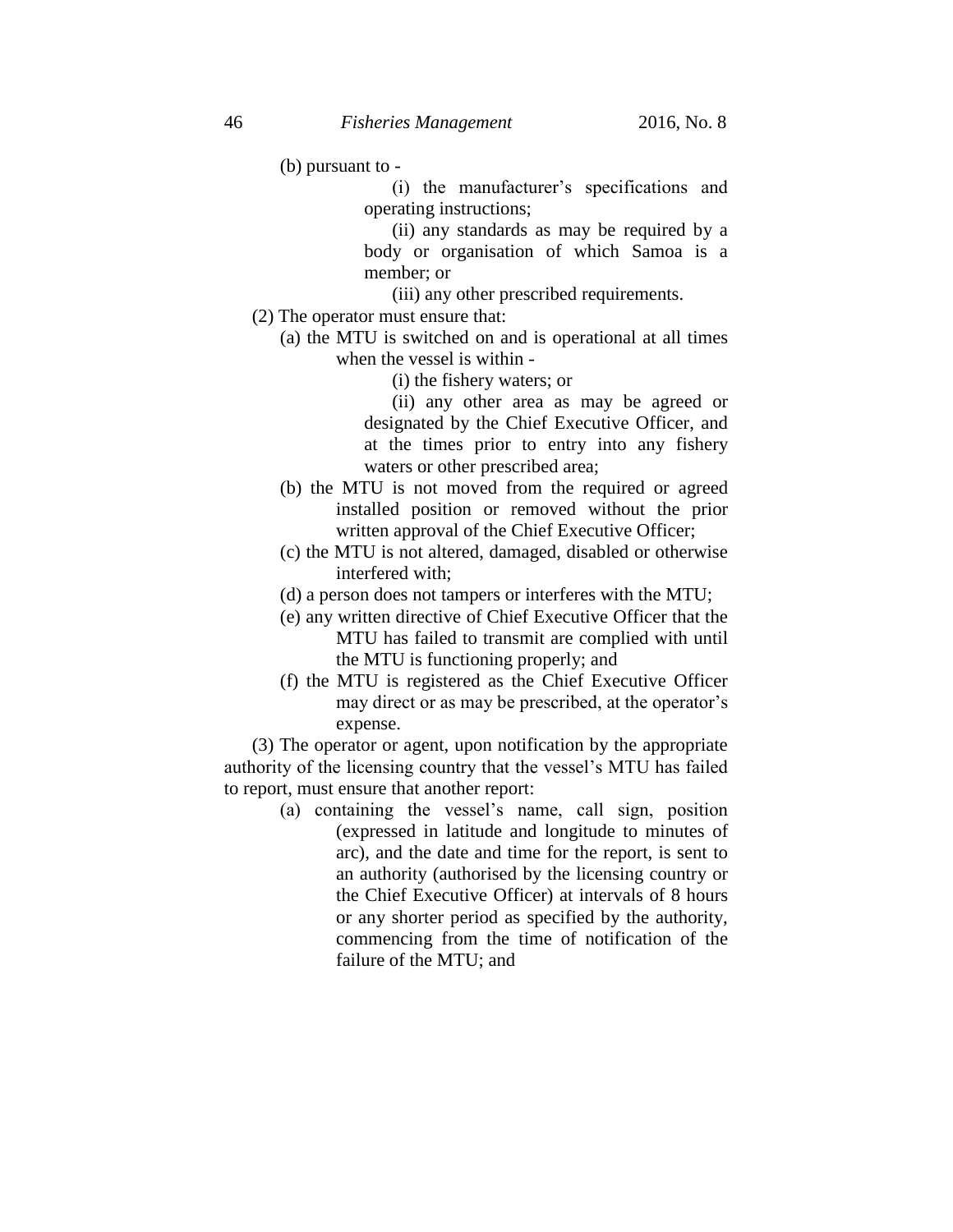- (b) continue until the time as the MTU is confirmed operational by the appropriate authority of the licensing country.
- (4) If:
	- (a) it is not possible to make any one or more of the further position reports under subsection (3); or
	- (b) the Chief Executive Officer so directs,

the master of the vessel must:

- (aa) immediately stow the fishing gear; and
- (bb) take the vessel directly to a port identified by the Chief Executive Officer; and
- (cc) as soon as possible, report to the Chief Executive Officer that the vessel is being, or has been, taken to port with gear stowed.

(5) An operator who contravenes subsection  $(1)$ ,  $(2)$ ,  $(3)$  or  $(4)$ commits an offence and is liable on conviction to a fine not exceeding 500 penalty units.

(6) The vessel's licence may be cancelled under section 34 if the operator is convicted under subsection (5).

**49. Information or data under MTUs**-(1) Any information or data obtained or ascertained by the use of a Mobile Transceiver Unit is presumed, unless the contrary is proved, to:

(a) come from the vessel so identified;

(b) be accurately relayed or transferred;

(c) be given by the master, owner or charterer of the vessel, and evidence may be given of information and data so obtained or ascertained whether from a printout or visual display unit.

(2) The presumption in subsection (1) applies whether or not the information was stored before or after a transmission or transfer.

(3) A Mobile Transceiver Unit installed and operated under this Act is judicially noticed as notoriously accurate.

(4) The judicial notice in subsection (3) applies whether or not the information was stored before or after a transmission or transfer.

(5) A person may give a certificate stating:

(a) the person's name, address and official position;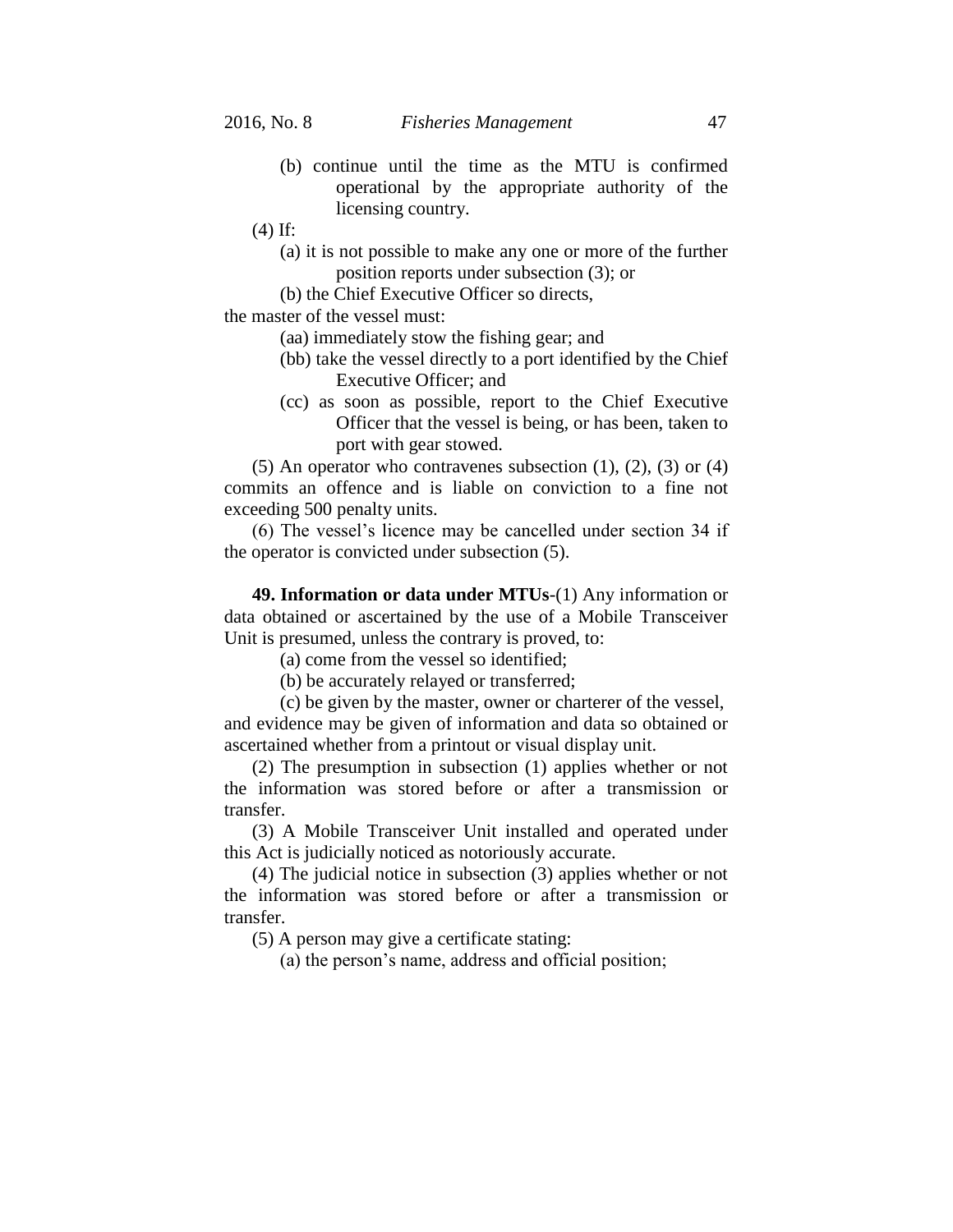- (b) the person is competent to read the printout or visual display unit of a machine capable of obtaining or ascertaining information from an MTU;
- (c) the date, time and details the information was obtained or ascertained from the MTU;
- (d) the name and call sign of the vessel on which the MTU is or was located as known to the person, or as ascertained from an official register, record or other document; and
- (e) a declaration that there appeared to be no malfunction in the MTU, its transmissions, or other machines used in obtaining or ascertaining the information.

(6) Section 69 applies to a certificate given under this section as if it were a certificate given under section 67 and a reference to section 67in section 69 is to be read as a reference to this section.

**50. Vessel monitoring systems information**-(1) Ownership of all vessel monitoring system information generated by Mobile Transceiver Units is vested in the Government.

(2) Any vessel monitoring system information is confidential information, and is subject to any prescribed procedures.

(3) A person who divulges confidential information under subsection (2) to a person not authorised to receive the information commits an offence and is liable on conviction to a fine not exceeding 100 penalty units.

(4) In this section, "vessel monitoring system" means a system to generate information for the purposes of monitoring positions and activities of fishing vessels for the purpose of effective management of fisheries.

*Division 2 - Entry, search and seizure*

- **51. Entry and search**-(1) An authorised officer may:
	- (a) enter and search any conveyance, including a vessel, aircraft or vehicle; or
	- (b) stop and search a person; or
	- (c) pass across any land.

(2) An authorised officer may only exercise powers under subsection (1) if the officer believes, on reasonable grounds: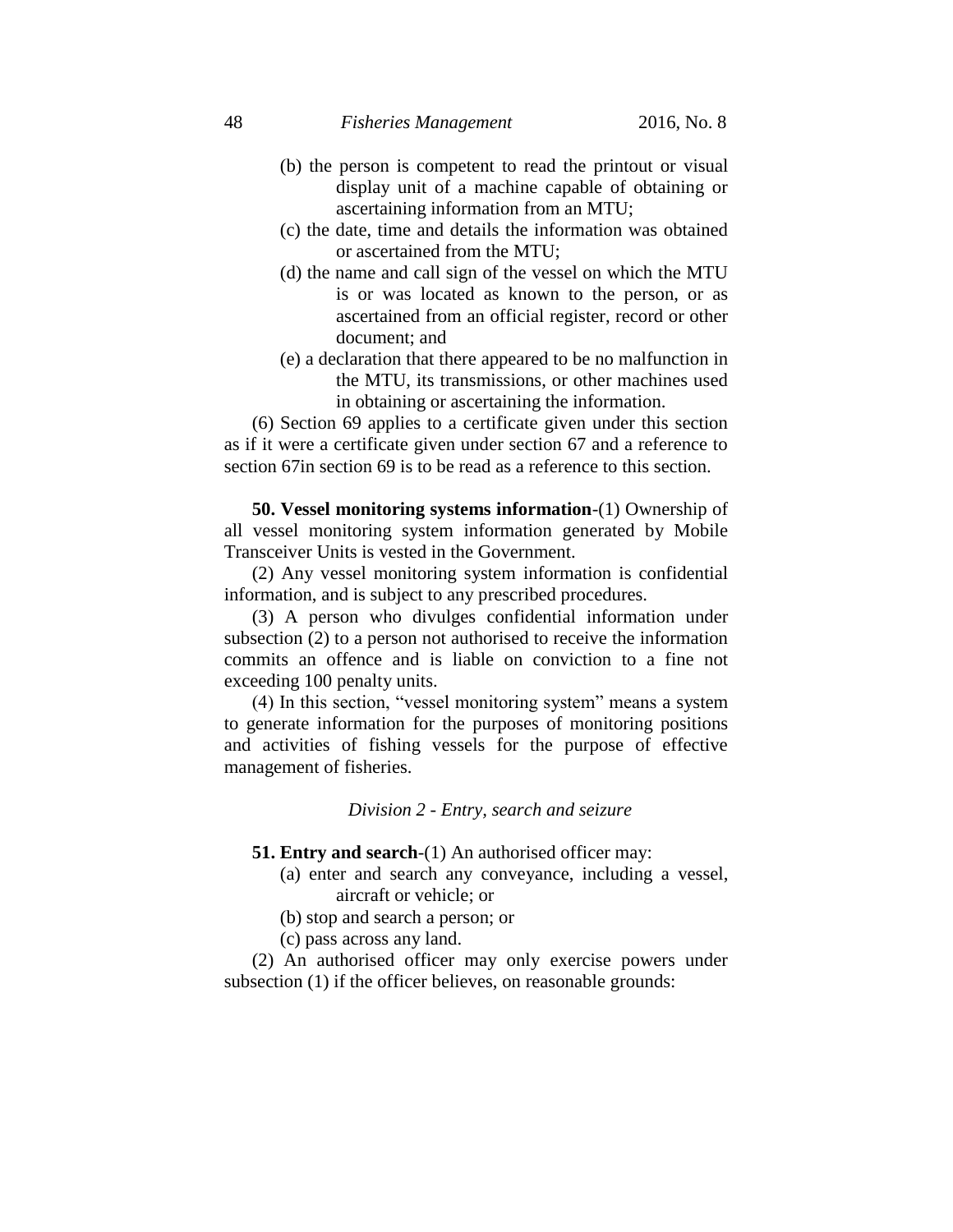- (a) that an offence under this Act is being or has been committed; or
- (b) that any of the following may be concealed to avoid prosecution -

(i) any fish taken or item used or intended to be used in contravention of this Act; or

(ii) any record or information required under this Act to be kept, completed, or provided; or

(iii) any document, or item which may be taken as evidence as to the commission of an offence under this Act.

- (3) An authorised officer may:
	- (a) detain a person or any conveyance, including a vessel, aircraft or vehicle; and
	- (b) retain in his or her custody a thing, including a parcel, package, record, document, article, gear, apparatus, device, container or fish, for any period as is reasonably necessary to enable the authorised officer to carry out a search under this section.
- (4) In this section:

"enter" includes to stop or board or both;

- "search" means to examine or open anything in the searched premises, including a document, record, article, gear, apparatus, device or container.
- **52. Arrest**-(1) An authorised officer may:
	- (a) order a person found committing an offence under this Act to stop committing the offence and if the person fails to obey the order, arrest the person without a warrant; or
	- (b) with a warrant issued by a District Court Judge, arrest a person whom the officer reasonably suspects of having committed an offence under this Act,

and request the person to provide the any or more of the following information -

> (i) the name by which the person is commonly known;

(ii) the person's family name or surname;

(iii) the person's date of birth;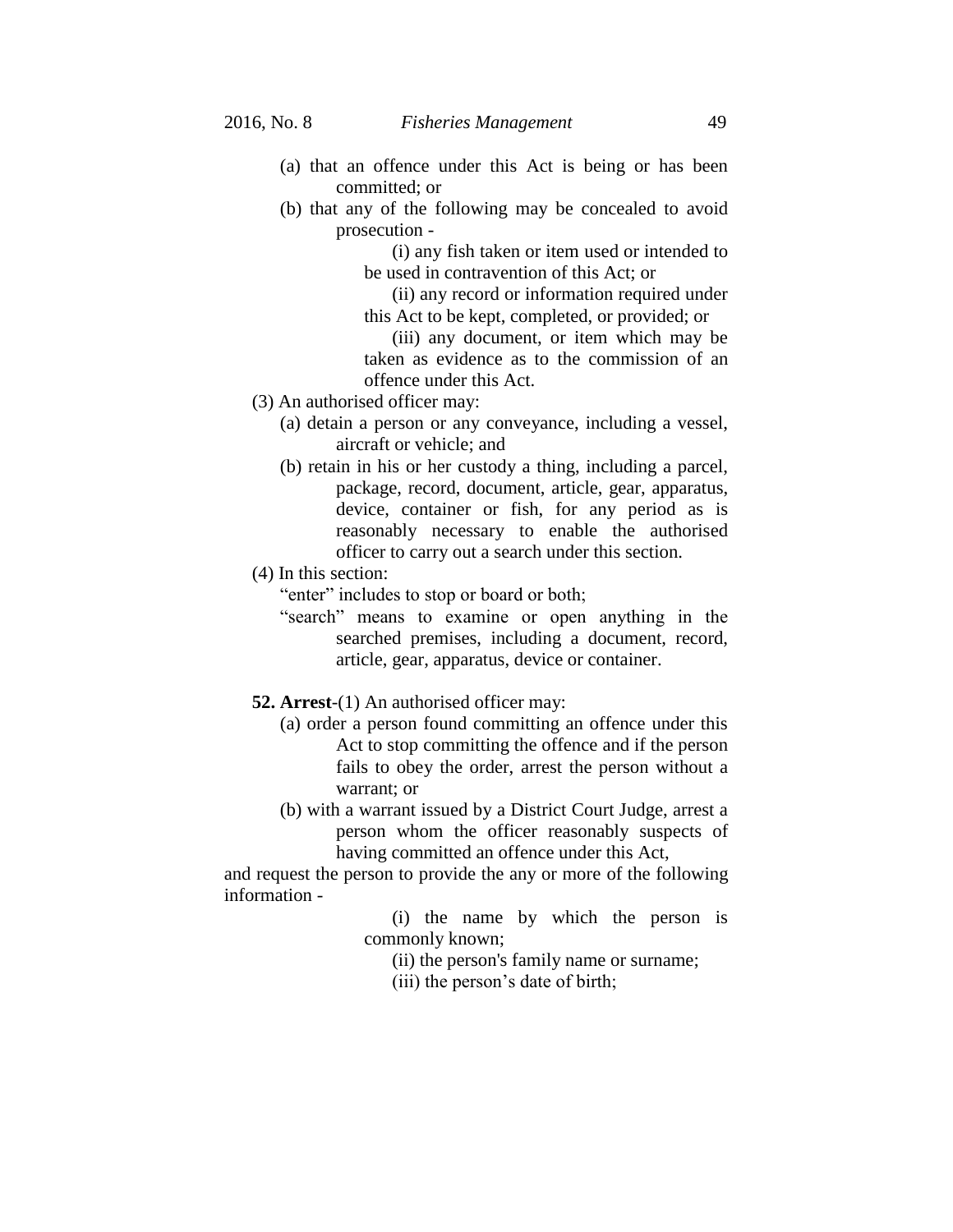(iv) the person's actual place of residence;

(v) the person's occupation;

(vi) proof of the information provided under subparagraphs (i) to (v) if it is reasonable to obtain proof.

(2) If an authorised officer (other than a police officer) arrests a person under subsection (1), that authorised officer must, as soon as practicable, deliver the arrested person to the nearest police station or into the custody of a police officer.

**53. Directions to master**-(1) Subject to subsection (3), after consulting the Ports Authority, an authorised officer may, if the officer believes that a vessel is being or has been used to contravene this Act or a condition of a licence, require the master to take the vessel, as soon as reasonably practicable, to:

(a) the nearest available port in Samoa; or

(b) any other port as is agreed between the master and the authorised officer.

(2) When a direction is given under subsection (1), the officer may also give to the master or a person on board the vessel any reasonable directions in respect of any activity, method, procedure, item, gear, document, fish, property, or thing while the vessel is proceeding to port.

(3) Despite subsection (1), an authorised officer need not consult with the Ports Authority if the consultation is impracticable:

(a) to be done within 24 hours; or

(b) because of an emergency involving the imminent loss of life or property that requires immediate action to be taken.

**54. Reasonable force and copies of documents**-(1) An authorised officer may use reasonable force, as may be necessary, to enable the exercise of the powers under this Act.

(2) In exercising powers under this Act, an authorised officer may:

> (a) make or take copies of any record or document, and for that purpose may take possession of and remove from the place where they are kept, any record or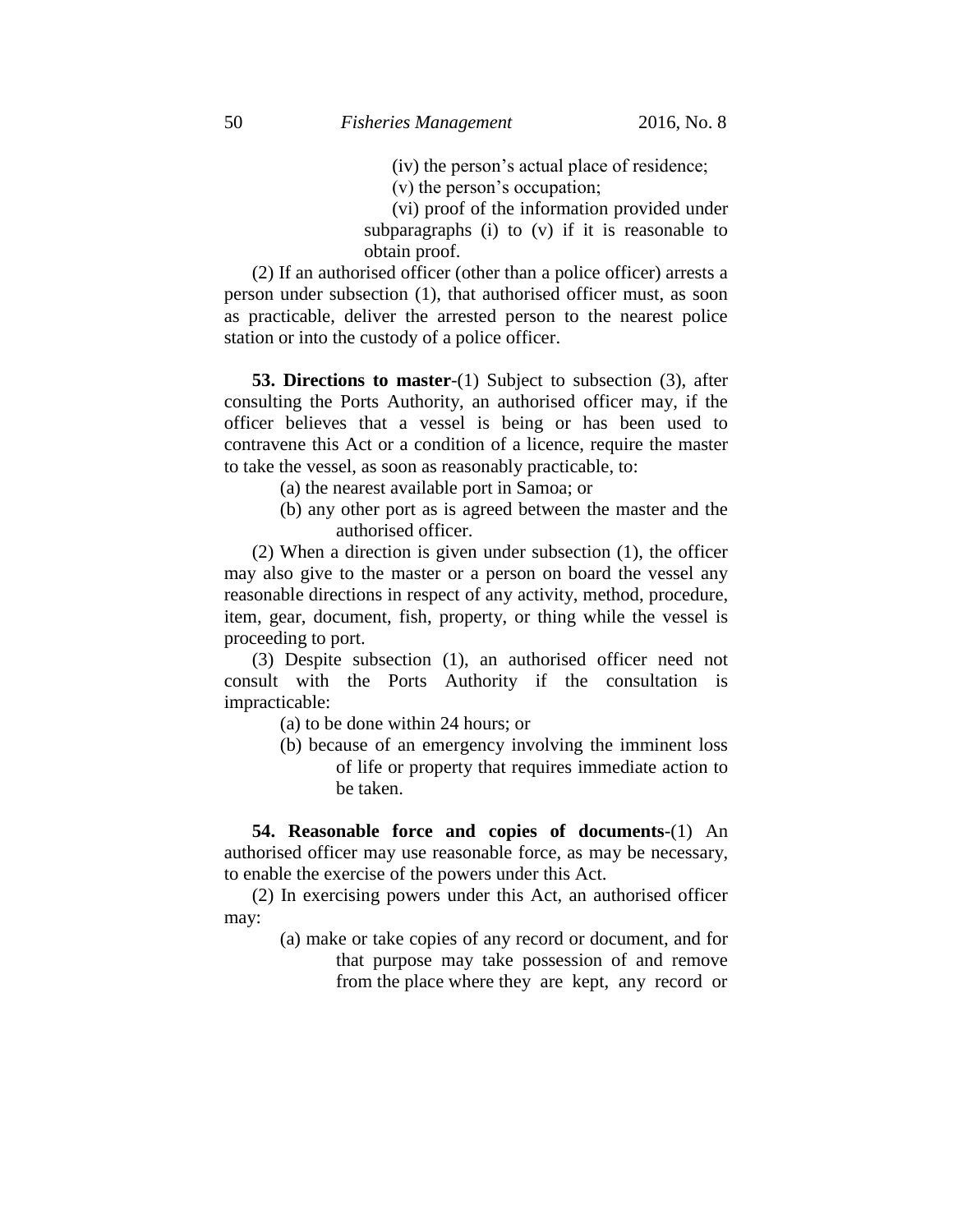document, for a period as is reasonable in the circumstances;

- (b) if necessary, require a person to reproduce, or assist the authorised officer to reproduce, in a useable form, information recorded or stored in a document.
- **55. Seizure**-(1) An authorised officer may seize:
	- (a) any conveyance or thing, including a vessel, aircraft, vehicle, fishing gear, implement, appliance, material, container, goods, equipment, which the authorised officer believes on reasonable grounds is being or has been or is intended to be used to commit an offence under this Act;
	- (b) any fish, which the authorised officer believes on reasonable grounds, is being, or have been, taken, killed, transported, bought, sold, or found in the possession of a person, in contravention of this Act, and any other fish with which the fish have been intermixed;
	- (c) a thing or any article, including a record, document, which the authorise officer believes on reasonable grounds is evidence of the commission of an offence under this Act.

(2) A property seized under subsection (1) must be delivered into the custody of the Chief Executive Officer.

**56. Measures by regional fisheries management organisation** - The Minister may:

- (a) by notice in the Savali, authorise an officer of the Ministry to undertake fisheries inspection, compliance and enforcement measures which have been adopted by a regional fisheries management organisation of which Samoa is a member; and
- (b) issue guidelines to implement the measures notified under paragraph (a).

**57. Release of seized property**-(1) The following persons may apply to the Chief Executive Officer to release any property seized in relation to an alleged offence: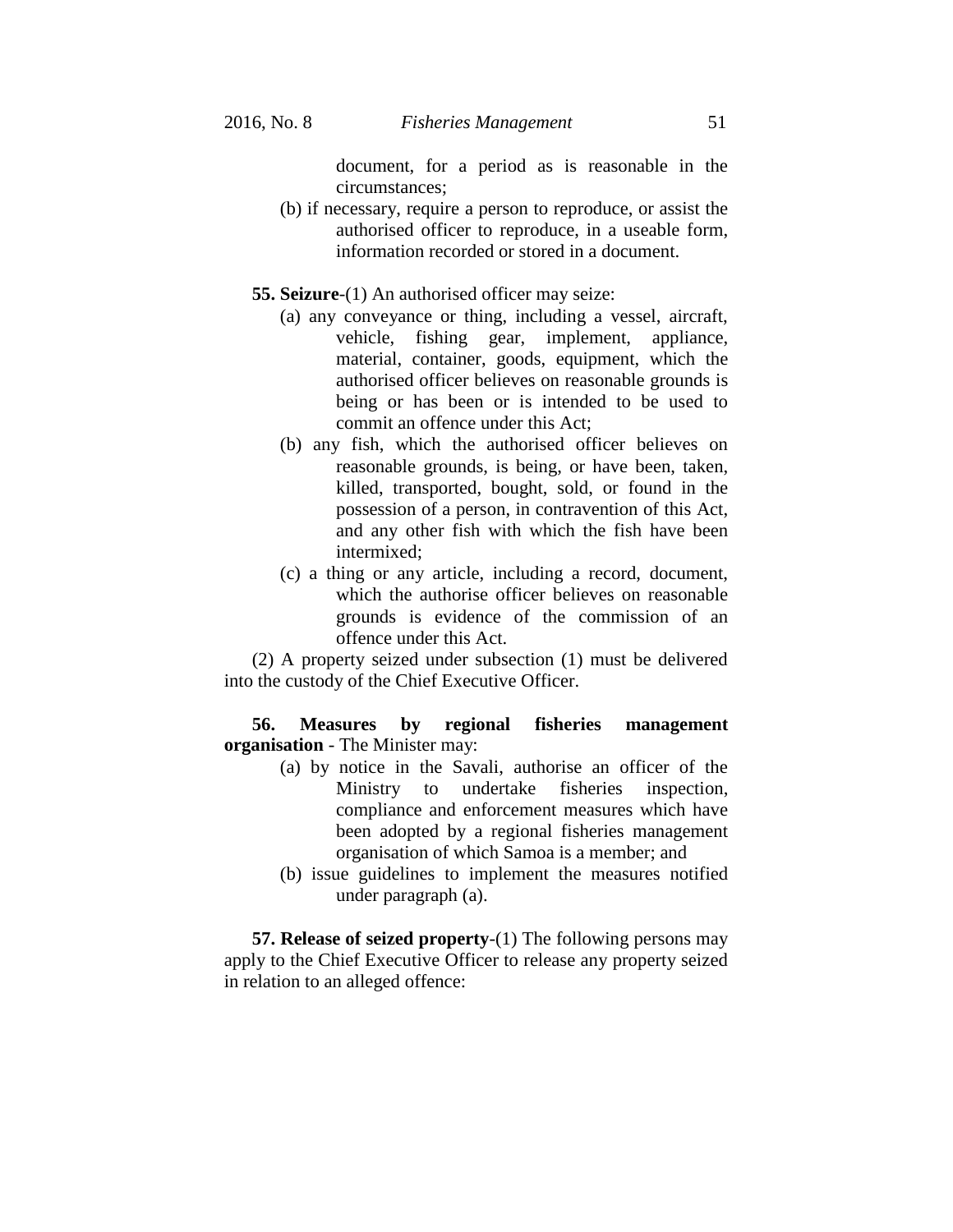- (a) the person from whom the property was seized;
- (b) the owner of the property; or
- (c) the person entitled to the possession of the property.

(2) The Chief Executive Officer may, before the information or charge is laid for the offence, release the property to the applicant under a bond in a sum or under any surety or condition, determined by the Chief Executive Officer.

(3) If a person to whom property is released under subsection (1) fails to comply with the condition of a bond or a surety or condition, determined by the Chief Executive Officer:

- (a) the property may be re-seized at any time at the direction of the Chief Executive Officer; and
- (b) this section applies to the property as if it had been seized under section 55; and
- (c) the Chief Executive Officer may apply to the Court for an order to *estreat* the bond.

(4) If the Chief Executive Officer applies for an order under subsection (3)(c) the Registrar of the Court must:

- (a) fix a time and place for the hearing of the application; and
- (b) at least seven (7) days before the time fixed for hearing, cause the application to be served on a person bound by the bond.

(5) If, on hearing the application, it is proved to the satisfaction of the Court that a condition of the bond has not been kept, the Court may make an order to *estreat* the bond to an amount, as it thinks fit, to a person bound by it on whom notice is proved to have been served under subsection (4)(b).

(6) The amount payable under subsection (5) on the bond is recoverable as if it were a fine.

(7) If the information or charge has been laid for an offence for which a property was seized under subsection (1), and the property remains in the custody of the Government, the Court may, on application by:

- (a) the person from whom the property was seized; or
- (b) the owner of the property;
- (c) the person entitled to the possession of the property seized,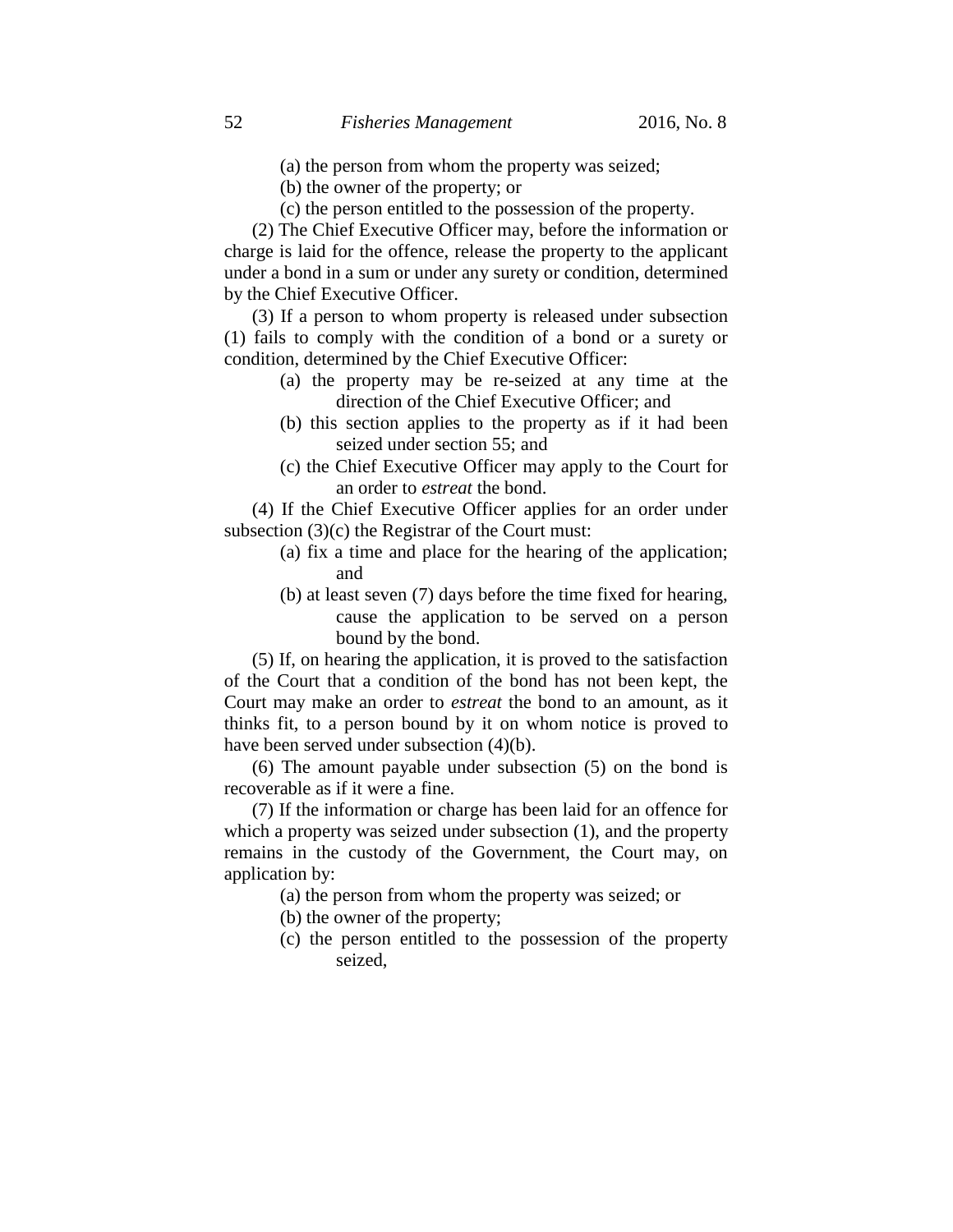release the property under bond to the person, and the release may be subject to any surety or condition determined by the Court.

(8) In determining the value of the bond or the form of security or the type of condition, the Court:

(a) must take into account the aggregate amount of -

(i) the value of the property to be released;

(ii) the total maximum fine provided for the offence charged or likely to be charged; and

(iii) the loss, damages or costs the prosecution would be likely to recover, if a conviction were entered; and

(b) may set the value at any aggregate amount.

**58. Disposal of seized property**-(1) If, in the opinion of the Chief Executive Officer, any property seized under section 55 may rot, spoil, deteriorate or otherwise perish, the Chief Executive Officer may sell them in a manner and at any price determined by the Chief Executive Officer.

(2) If the owner of a property is not known when it was seized, the property:

(a) is forfeited to the State from the date it was seized; and

(b) is to be disposed of, as directed by the Chief Executive Officer, after 90 days from the date it was seized if, within that 90 days, the owner is still not known.

(3) A buyer for valuable consideration of any property sold under this section acquires good and unencumbered title to the property.

(4) Subject to subsection (1), any property seized under section 55or proceeds of sale of the property under this section (except if the property has been disposed of under subsection (1)) is to be kept on behalf of the Government by the Chief Executive Officer in his or her custody until:

> (a) a decision is made not to proceed with the offence for which the property was seized; or

(b) if a charge or information is laid -

(i) the final determination of proceedings (including any appeal)for the offence for which the property was seized; or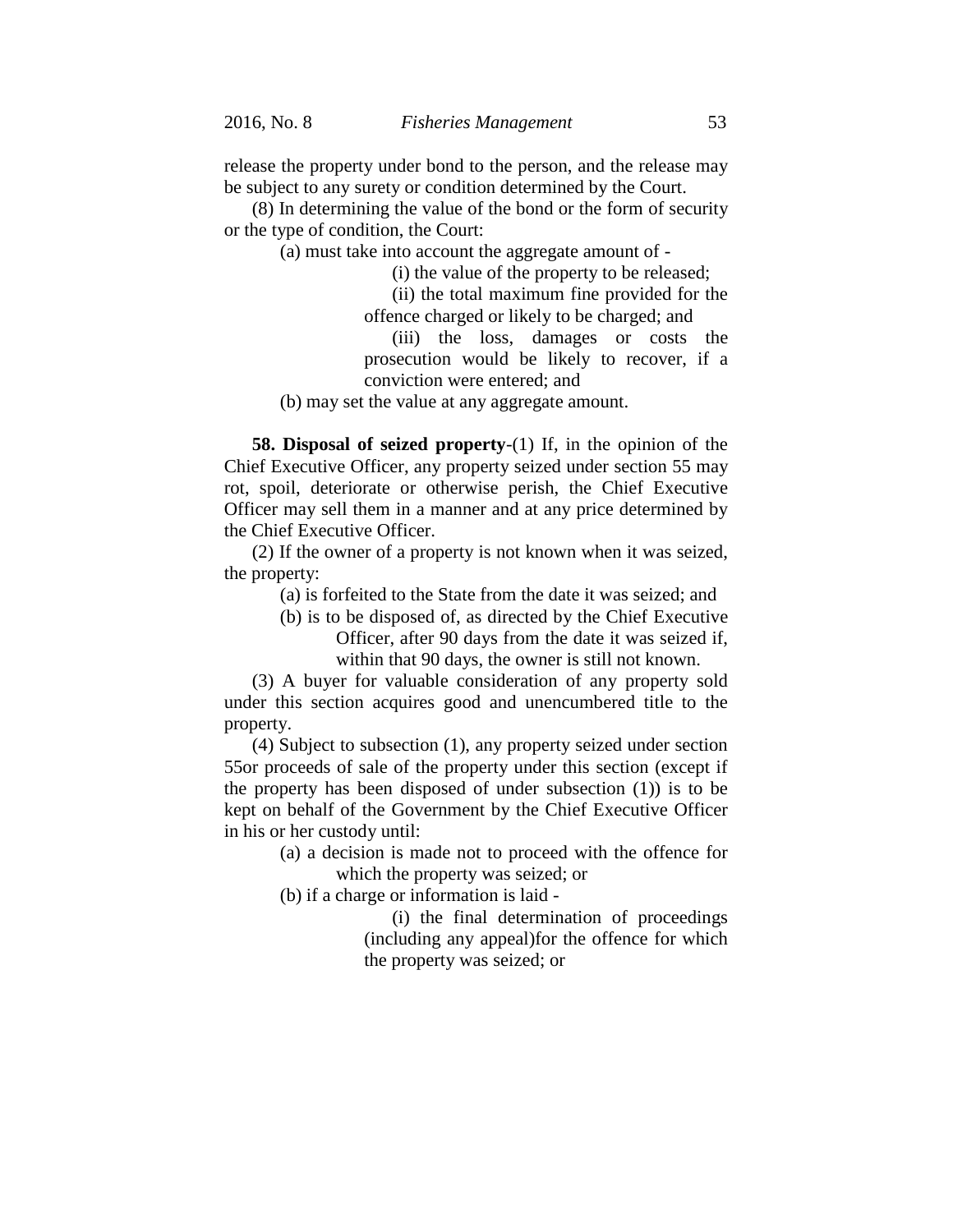(ii) the Court otherwise makes an order on the property.

**59. Charges and liabilities**-(1) Subject to section 65(2), an authorised officer must decide whether or not to lay any information or charge for an offence for which any property is seized under section 55, as soon as practicable after the property is seized, taken possession of, or detained.

(2) Subject to subsection (1), if:

- (a) a property has been seized under section 55; and
- (b) the information or charge is not laid or is withdrawn; or
- (c) the person is acquitted of the offence for which the property is subject to forfeiture,

the property, or the proceeds from the sale of the property, is immediately to be released by the Chief Executive Officer to the person entitled to it (however, the proceeds of sale of property under section 58 of this Act are to be paid into the unclaimed monies account and to be dealt with under the Public Finance Management Act 2001).

**60. Removal of parts from a seized craft**-(1) An authorised officer may remove any part of a seized craft in custody of the Government for the purpose of immobilizing the craft.

(2) A part removed under subsection (1) must be kept safe and returned to the craft when it is lawful release from custody.

(3) Unless acting under the authority of the Chief Executive Officer, a person may not:

- (a) possess or arrange to obtain any part removed under subsection (1);
- (b) possess or arrange to obtain or make a replacement or substitute part for those removed under subsection (1); or
- (c) fit or attempt to fit any part or a replacement or substitute part to the craft.

*Division 3 - Forfeitures*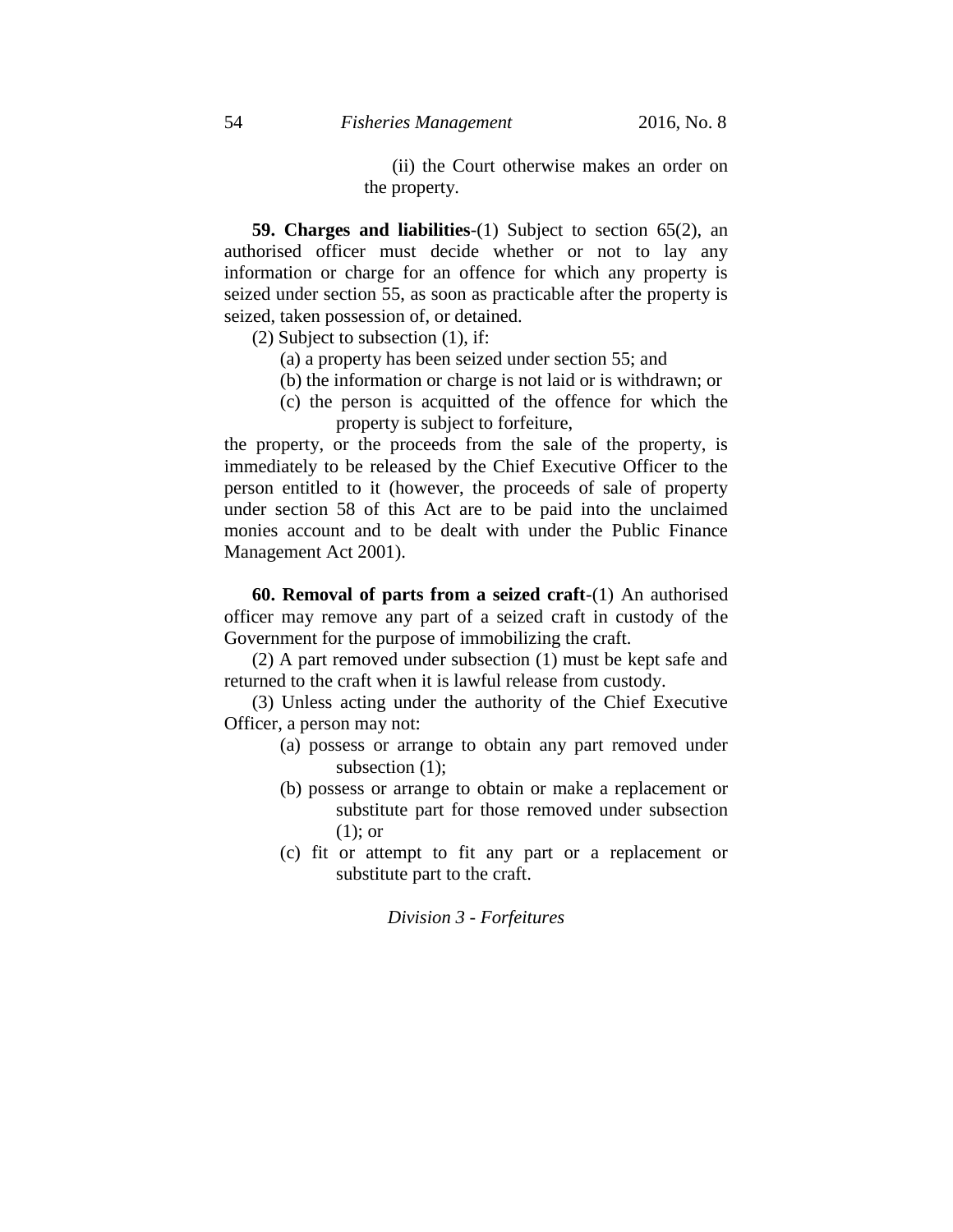**61. Forfeiture of property on conviction**-(1) If a person is convicted of an offence under this Act for which the maximum penalty is at least a fine of 100 penalty units, the Court may:

> (a) in addition to imposing the fine, order that any or more of the following is forfeited to the State -

> > (i) any property used in the commission of the offence (whether or not seized under section 55);

> > (ii) any fish found onboard a foreign vessel at the time the vessel was seized or detained under this Act and in any other case any fish for which the offence was committed (whether or not seized under section 55);

> > (iii) any proceeds from the sale of the property under section 58;

> > (iv) any illegal fishing gear for which the offence was committed (whether or not seized under section 55); or

(b) refuse to make an order under paragraph (a) if the Court has any special reason for not granting a forfeiture order.

(2) If a person is convicted of an offence under this Act (not being an offence of a kind referred to in subsection (1) or (3), the Court may, in addition to imposing a fine, order that any or more of the following are forfeited to the State:

- (a) any property used to commit the offence (whether or not seized under section 55);
- (b) any fish caught resulting in the commission of the offence (whether or not seized under section 55);
- (c) any proceeds from the sale of the property under section 58;
- (d) any illegal fishing gear used to commit the offence (whether or not seized under section 55).

(3) If a person is convicted for an offence under this Act for which the maximum penalty is a fine not exceeding 100 penalty units, the Court may, in addition to imposing the fine, order that any or more of the following be forfeited to the State:

(a) any fish for which the offence was committed;

(b) any proceeds from the sale of fish under section 58;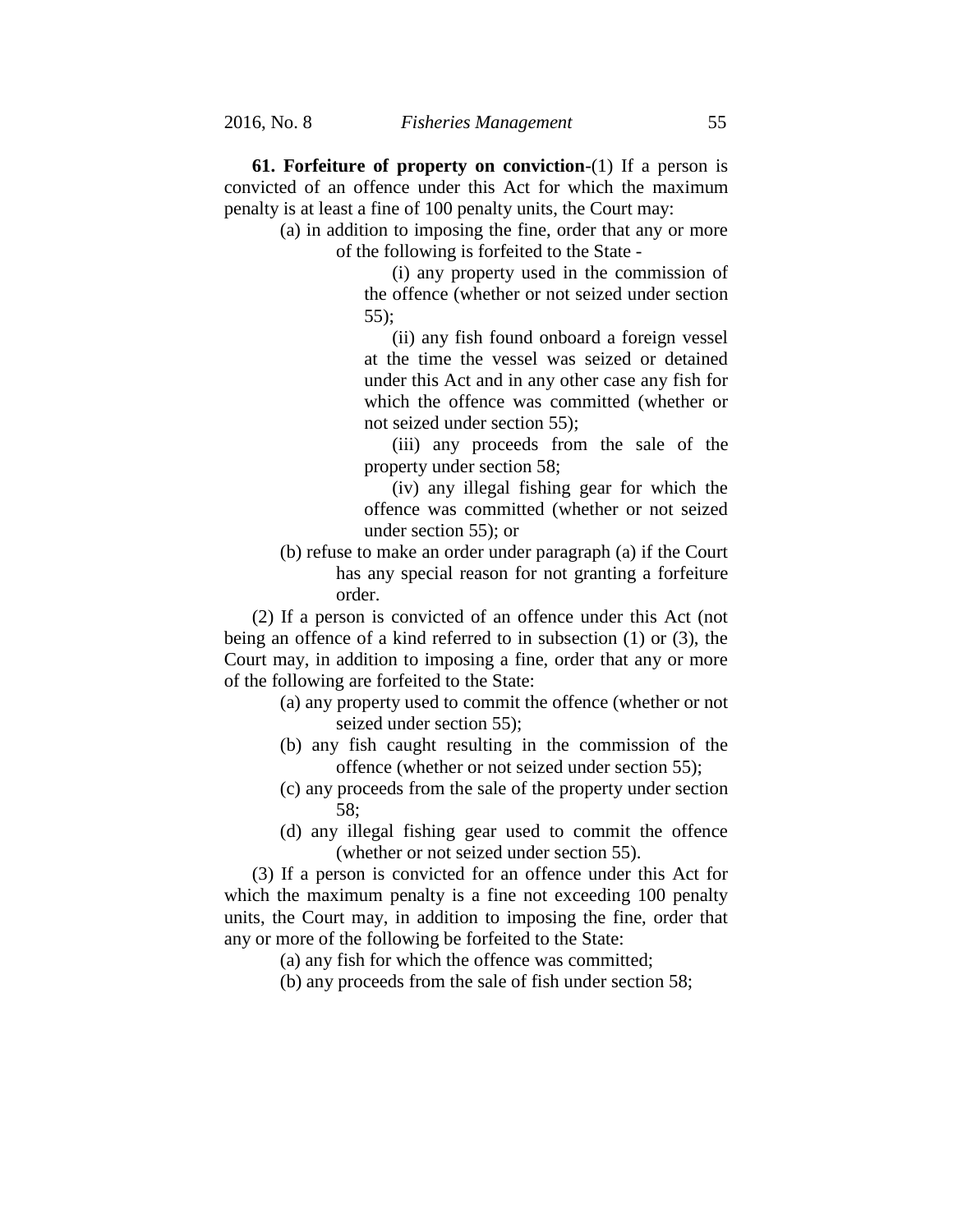(c) any illegal fishing gear for which the offence was committed (whether or not seized under section 55).

**62. Application of bond or security**-(1) When making an order for forfeiture under section 61, the Court may, upon application of the Chief Executive Officer, make an order, that a bond or security given for that forfeited property or fish is to be committed in whole or in part in the following order:

- (a) the discharge of the property or fish forfeited by an order under section 61;
- (b) the payment of all fines or penalties imposed for the offences giving rise to the forfeiture order;
- (c) the discharge of all orders for restitution of any loss, damages or costs made under section 74.

(2) If any monies recovered on an order for restitution made under section 74 relate to fuel costs incurred by a government craft, the monies:

- (a) are to be paid into the appropriate fuel account maintained for that craft (or its replacement or substitute); and
- (b) must be used to replace the fuel.

**63. Removal of seized property** - A property held or forfeited under this Act that has been unlawfully removed from the custody of the Government may be seized within the fishery waters.

**64. Disposal of forfeited property**-(1) A property ordered to be forfeited under this Act may be disposed of in a manner directed by the Minister if:

- (a) no appeal is lodged; or
- (b) the appeal is finally determined.

(2) A property, fish or any other item seized under this Act or any monies held under this Act but not forfeited in any proceedings may be held by the Government until all fines, orders for restitution or costs and penalties imposed under this Act have been paid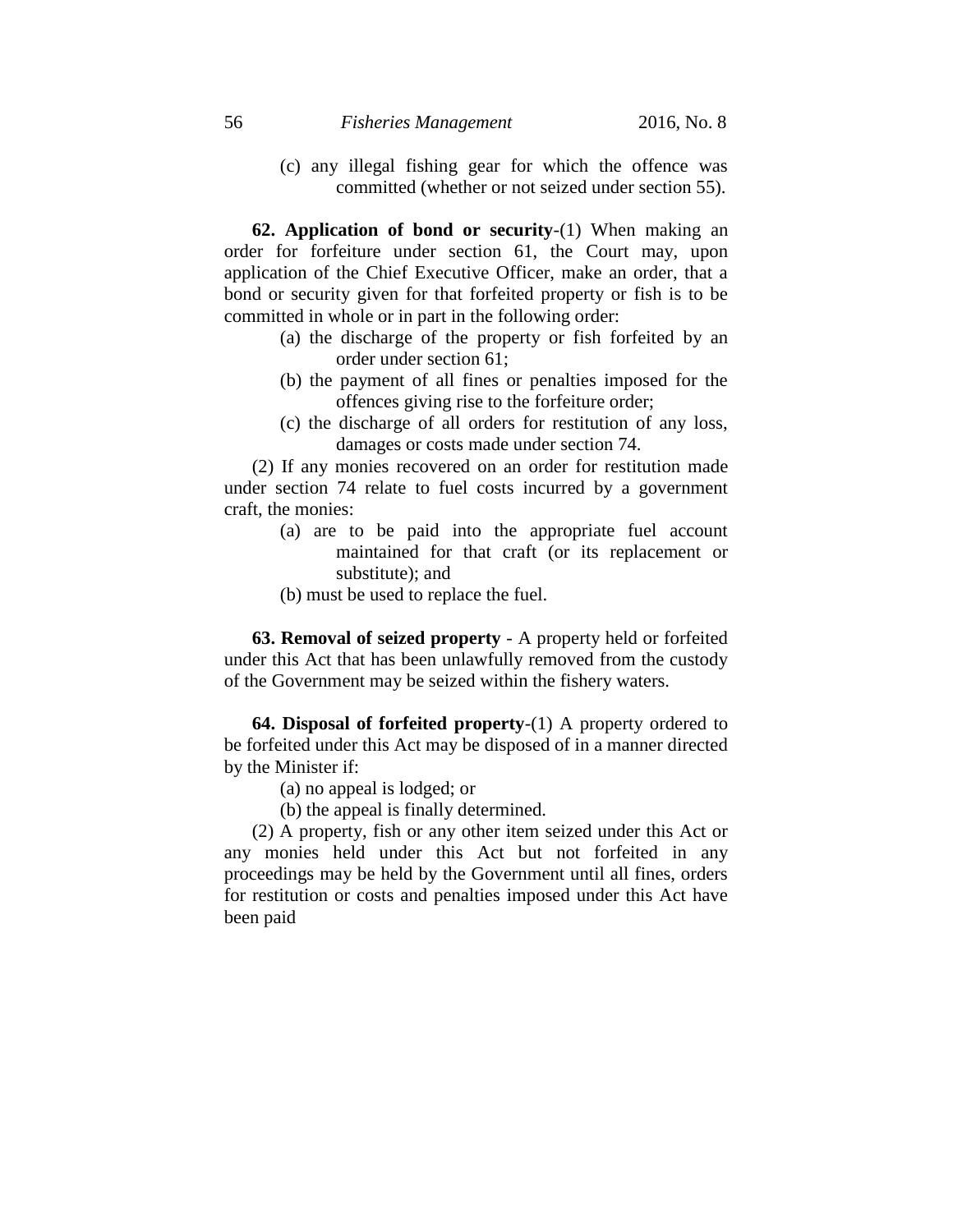(3) If the fines, orders for restitution or costs and penalties imposed under this Act are not paid within the time allowed,any property seized under this Act may be sold and the proceeds be paid out in the following priority:

- (a) to pay for any fines, orders for costs, penalties imposed under this Act and costs of sale; and
- (b) to the owner for the balance of the proceeds.

**65. Liability for loss, damage or deterioration of property in custody**-(1) The Government is not liable for any loss, damage to, spoilage or deterioration in the condition of any property seized or while in the custody of the Government under this Act.

(2) As an exception to section 59, an authorised officer who at the time of seizure returns to the water any fish seized under section 55, which the officer believes to be alive, is not under any civil or criminal liability to the person from whom the fish was seized if:

- (a) a decision has been made not to proceed with the offence relating to the seized fish; or
- (b) the person has been acquitted of the charge.

**66. Removal of craft or property in custody** - A person who, without authority, removes a craft or property held in the custody of the Government under this Act commits an offence whether or not he or she knew the craft or property was held in the custody of the Government and is liable on conviction to a fine not exceeding 1,000 penalty units.

# **PART 7 EVIDENCE, LIABILITIES AND OFFENCES**

## *Division 1 - Evidence*

**67. Certificate evidence** - The Chief Executive Officer (or a person authorised in writing by the Chief Executive Officer) may give a certificate stating that:

> (a) a specified fishing vessel was or was not on a specified date licensed or a person was or was not on a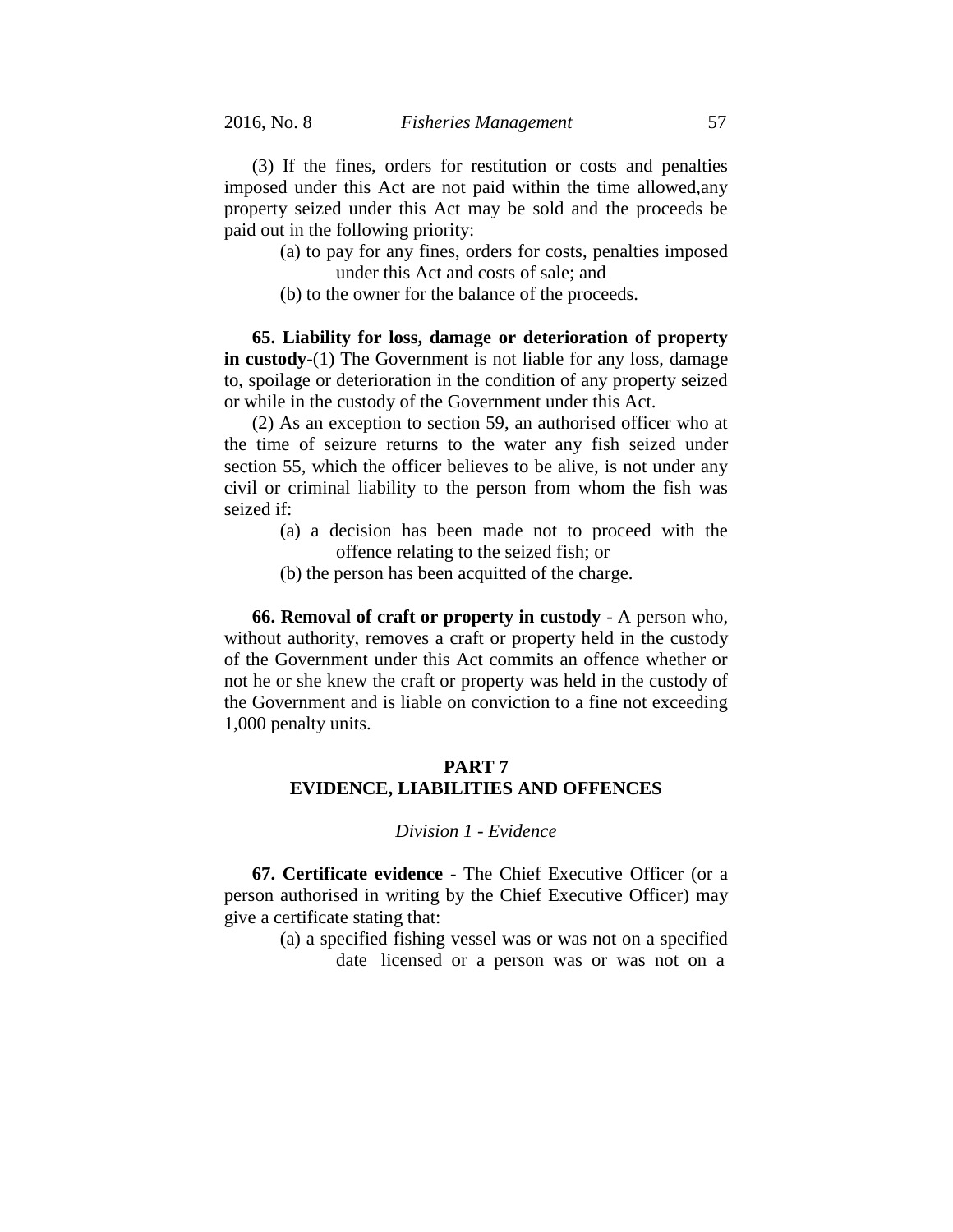specified date the holder of alicence, authorisation or certificate of registration;

- (b) an appended document is a true copy of the licence, authorisation or other document granted or issued under this Act and that specified conditions were attached to the document;
- (c) a particular location or area of water was, on a specified date, within the fishery waters, or within a closed, limited, restricted or in any other way controlled area of the fishery waters, or an area of the fisheries waters, subject to specified conditions;
- (d) an appended chart shows the boundaries, on a specified date, of the fishery waters, territorial sea, closed or limited areas or other areas or zones delineated for any specified purpose;
- (e) a particular item or piece of equipment is a fishing gear;
- (f) the cause and manner of death of or injury to any fish;
- (g) an appended document is a true copy of an access agreement, fisheries management agreement or plan or other treaty to which Samoa may be or is a party;
- (h) a call sign, name or number is that of or allotted under any system of naming or numbering of vessels to a particular vessel;
- (i) that a specified vessel has good standing on the Regional Register or the Vessel Monitoring System Register, as evidenced by an appended certificate to that effect from the Director of the Pacific Islands Forum Fisheries Agency;
- (j) a particular position or catch report (appending a copy of the report) was given for a specified vessel;
- (k) any specified return, log, record or information required to be kept or provided under this Act was or was not kept or provided;
- (l) any specified interest in any specified fishing right was or was not held by a person named in the certificate.

**68. Certificate as to location of vessel**-(1) If, in any proceedings under this Act, the place or area in which a vessel is alleged to have been: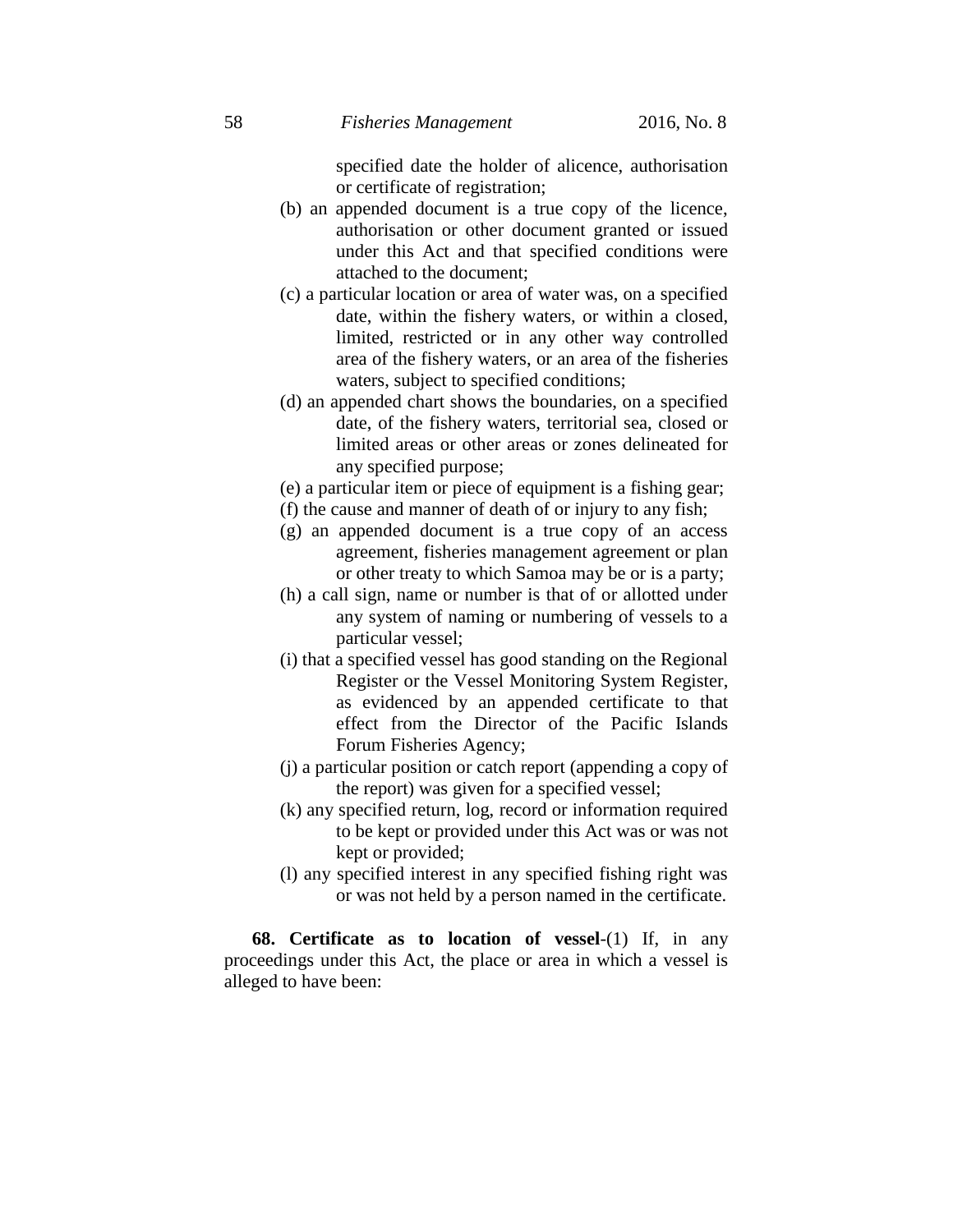- (a) at a particular date and time; or
- (b) during a particular period of time is material to an offence charged,

the place or area stated in a certificate given by an authorised officer is evidence, unless the contrary is proved, of the place or area in which the vessel was at the date and time or during the period of time stated.

(2) An authorised officer must state in a certificate made under subsection (1) any or more of the following:

- (a) the officer's name, address, official position, country of appointment and empowering provision for the appointment;
- (b) the name and, if known, call sign of the fishing vessel concerned;
- (c) the date and time or period of time the vessel was in the place or area;
- (d) the place or area in which it is alleged the vessel was located;
- (e) the position fixing instruments used to fix the place or area stated in paragraph (d) and their accuracy within specified limits;
- (f) a declaration that the authorised officer checked the position fixing instruments at a reasonable time before and after the instruments were used to fix the position and they appeared to be working correctly;
- (g) if a position fixing instrument which is not judicially recognised as notoriously accurate or a designated machine is used, a declaration that the officer checked the instrument, as soon as possible, after the time concerned against the instrument.
- (3) In this section, "authorised officer" includes:
	- (a) a fisheries enforcement officer, surveillance officeror an officer charged with similar responsibilities in another country; or
	- (b) a high seas inspector authorised under a fisheries treaty or access agreement to which Samoa is party.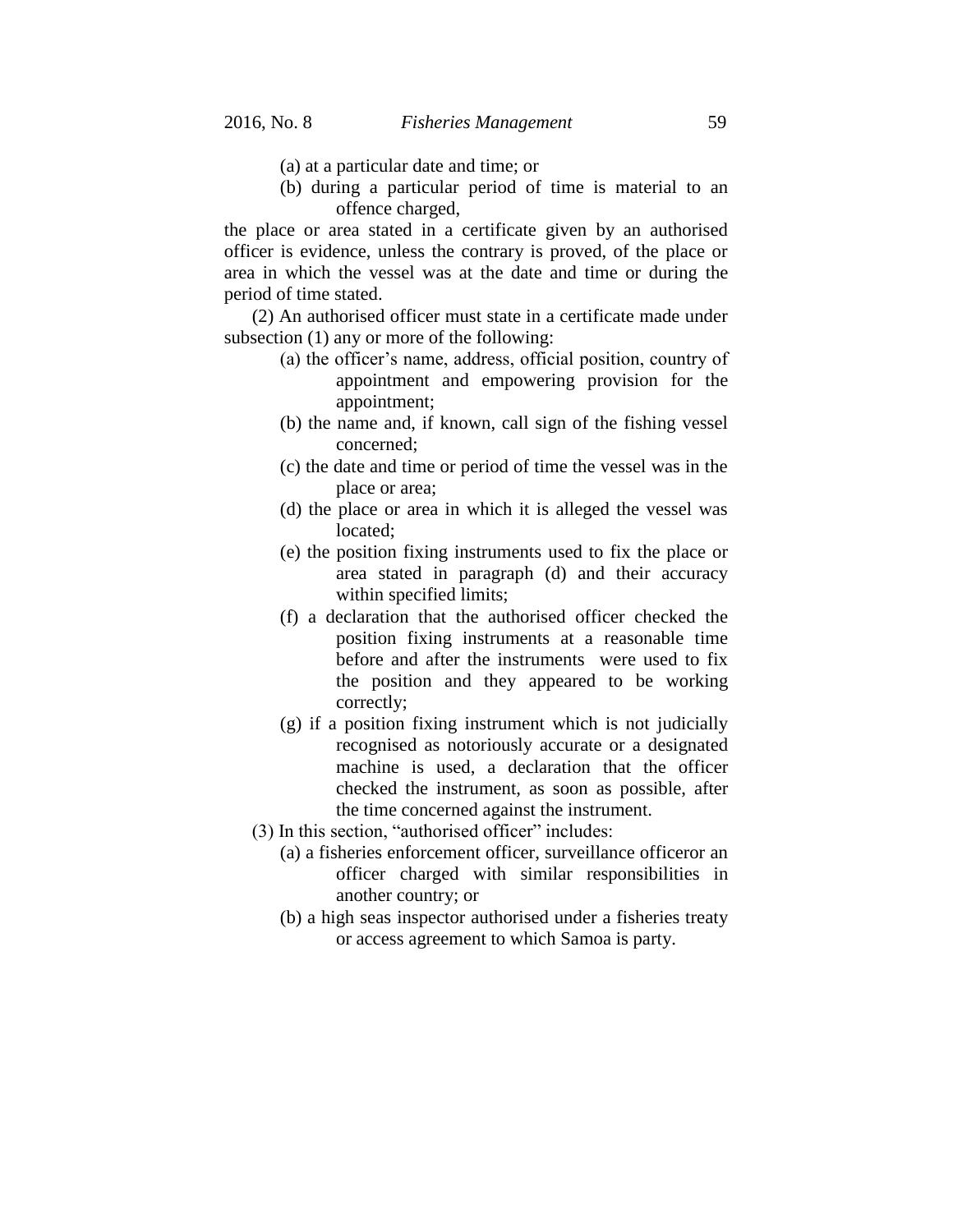**69. Validity and procedures for certificates**-(1) Unless the contrary is proved, a document purporting to be a certificate given under section 67 or 68 is taken to be the certificate and to have been duly given.

(2) If:

- (a) a certificate given under section 67 or 68 is served on a defendant at least 28 days before its production in Court in any proceedings under this Act; and
- (b) the defendant does not, within seven (7) days of the date of service, serve a written notice of objection and its grounds on the prosecution,

the certificate is conclusive proof of the facts stated in it, unless the Court finds the defendant is unduly prejudiced by the failure to object.

(3) If:

- (a) a certificate is served less than 28 days before its production in Court; or
- (b) written notice of objection and its grounds is served on the prosecution within seven (7) days of service of the certificate on the defendant; or
- (c) the Court finds the defendant is not unduly prejudiced by the failure to object,

the certificate is sufficient evidence of the matters in it, unless the contrary is proved.

(4) An omission or mistake made in a certificate issued under section 67 does not render the certificate invalid unless the Court considers that the omission or mistake is material to an issue in the proceeding, or the defendant is unduly prejudiced by the omission or mistake.

**70. General presumptions**-(1) Any fish found on board of a fishing vessel which has been used in the commission of an offence under this Act is presumed to have been caught in the commission of that offence, unless the contrary is proved.

(2) If, in any legal proceedings under this Act, the place in which an event is alleged to have taken place is in issue, the place stated in the relevant entry in the logbook or other official record of an enforcement vessel or aircraft as being the place in which the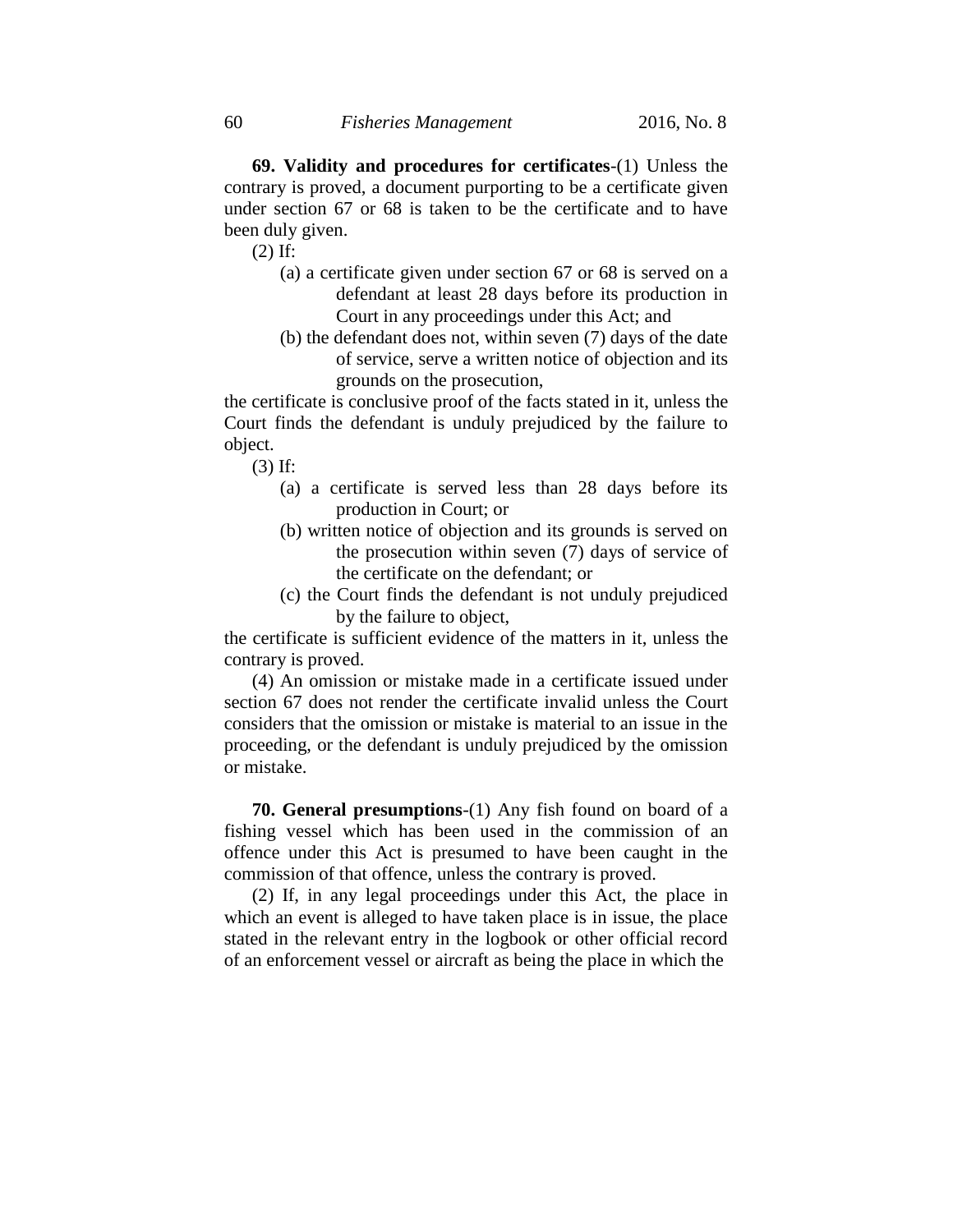event took place is presumed to be the place in which the event took place, unless the contrary is proved.

(3) An entry in a logbook or other official record of an enforcement vessel or aircraft:

- (a) is p*rima facie* evidence of the matters in the logbook or official record; and
- (b) may be given by the production of a written copy or extract of the entry certified by an authorised officer as a true copy of accurate extract.

(4) For the purposes of any proceedings under this Act, the act of any member of the crew of a fishing vessel while aboard that vessel or engaged in fishing activity related to that vessel is taken to be also that of the operator and master of the vessel.

(5) An entry in writing or other mark in or on a log, chart or other document required to be maintained under this Act or used to record the activities of a fishing vessel is to be taken to be that of the operator of the vessel.

(6) If, in any legal proceedings for an offence under this Act:

(a) an authorised officer gives evidence on reasonable grounds to believe that any fish to which the offence relates were taken by -

(i) the use of driftnets; or

(ii) in a specified area of the fishery waters; and

(b) the Court considers that, having regard to the evidence, the grounds are reasonable,

the fish is presumed to have been so taken, unless the contrary is proved.

(7) In any proceedings for an offence under this Act, an allegation made by the informant in any information or charge on whether or not a person was the operator of a vessel is presumed to be true, unless the contrary is proved.

#### **71. Presumption on photographs**-(1) If:

- (a) a photograph is taken of any fishing or related activity; and
- (b) simultaneously the date and time on which and position from which the photograph is taken are superimposed upon the photograph,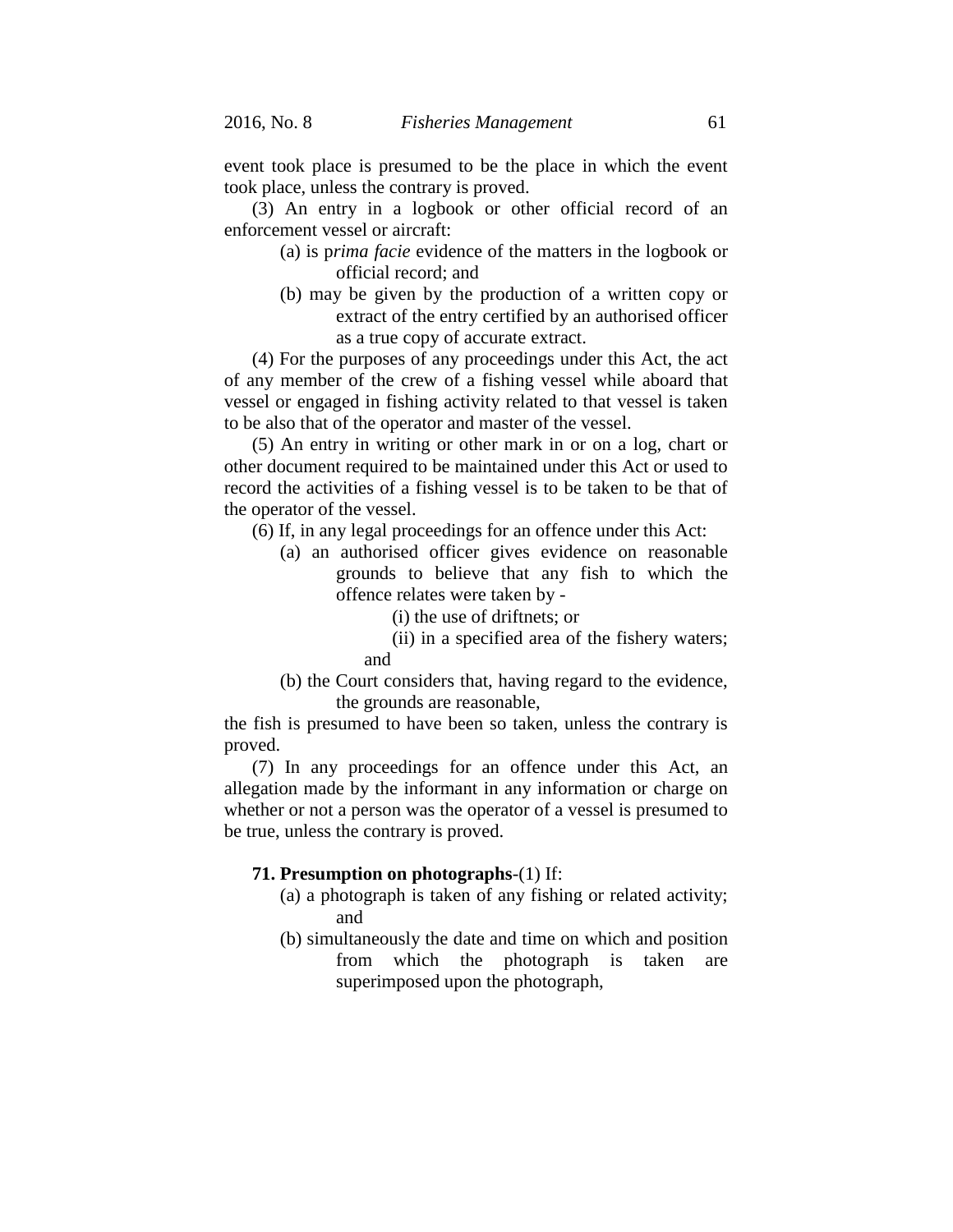it is presumed that the photograph was taken on the date and time and in the position so appearing, unless the contrary is proved.

(2) The presumption in subsection (1) arises only if:

- (a) the camera used to take the photograph was connected directly to the instruments which provide the date, time and position concerned; and
- (b) the instrument which provides the date, time and position is judicially noticed as being notoriously accurate or were checked as soon as possible after the taking of the photograph against the instruments.

(3) An authorised officer who takes a photograph of the kind described in subsection (1) may give a certificate appending the photograph stating any or more of the following:

- (a) the officer's name, address, official position, country of appointment and the empowering provision of appointment;
- (b) the name and call sign, if known, of a fishing vessel appearing in the photograph;
- (c) the name of the camera, watch or clock or any other instrument supplying the date and time and the position fixing instrument and a declaration that the officer checked the instrument at a reasonable time before and after the taking of the photograph and, if necessary, under subsection (2)(b) and that the instruments appeared to be working correctly;
- (d) the matters set out in subsection  $(2)(a)$ ;
- (e) the accuracy of the fixing instrument used within specified limits;
- (f) the maximum possible distance and the direction of the subject of the photograph away from the camera at the time the photograph was taken.

(4) Sections 67 and 68 apply to a certificate given under this section as if it were a certificate given under those sections.

(5) In this section "authorised officer" includes:

(a) a fisheries enforcement officer, surveillance officeror any officer carrying out similar functions, duties or powers in another country; or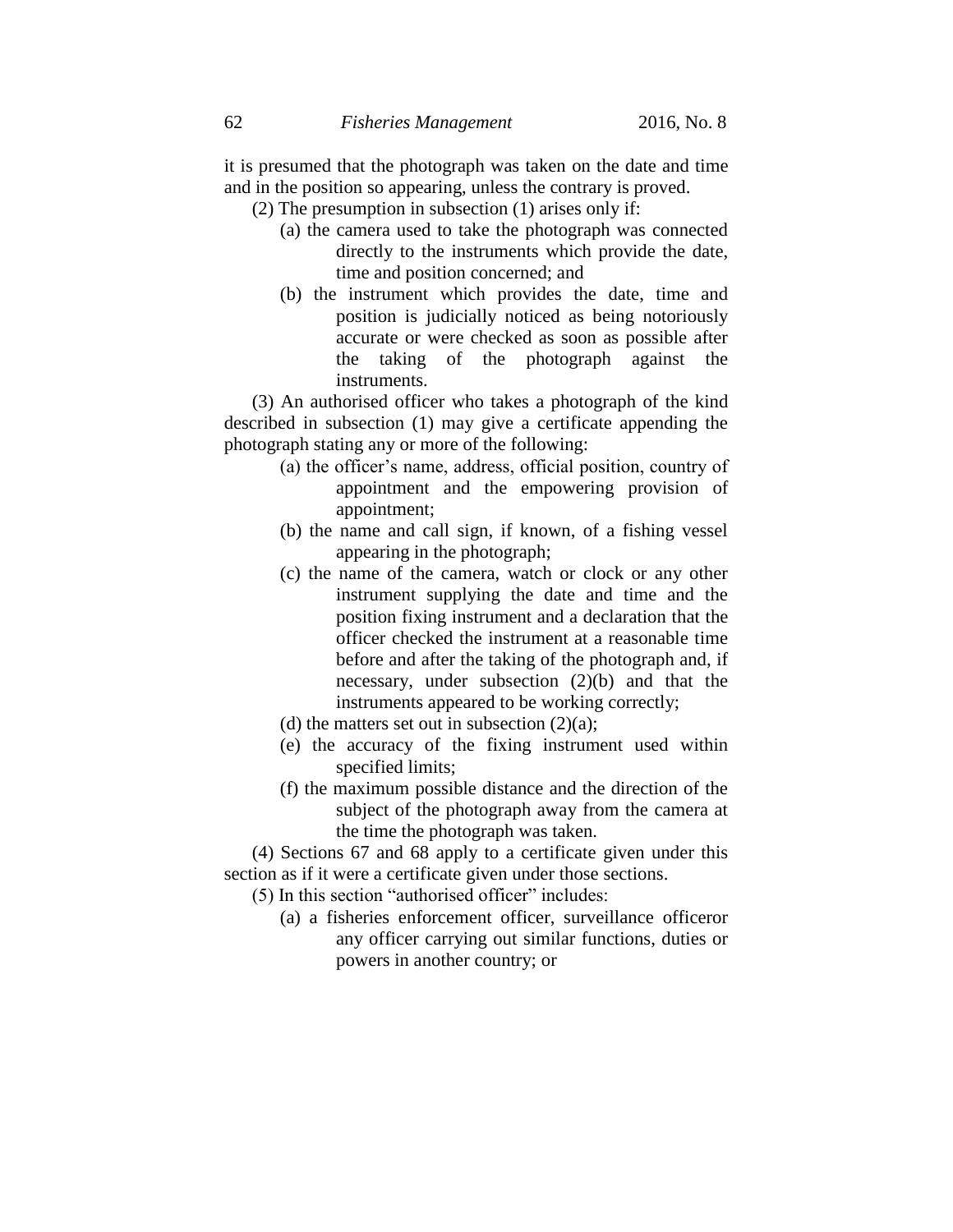(b) a high seas inspector authorised under a fisheries treaty or access agreement to which Samoa is party.

**72. Presumptions as to authority** - Any information, including a return, log or record purporting to be made, kept or provided by or on behalf of a person is, for the purposes of this Act, taken to have been made, kept or provided by that person or under that person's authority, unless the contrary is proved.

#### *Division 2 - Liabilities*

**73. Liability for non-payment of penalties**-(1) Any or more of the following:

(a) a forfeiture incurred or imposed under this Act;

- (b) a liability to forfeit a craft or property seized under this Act;
- (c) a rent, charge, expense, duty or any other money payable under this Act,

may be sued for, determined, enforced and recovered in the name of the Attorney General as the nominal plaintiff.

(2) Proceedings under subsection (1) are taken to be civil proceedings, and the fact that a bond or other security has been paid are not pleaded or made use of in answer to or in stay of the proceedings.

**74. Liability for loss, damage or costs incurred** - A person who commits an offence under this Act may, on conviction, be held liable to the Government for any or more of the following:

- (a) any loss or damage caused by the offence;
- (b) any costs incurred in detecting, apprehending, investigating or prosecuting the offence;
- (c) any costs incurred in detaining or seizing a craft or property for that offence,

and the amount of compensation for the loss, damage or costs may be awarded by the Court as restitution in addition to (and may be recovered in the same manner as) a fine.

**75. Strict liability and defence**-(1) In any prosecution for an offence under this Act, it is not necessary for the prosecution to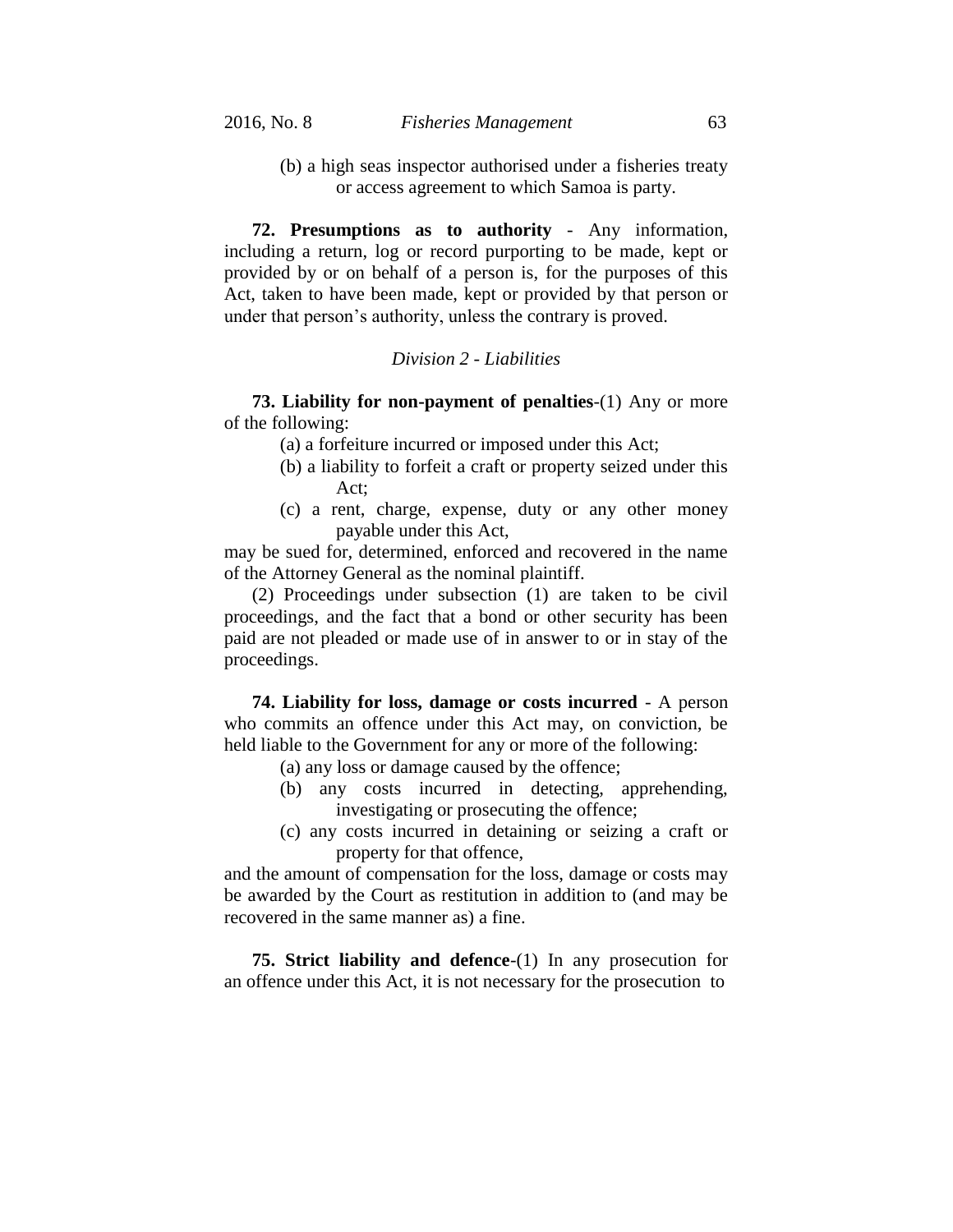prove that the defendant intended to commit an offence except for any offence that is a serious violation under this Act.

(2) It is a defence for the defendant to prove that if it is alleged that anything:

- (a) required to be done was not done, the defendant took all reasonable steps to ensure that it was done; or
- (b) prohibited was done, that the defendant took all reasonable steps to ensure that it was not done.

**76. Liability of directors and managers** - If a body corporate is convicted of an offence under this Act, a director or a person concerned in the management of the body corporate commits the same offence if it is proved that:

- (a) the act that constituted the offence took place with the person's authority, permission, or consent; or
- (b) the person knew or should have known that the offence was to be or was being committed and failed to take all reasonable steps to prevent or stop it.

**77. Liability of principal for actions of agent in relation to records and returns**-(1) If a person ("principal") is required by or under this Act to do any or more of the following:

(a) keep an account, log or record;

- (b) provide any return, log or information;
- (c) complete a form;
- (d) take action to keep an account, log or record or to provide any return, log or information or the completing of a form,

an act of a person acting or purporting to act as agent for the principal for the requirement is taken to be the act of the principal, unless the principal proves that the person purporting to act as agent has no express or implied authority to act as the principal's agent.

(2) A defence specified in section 75(2) is available to a principal prosecuted for the act of an agent if the principal satisfies the Court that it would be in the interests of justice to allow the principal the benefit of the defence, having regard to any or more of the following: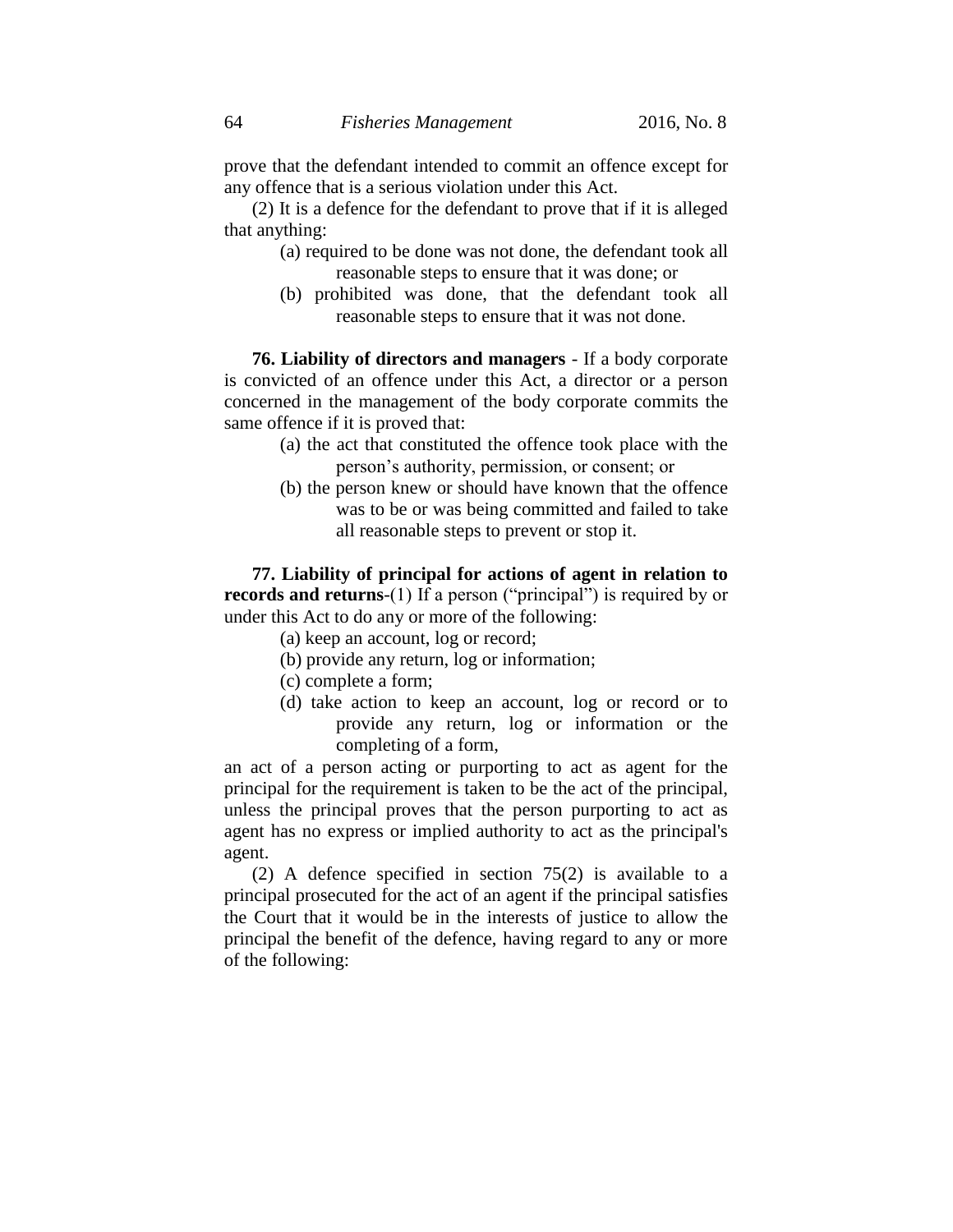- (a) any likely or possible benefit or detriment arising to the principal from the act for which the prosecution is brought if the alleged offence had remained undetected;
- (b) the purpose or motive of the agent whose act it was appears or likely to benefit from the alleged offence;
- (c) the relationship between the principal and the agent whose act it was, or between the principal and a person appearing or likely to benefit from the alleged offence;
- (d) if the principal is a body corporate, whether or not a person responsible for or closely associated with the management of the body corporate appears to have benefited from the act, or would have been likely to so benefit if the alleged offence had remained undetected;
- (e) any action taken by the principal, once aware of the act, for the agent whose act it was or a person appearing likely to benefit from the alleged offence.

(3) For the purposes of this section, a person may act as an agent for a principal whether or not that person is employed by the principal and whether or not acting for reward.

**78. Liability of companies and persons for actions of officers and employees**-(1) An act of an officer or employee of a person, or of the master or a member of the crew of a vessel that is owned, chartered or leased by the person for the purpose of engaging in fishing, is taken to be the act of the person.

(2) Subject to subsection (3), a defence under section 75(2) is available to a person only to the extent that it can be proved in respect of the officer, employee, master, or crew member whose act the prosecution is brought.

(3) A defence specified in section 75(2) is available to a person prosecuted for the act of the officer, employee, master, or crew member if the person satisfies the Court that it would be in the interests of justice to allow the person the benefit of the defence, having regard to any or more of the following: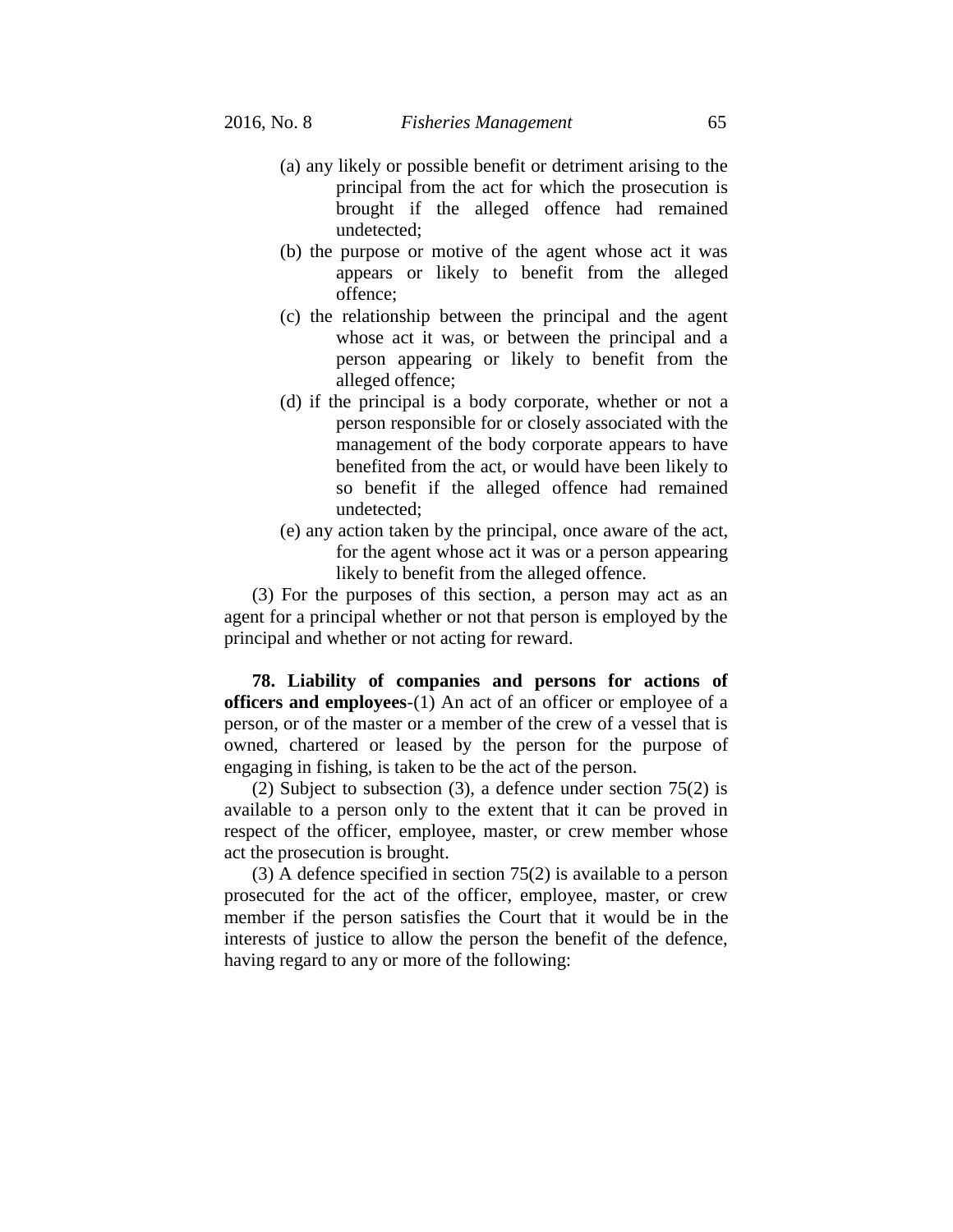- (a) any likely or possible benefit or detriment arising to the person from the act for which the prosecution is brought if the alleged offence had remained undetected;
- (b) the purpose or motive of the person whose act it was appears or likely to benefit from the alleged offence;
- (c) the relationship between the person and the person whose act it was, or between the person and a person appearing or likely to benefit from the alleged offence;
- (d) if the person is a body corporate, whether or not a person responsible for or closely associated with the management of the body corporate appears to have benefited from the act, or would have been likely to so benefit if the alleged offence had remained undetected;
- (e) any action taken by the person, or, if the person is a body corporate, by a person responsible for its management, once aware of the act, for the person whose act it was or a person appearing or likely to benefit from the alleged offence.

**79. Liability of master** - If an offence under this Act has been committed by a person on board or employed on a fishing vessel, the master of the vessel also commits the same offence.

#### *Division 3 - Offences, penalties and other orders*

**80. General offences and penalties**-(1) A person who contravenes a provision this Act, or a notice, direction, restriction, requirement, or condition given, made, or imposed under this Act (other than a requirement to pay a sum of money) commits an offence.

(2) A person convicted of an offence under this Act for which no penalty is provided is liable on conviction:

> (a) to a fine not exceeding 1,000 penalty units or imprisonment for a term not exceeding 12 months, or both; and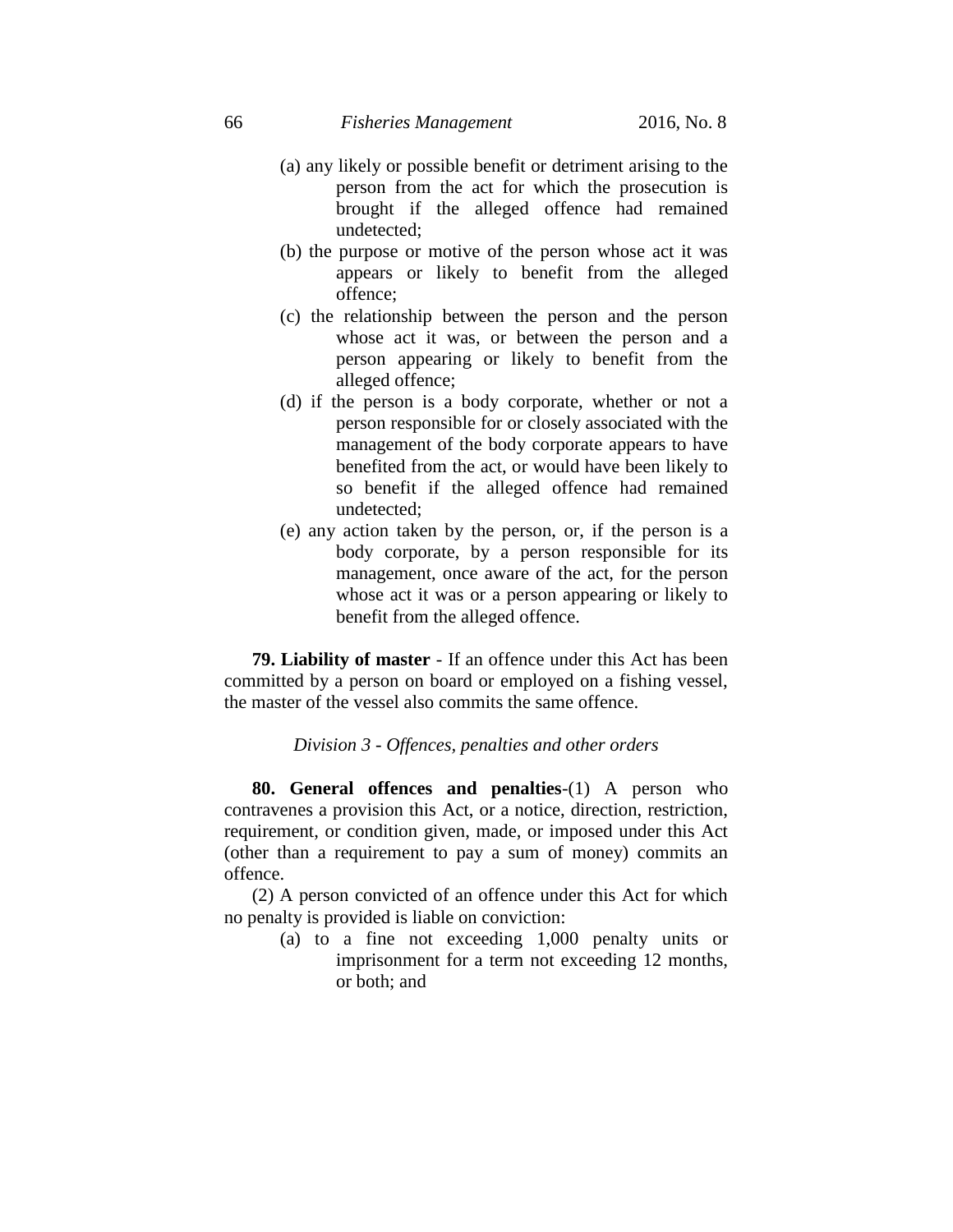(b) if the offence is a continuing one, to a further fine not exceeding 10 penalty units for each day after the first day on which the offence has continued.

(3) Subsection (1) does not apply to a person carrying out any functions, duties or powers under this Act as an employee, agent or representative of the Government.

**81. Offence of tampering with evidence**(1) A person must not destroy, throw overboard, conceal or abandon any fish, fish product, fishing gear, net, log, return, record, document, electric shock device, explosive, poison or other noxious substance, or any other thing with intent to avoid seizure or the detection of an offence under this Act.

(2) A person who contravenes subsection (1) commits an offence and is liable on conviction to a fine not exceeding 10,000 penalty units.

**82. Serious violation**-(1) A person commits an offence of serious violation if the person:

- (a) conducts fishing without a licence, authorisation or fishing right;
- (b) fails to maintain accurate records of catch and catchrelated data, as required by this Act or a licence, including serious misreporting of catch contrary to this Act or to a licence;
- (c) conducts fishing
	- (i) in a closed area;
	- (ii) during a closed season; or

(iii) without, or after attainment of, a quota established in the fishery waters or by an applicable sub-regional or regional fisheries management organisation or arrangement;

- (d) conducts fishing directed at a stock, which is subject to a moratorium or for which fishing is prohibited;
- (e) uses prohibited fishing gear;
- (f) falsifies or conceals the markings, identity or registration of a fishing vessel;
- (g) conceals, tampers with or disposes of evidence relating to an investigation or anticipated investigation;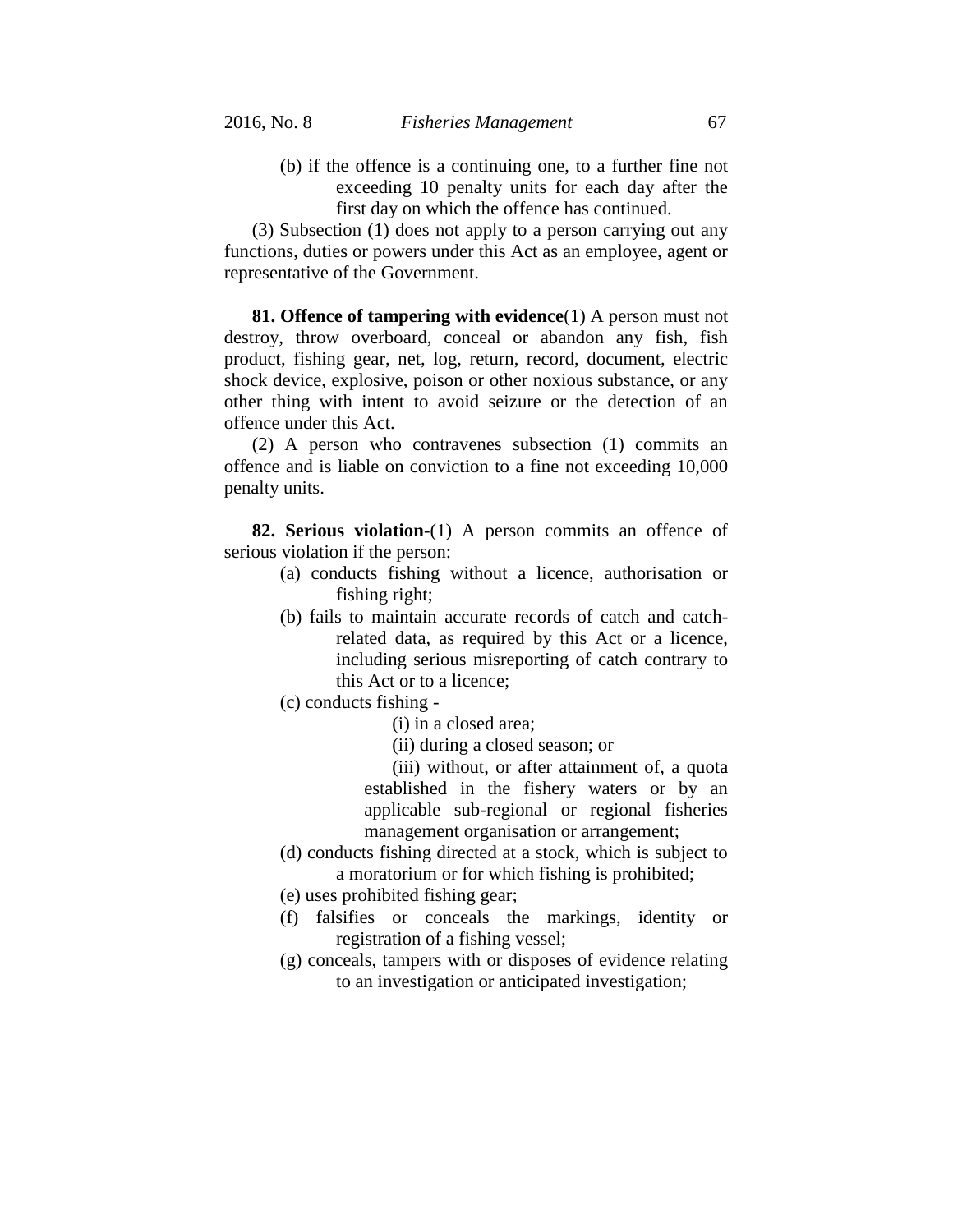- (h) commits multiple violations, which together constitute a serious disregard of conservation and management measures;
- (i) commits any other serious violations specified under this Act or prescribed by regulations.

(2) A person convicted for a serious violation offence is liable on conviction to a fine not exceeding 100,000 penalty units.

**83. Limitation for prosecution** - Despite any other enactment, any information or charge for an offence under this Act may be filed in Court within two (2) years of the commission of the offence except with leave of the Court, in special circumstances (including availability of evidence or witness), to prosecute the offence after the two (2) years expire.

**84. Forfeiture and suspension of fishing rights, licences, authorisation** - If a person is convicted of an offence under this Act, the Court may make an order to suspend for any period as the Court considers appropriate or to forfeit, any fishing right, licence, authorisation or approval.

## **85. Prohibition orders**-(1) If a person:

- (a) is convicted of an offence under this Act; and
- (b) within seven (7) years from the date of that conviction, is again convicted of the same or any other offence under this Act,

the Court may (in addition the penalty imposed for the offence) order that person be prohibited, for up to three (3) years from the date of conviction, from engaging in fishing, related activities or any other activity as under this Act.

(2) A person who contravenes the order of the master of a fishing vessel who has aboard another person whom the person knows is banned under subsection (1) commits an offence and is liable on conviction to a fine not exceeding 10,000 penalty units, or to imprisonment for a term not exceeding 15 years, or both.

## **PART 8 VILLAGE FISHERIES BYLAWS**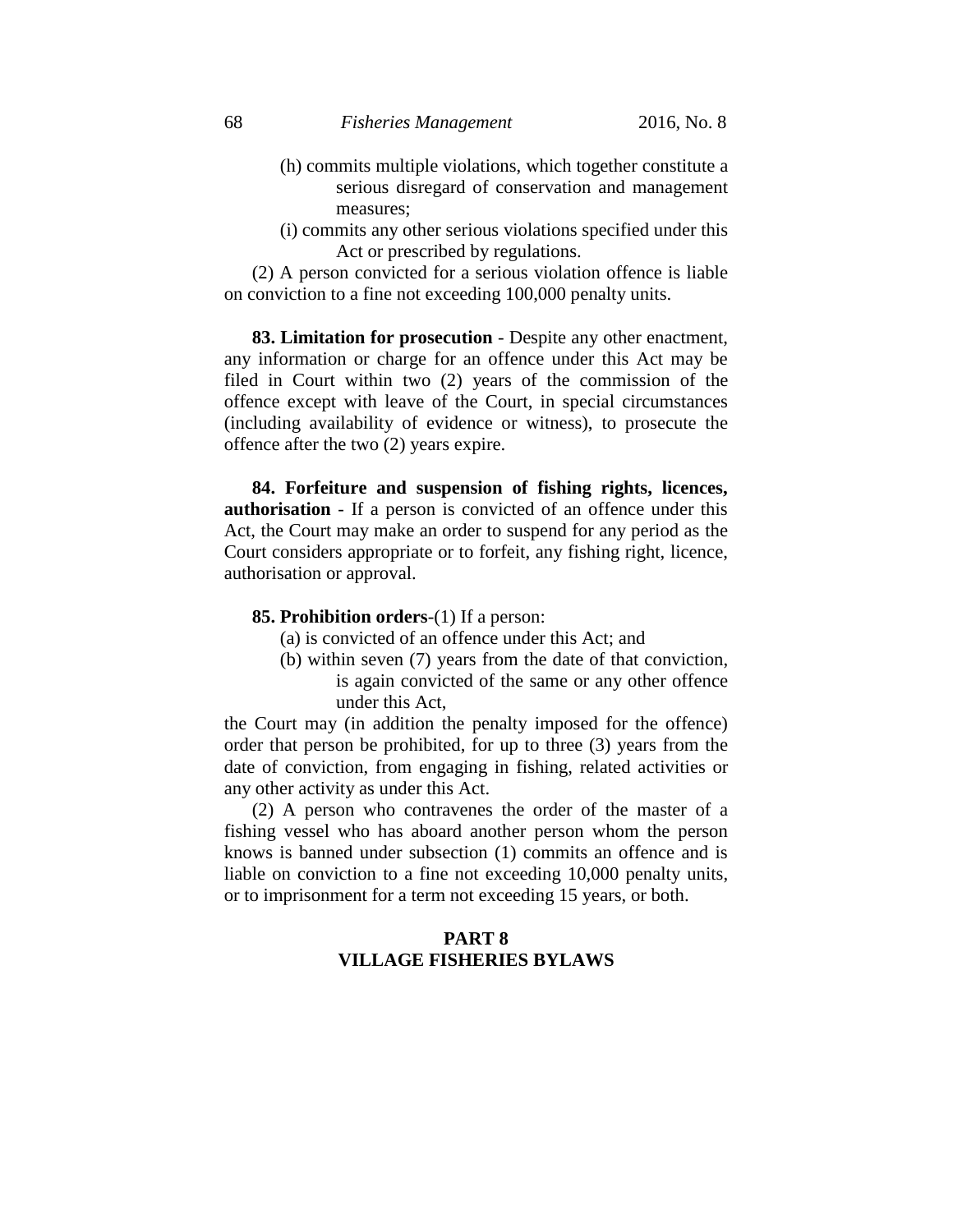**86. Making of fisheries bylaws**-(1) A village Fono may make village fishery bylaws, consistent with this Act, for the purpose of conserving, protecting, managing, developing and sustaining harvest of fish in the village fisheries management area, including any or more of the following matters:

- (a) prohibit harvest of certain type of fish;
- (b) prohibit fishing methods that are destructive or damaging;
- (c) provide periodic closure of fishing in certain areas;
- (d) restrict or limit size of fish to be caught or harvested;
- (e) restrict mesh size fishing nets;
- (f) restrict importation or exportation of fish;
- (g) regulate any activity that would cause adverse effects on marine environment and coastal fisheries;
- (h) provide any other matter necessary to protect coastal fisheries.
- (2) Fisheries bylaws are to be:
	- (a) prepared under the guidelines issued under section 6; and
	- (b) vetted by the Attorney General; and
	- (c) approved by Cabinet; and
	- (d) signed by the Chief Executive Officer; and
	- (e) published in the Savali after they are signed; and
	- (f) effective on the  $14<sup>th</sup>$  day after they are first published in the Savali; and
	- (g) distributed (copies of bylaws) by the Chief Executive Officer to stakeholders, including neighbouring village communities.

**87. Monitoring of bylaws** - The village fisheries management committee must monitor its village fisheries bylaws.

**88. Breachof bylaws**-(1) A person who breaches a village fisheries by-law commits an offence and is liable on conviction to a fine not exceeding 1,000 penalty units or to 12 months imprisonment, or both.

(2) When a Court imposes a fine under by-laws, the Court may order that the fine be deposited into a fund of the village Fono whose fisheries bylaws are breached.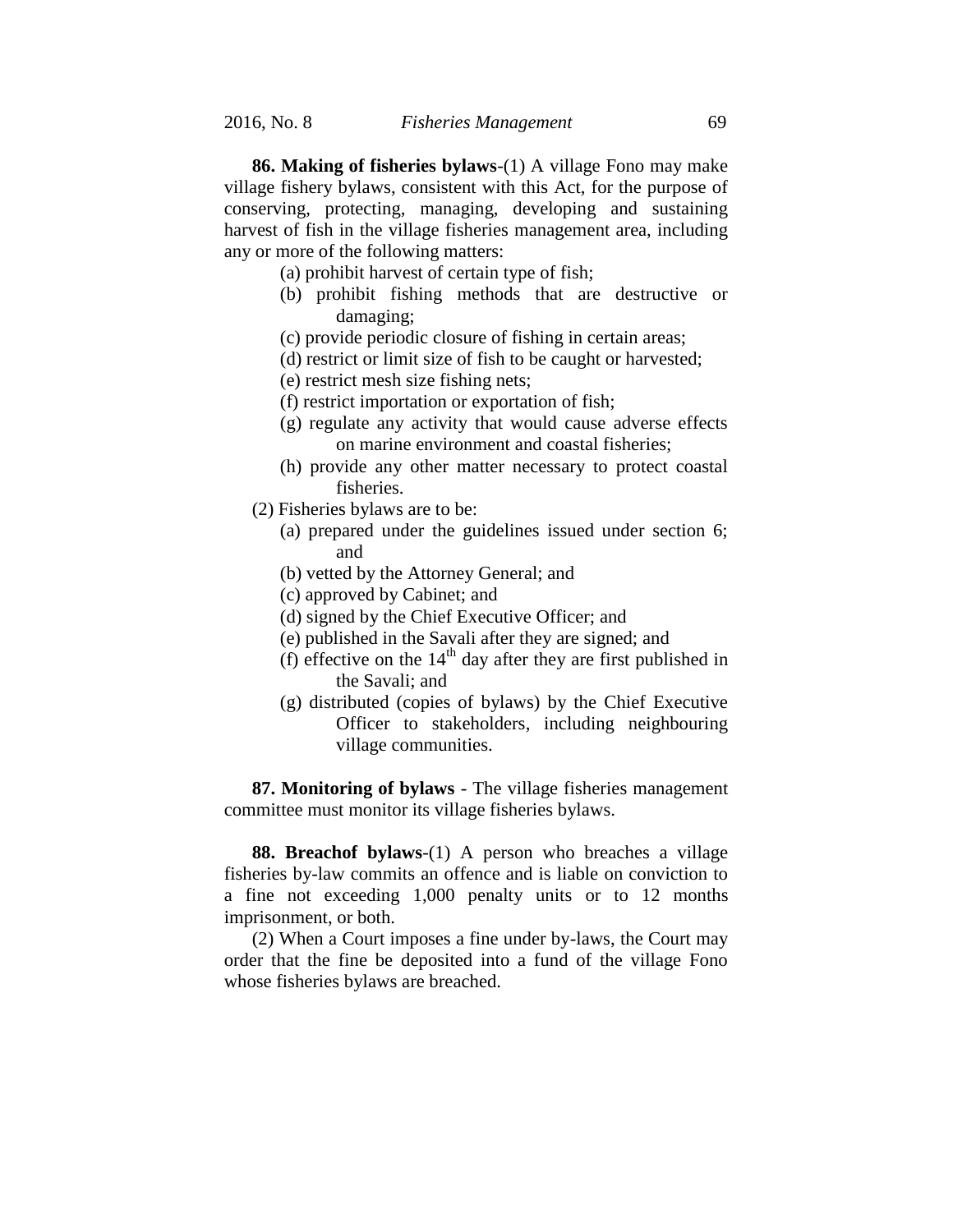(3) A penalty imposed by a Village Fono under its powers under the Village Fono Act 1990 must be taken into account by:

- (a) the Chief Executive Officer or the Commissioner of Police when considering to prosecute a breach of by-laws; and
- (b) a Court, as a mitigating factor, when passing sentence or dealing with the defendant.

**89. Suspension and revocation of bylaws** - The Chief Executive Officer may, acting on the advice of the relevant village Fono, suspend or revoke bylaws pursuant to the procedures set out in section 86(2) with necessary adaptation.

# **PART 9 MISCELLANEOUS**

**90. Activities contrary to laws of another country**-(1) A person must not, within Samoa or in the fishery waters:

> (a) cause or permit another person acting on the person's behalf; or

(b)use or permit a vessel,

to fish or to import, export, land, transport, sell, receive, acquire or buy any fish or fish product taken, possessed, transported or sold in contravention of any law of another country or of international conservation and management measures.

(2) This section does not apply to the taking of fish on the high seas that contravenes the law of another country if Samoa does not recognise the jurisdiction of that country over those fish.

(3) A person who contravenes subsection (1) commits an offence and is liable on conviction to a fine not exceeding 10,000 penalty units, or to imprisonment for a term not exceeding 15 years, or both.

(4) If an international agreement with another country provides for a fine, penalty or other determination or a portion of it to be remitted to that country on conviction or other process under subsection (1), the remittance is made after all costs and expenses incurred by the country have been deducted.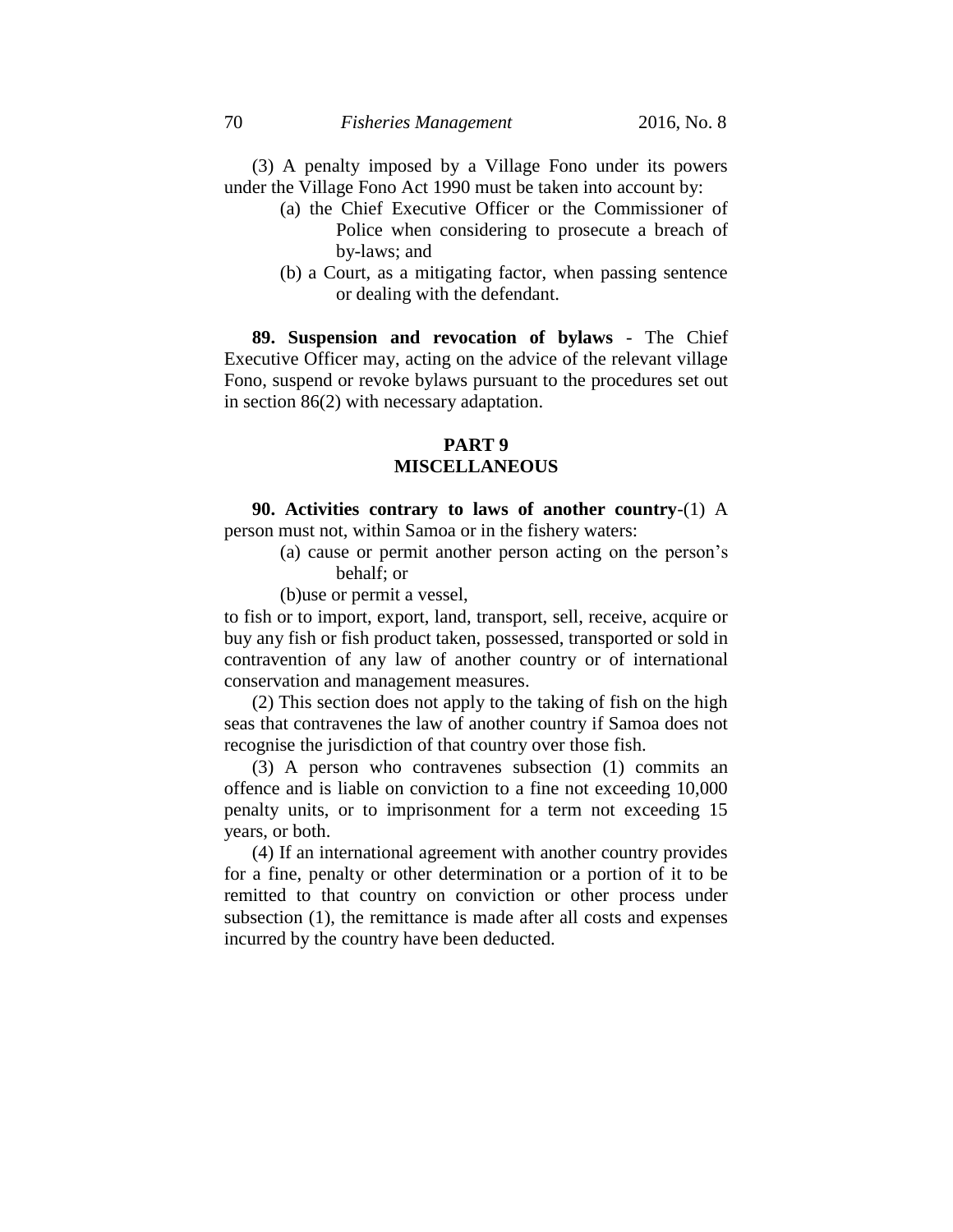**91. Protection from personal liability**-(1) This section applies to the following persons:

- (a) the Minister;
- (b) the Chief Executive Officer;
- (c) authorised officers and observers;
- (d) an officer, employee or agent of the Ministry;
- (e) a person acting under any authority conferred to by the Minister or the Chief Executive Officer;
- (f) any other person required to carry out or assist in carrying any function, duty or power under this Act.

(2) A person to whom this section applies is not personally liable for any act done in good faith when carrying out any function, duty or power under this Act.

**92. Regulations and approved forms**-(1) The Head of State, acting on the advice of Cabinet, may make regulations to give effect to the provisions or for the purposes of this Act, and in particular may make the following regulations:

- (a) prescribing measures for the conservation, management, development, licensing and regulation of fisheries or a particular fishery both within and beyond the fishery waters;
- (b) further regulating of vessels or class or category of vessels to be used for fishing, related activities or any other purpose under this Act, including the issue requirements, grounds for refusal, terms and conditions, any fees, charges, royalties or other form of compensation relating to licence, authorisation, approvals or registration;
- (c) regulating of fishers or class of fishers, fishing gears and other equipment or devices used for fishing;
- (d) regulating the operation of, and conditions and procedures observed by a fishing vessel while in the fishery waters or by Samoan fishing vessels beyond the fishery waters;
- (e) regulating the operation of, and conditions and procedures to be observed by any other vessel which may enter the fishery waters for any purpose under this Act;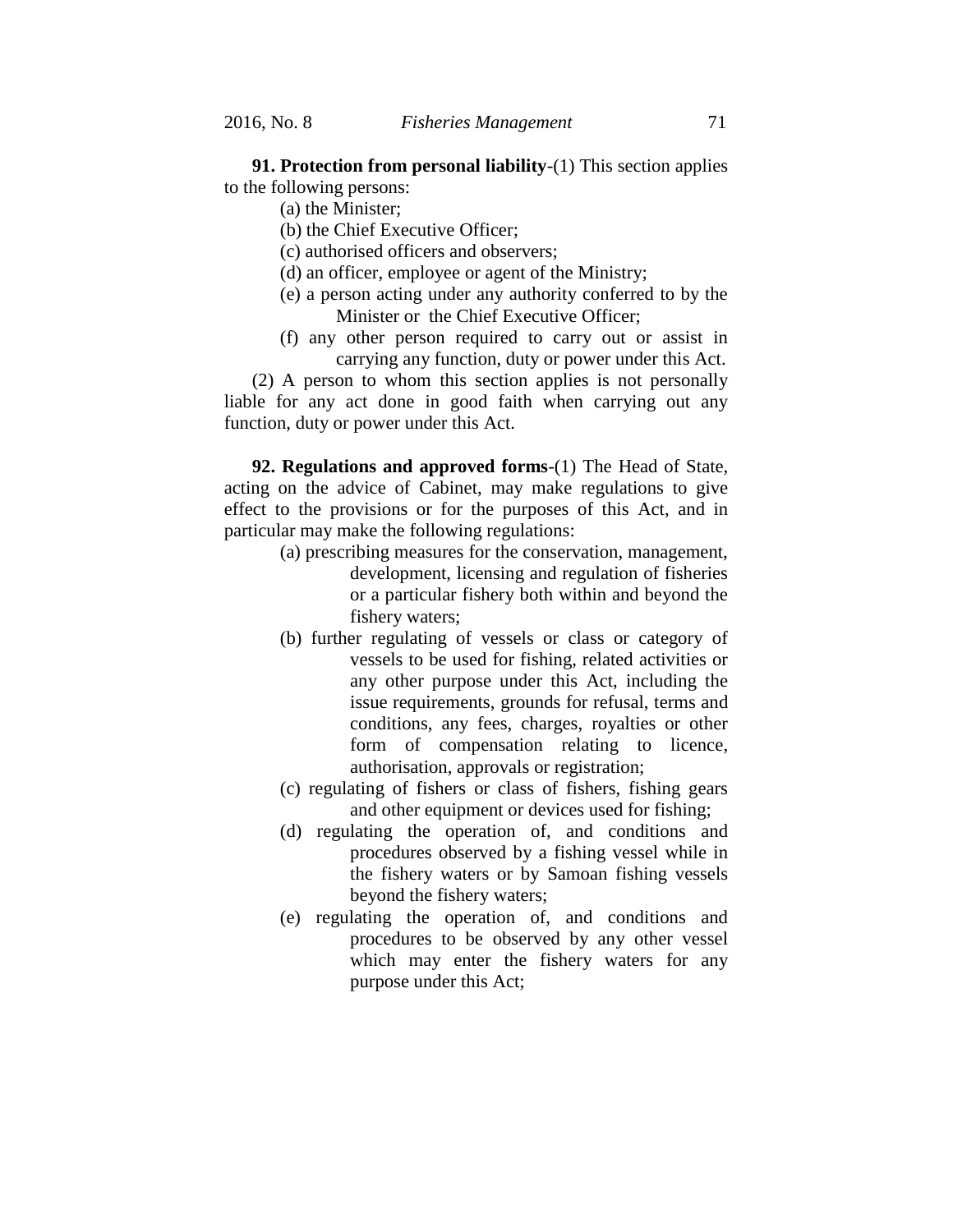- (f) regulating the catching, loading, landing, handling, transhipping, transporting, possession and disposal of fish;
- (g) regulating the import, export, distribution and marketing of fish and fish products, including live fish;
- (h) regulating stowing of fishing gears;
- (i) prescribing the procedures to appoint or to carry out powers and duties of authorised officers and observers;
- (j) prescribing the procedures and other duties of masters and crews of vessels relating to authorised officers and observers;
- (k) providing rewards for providing information on the operations of foreign vessels leading to a conviction of an offence under this Act;
- (l) regulating fish aggregating devices and the rights to the aggregated fish, and prescribing times and the minimum distances from those devices where vessels may fish;
- (m) regulating or prohibiting the use of self-contained underwater breathing apparatus;
- (n) regulating or prohibiting the use of spear guns or other similar devices;
- (o) prescribing standards and measures for the safety of local fishers and fishing vessels;
- (p) regulating aquaculture and access to any land used for aquaculture and to the waters superjacent to the land;
- (q) prescribing the terms and conditions of leases for aquaculture;
- (r) requiring the provision of statistical and other information related to fisheries;
- (s) regulating the prevention of marine pollution;
- (t) regulating the appointment, maintaining of and procedures for agents appointed to receive and respond to process under this Act;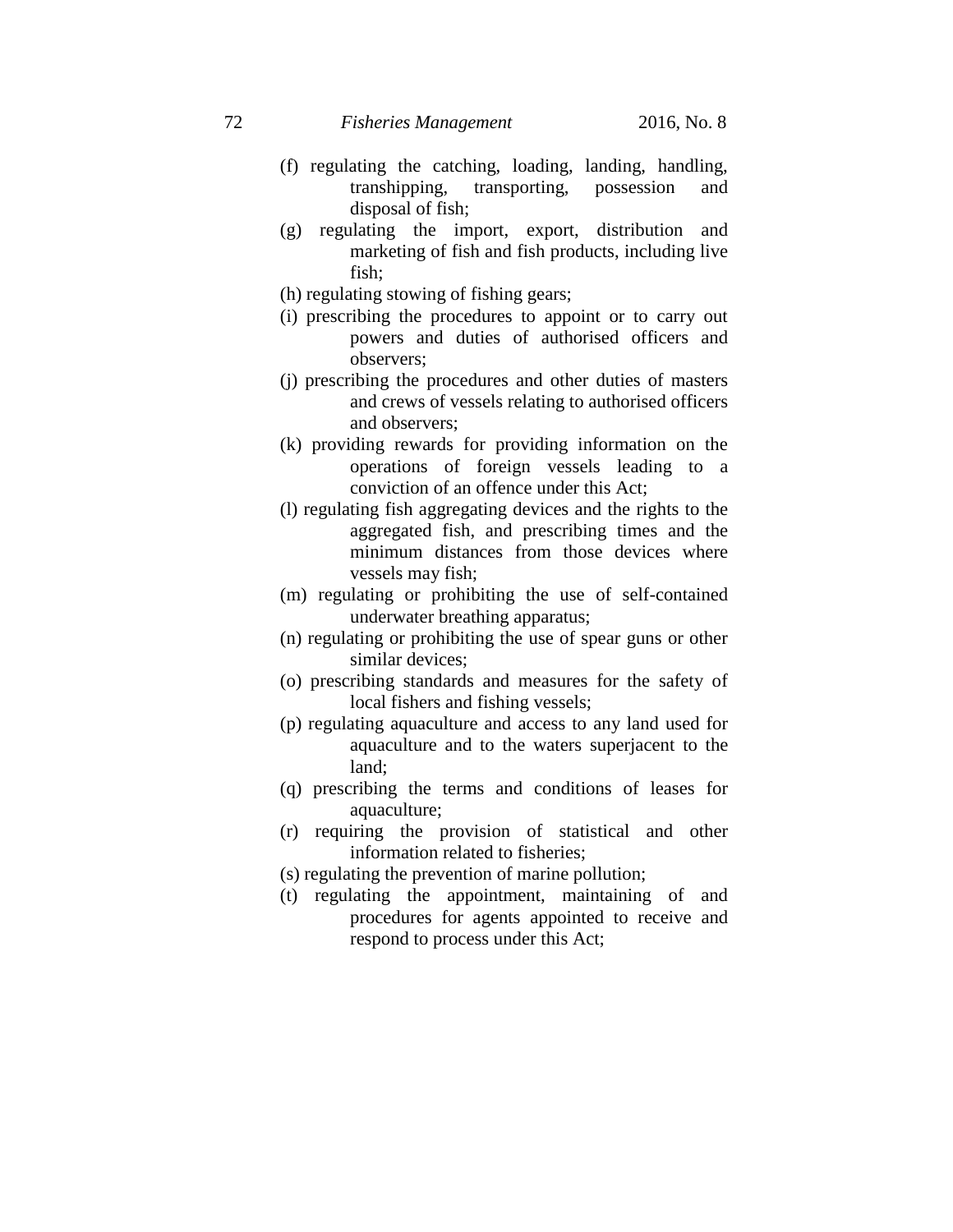- (u) regulating the implementation of any access or related agreement or other agreement or arrangement entered into under this Act;
- (v) regulating or prohibiting, either generally or in a specified fishery -
	- (i) the taking of coral and shells;
	- (ii) the setting of fish fences or nets;
	- (iii) the taking of aquarium fish; or
	- (iv) aquaculture operations;
- (x) prescribing measures for the protection of trochus, pearl and pearl-shell, turtles, green snails, clams and lobsters;
- (y) regulating or prohibiting fishing of all kinds within a lagoon or a part of any lagoon, the time or times of year during which the fishing may occur or is prohibited, and approving, restricting or prohibiting the equipment or methods which may be used in connection with fishing;
- (z) regulating or prohibiting the use of fish aggregating devices;
- (aa) regulating test or exploratory fishing;
- (bb) setting out the requirements for the contents of fisheries management plans, and the procedures to be followed in their implementation;
- (cc) prescribing offences for regulations and penalties for the offences, not exceeding a fine of 1,000 penalty units or imprisonment for a term not exceeding three (3) years, or both and, if the offence is a continuing one, a further fine not exceeding 5 penalty units for every day that the offence has continued;
- (dd) defining the conditions or circumstances under which Samoan fishing vessels may be chartered;
- (ee) regulating the development of or giving effect to fishing rights system;
- (ff) regulating exploratory or test fishing;
- (gg) subject to the prior approval of the National Revenue Board, prescribing fees and charges for the purposes of this Act;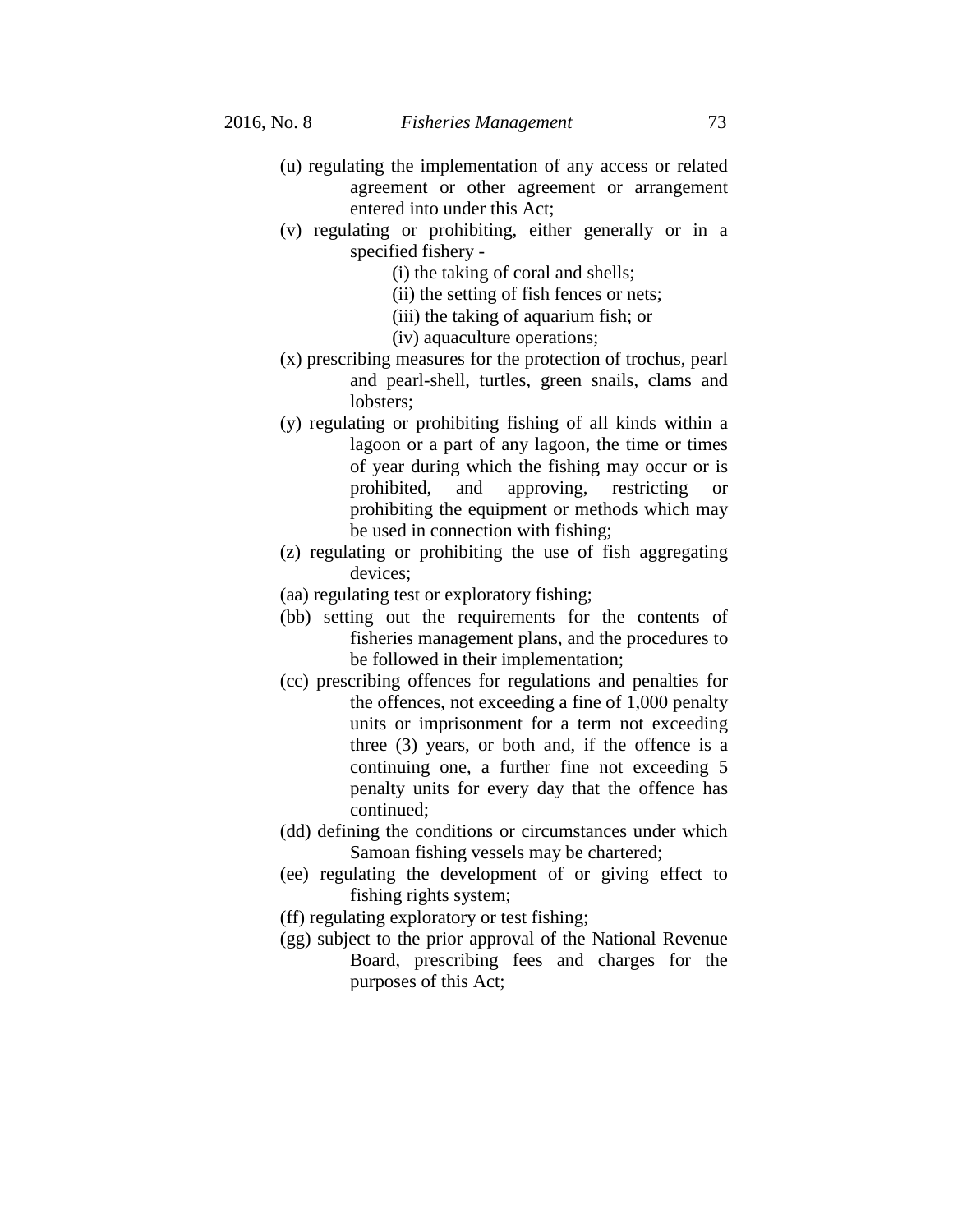(hh) prescribing matter required to be prescribed by this Act.

(2) Prescribed fees or charges are non-refundable unless the Minister, subject to any directive issued by Cabinet, approves the refund.

(3) A refund approved under subsection (2) is:

- (a) statutory charge on the Treasury Fund; and
- (b) to be paid out without further appropriation than this section.

(4) The Chief Executive Officer may approve forms for the purpose of this Act.

**93. Acts repealed** - The Fisheries Act 1988 and the Fisheries (Ban of Driftnet Fishing) Act 1999 are repealed.

**94. Saving and transitional provisions**-(1) A reference in any enactment or a document:

- (a) to the "Fisheries Division" or "Fisheries Department" is amended and to be read as reference to the "Ministry responsible for Fisheries"; and
- (b) to the "Head of Fisheries" is amended and to be read as reference to the "Chief Executive Officer of the Ministry responsible for Fisheries".

(2) A licence, authorisation, treaty, access agreement, other agreement, registration, appointment, approval, cancellation, suspension, condition, declaration, petition, permit, prohibition, exemption, order, advice, direction or act of authority made or issued under the Fisheries Act 1988, so far as they are subsisting or in force at the commencement of this Act, continues to have effect as if they were issued or done under this Act until they expire or are amended, renewed or cancelled under this Act.

(3) Employees of the Ministry holding an office under the Fisheries Division at the commencement of this Act continue to hold that office.

(4) Despite this Act, any applications, prosecutions, and other matters arising out of or under the Fisheries Act 1988 which are commenced under that Act continue and to be determined under the Fisheries Act 1988 despite its repeal.